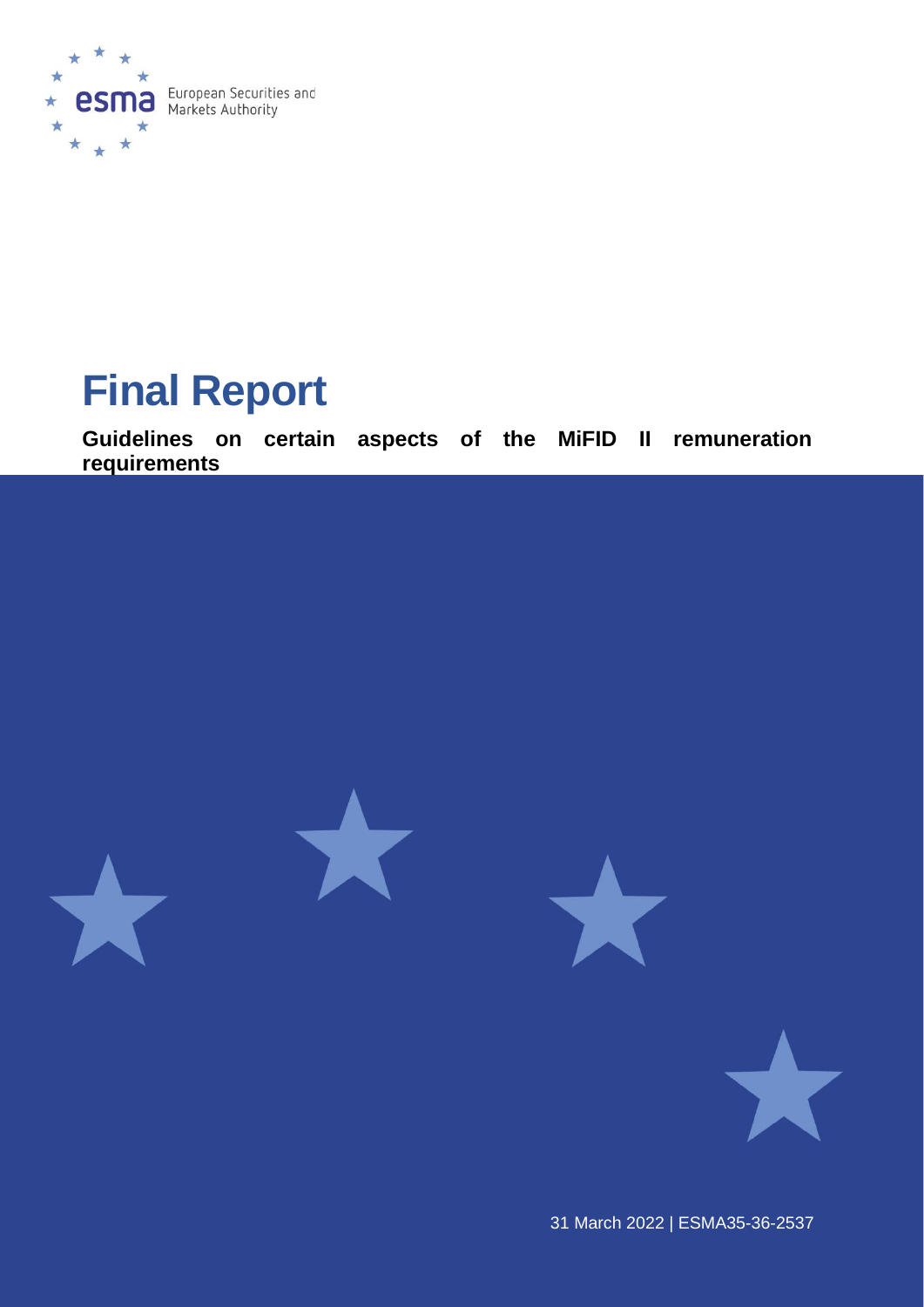

30 March 2022 ESMA35-36-2537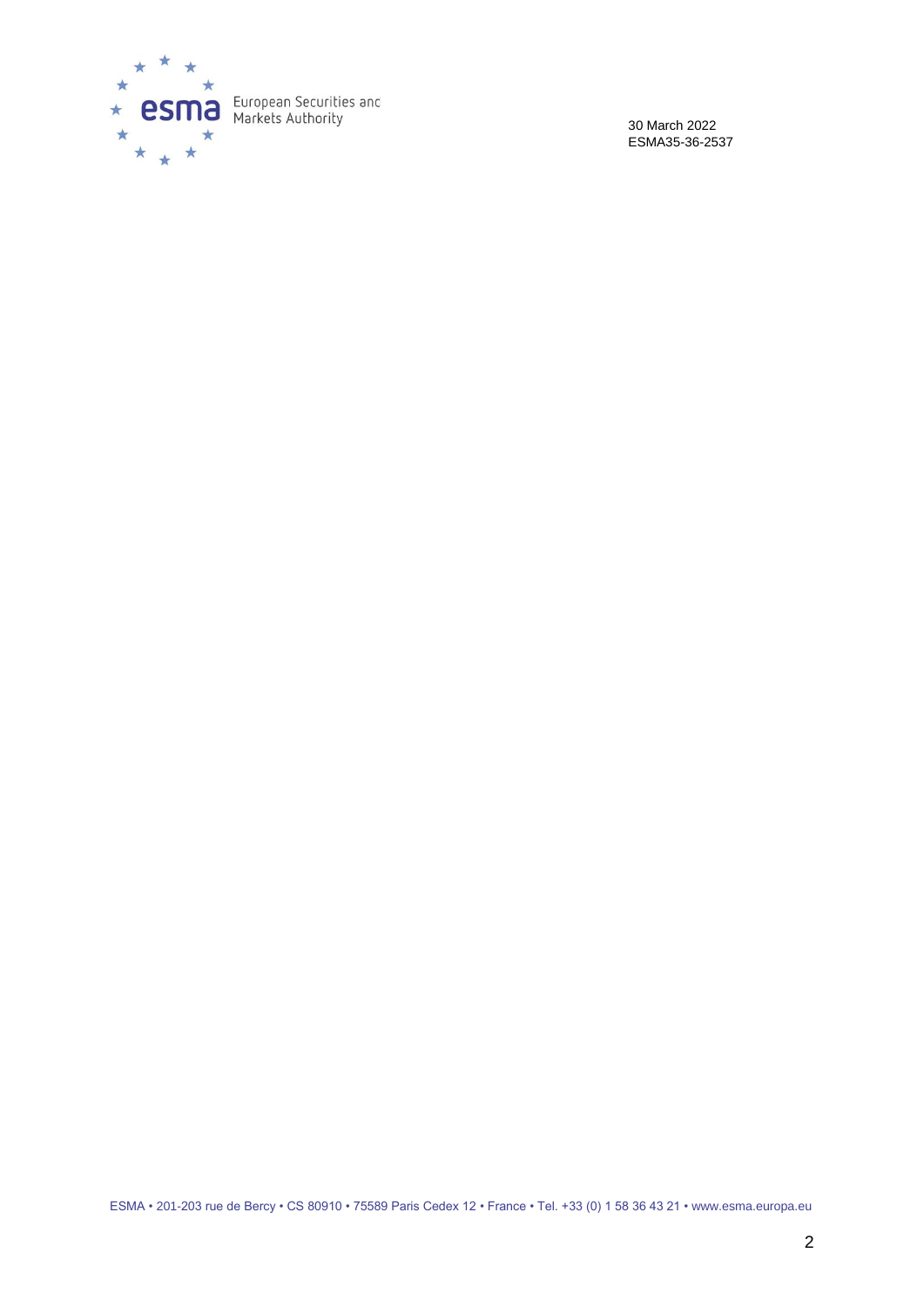

# **Table of Contents**

| Annex III - Advice of the Securities and Markets Stakeholder Group 13                       |  |
|---------------------------------------------------------------------------------------------|--|
|                                                                                             |  |
|                                                                                             |  |
| Annex IV - Correlation table between the 'new' draft guidelines and the 2013 guidelines .47 |  |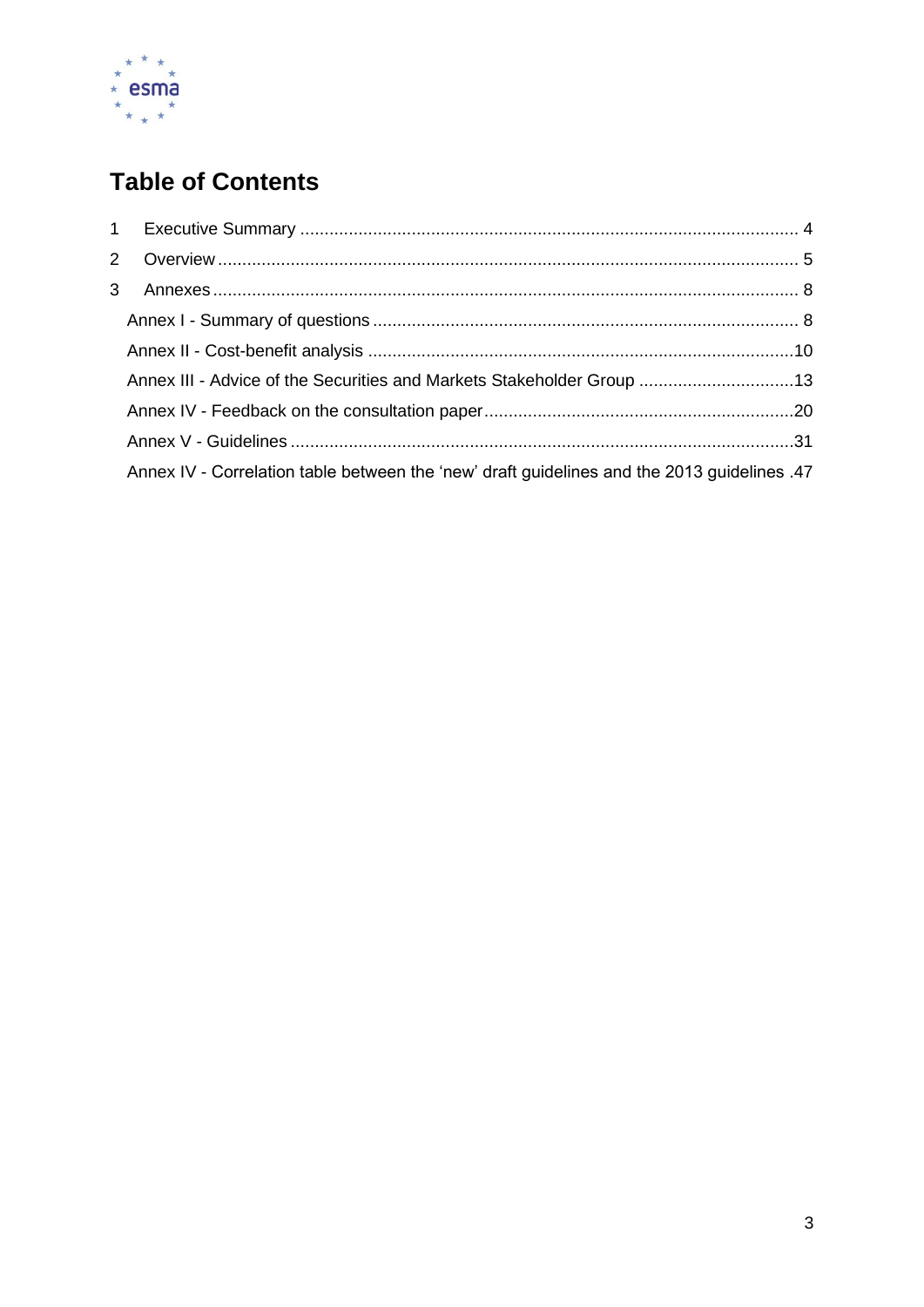

# <span id="page-3-0"></span>**1 Executive Summary**

#### **Reasons for publication**

The remuneration of staff involved in the provision of investment and ancillary services and activities or selling or advising on structured deposits to clients is a crucial investor protection issue.

On 19 July 2021, ESMA published a Consultation Paper (CP) with proposed draft guidelines on certain aspects of the MIFID II remuneration requirements.<sup>1</sup>

The consultation period closed on 19 October 2021. ESMA received 20 responses, 1 of which confidential. The responses received are available on ESMA's website unless respondents requested otherwise. In addition, ESMA also received the advice of the Securities and Markets Stakeholders Group (SMSG).

This paper summarises the responses to the CP and explains how the responses have been taken into account. ESMA recommends reading this report together with the CP published on 19 July 2021 to have a complete view of the rationale for the guidelines.

The purpose of these guidelines is to enhance clarity and foster convergence in the implementation of certain aspects of the new MiFID II remuneration requirements, replacing the existing ESMA guidelines on the same topic, issued in 2013.<sup>2</sup> These guidelines build on the text of the 2013 guidelines, which have been substantially confirmed (albeit clarified and refined where necessary). In addition, it takes into account new requirements under MiFID II and the results of supervisory activities conducted by national competent authorities (NCAs) on the topic. By pursuing the objective of ensuring a consistent and harmonised application of the remuneration requirements, the guidelines will make sure that the objectives of MiFID II can be efficiently achieved. ESMA believes that the implementation of these guidelines should strengthen investor protection – a key objective for ESMA.

#### **Contents**

Section 2 gives an overview of the Final Report.

Section 3 contains the Annexes: Annex I contains the cost-benefit analysis; Annex II summarises the opinion of the SMSG; Annex III contains the feedback statement; and Annex IV contains the full text of the final guidelines.

#### **Next Steps**

The Guidelines in Annex IV will be translated in the official EU languages and published on ESMA's website. The publication of the translations in all official languages of the EU will trigger a two-month period during which NCAs must notify ESMA whether they comply or intend to comply with the Guidelines.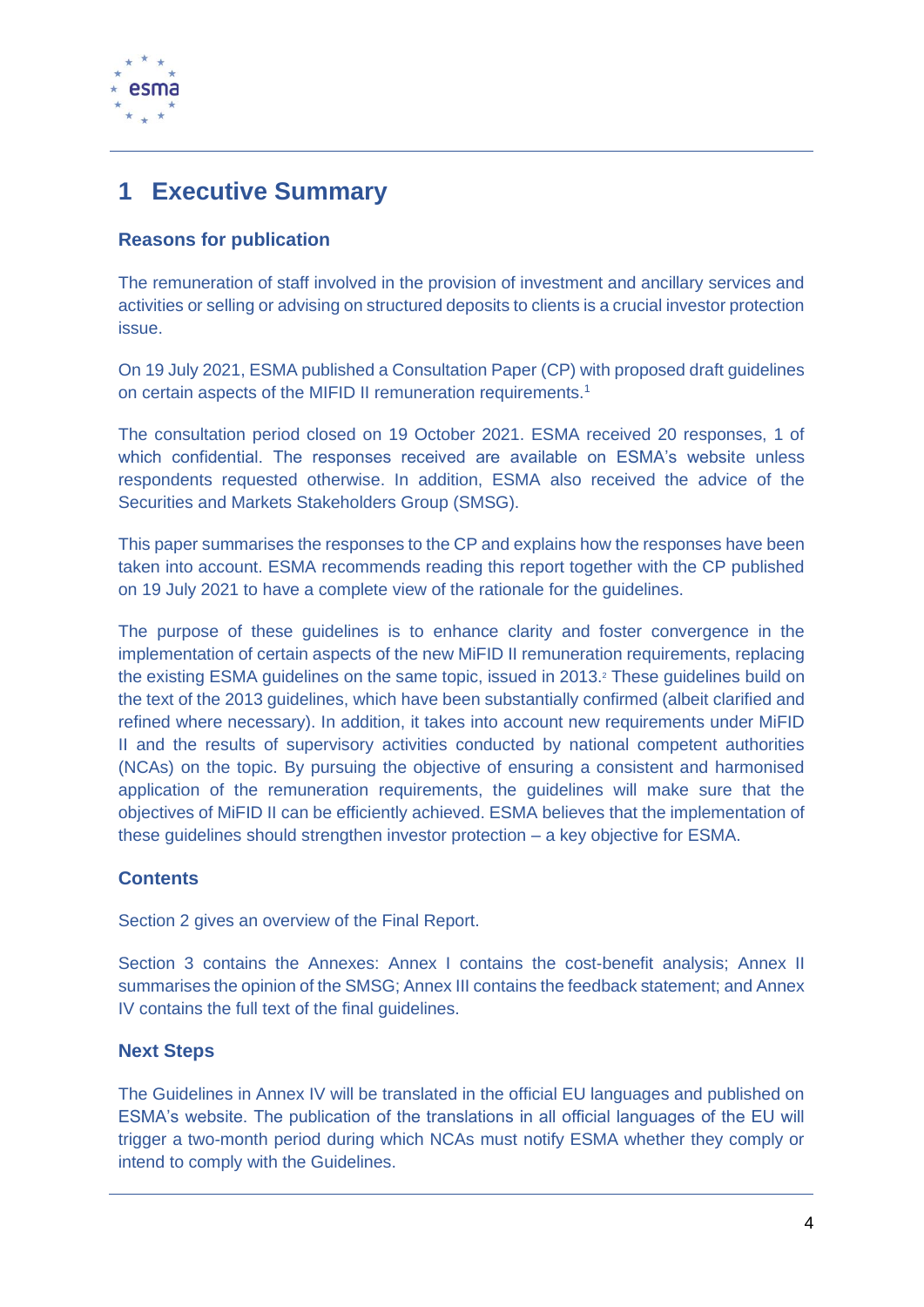

# <span id="page-4-0"></span>**2 Overview**

#### **Background**

- 1. The remuneration of staff involved in the provision of investment services to clients is a crucial investor protection issue. While MiFID I did not contain specific requirements on remuneration, it set out the obligations on firms in respect of conflicts of interest<sup>3</sup> and conduct of business obligations when providing investment and/or ancillary services.<sup>4</sup>
- 2. In October 2013, ESMA published guidelines on remuneration policies and practices (MiFID) (hereafter the "2013 guidelines").<sup>5</sup> The purpose of the guidelines was to enhance clarity and foster convergence in relation to the existing MiFID I conflicts of interest and conduct of business requirements in the area of remuneration. The guidelines focus mainly on the governance and design (criteria) of the remuneration policies and practices as well as on the risks that they can create and how to control them.
- 3. The importance of the topic of remuneration is highlighted in MiFID II which now contains specific remuneration requirements that, notably, include some of the recommendations set out in the 2013 quidelines.
- 4. Firstly, Article 9(3)(c) of MiFID II introduces a new, explicit requirement on the management bodies of investment firms to define, approve and oversee a remuneration policy of persons involved in the provision of services to clients. Such remuneration policy shall be aimed at encouraging responsible business conduct, fair treatment of clients as well as avoiding conflicts of interest in the relationships with clients.
- 5. MiFID II also highlights the issues related to remuneration in the organisational requirements applicable to firms by requiring them to take all appropriate steps to identify and to prevent or manage conflicts of interest, including those caused by the firm's own remuneration and other incentive structures (Article 23(1) of MiFID II).
- 6. In addition to these broadly framed organisational requirements, MIFID II also tackles the topic of remuneration in its conduct of business rules: Article 24(10) of MiFID II provides that an investment firm shall ensure that it does not remunerate or assess the performance of its staff in a way that conflicts with its duty to act in the best interests of its clients and that, in particular, it should not make any arrangement by way of remuneration, sales targets or otherwise that could provide an incentive to its staff to recommend a particular financial instrument to a retail client when the investment firm could offer a different financial instrument which would better meet that client's needs.

<sup>&</sup>lt;sup>3</sup> Articles 13(3) and 18 of MiFID I and Articles 21, 22 and 23 of the MiFID I Implementing Directive.

<sup>4</sup> Article 19 of MiFID I.

<sup>5</sup> ESMA/2013/606.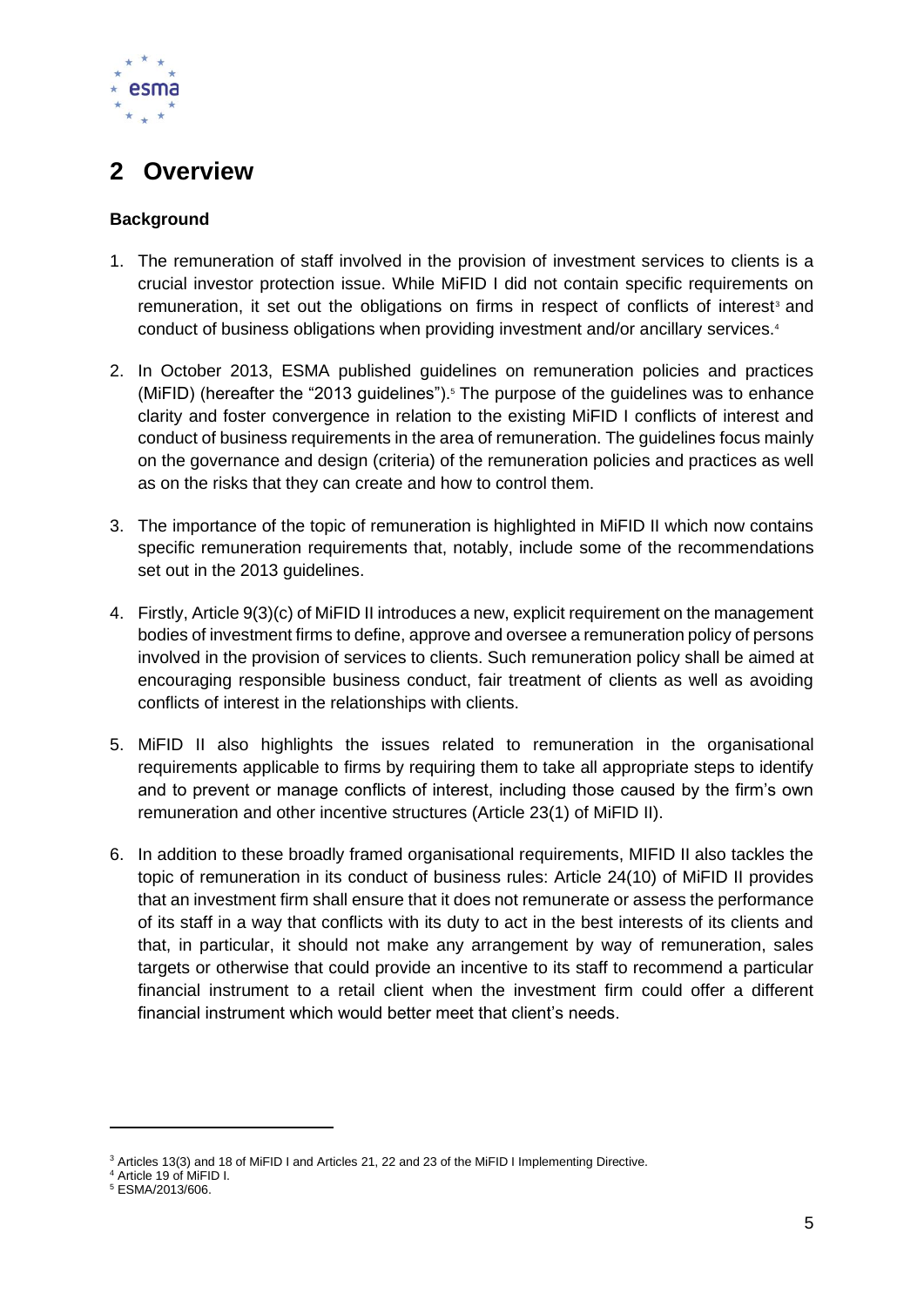

- 7. It is worth noting that, in addition to the MiFID II specific requirements relating to remuneration, the conflicts of interest and conduct of business obligations nonetheless continue to apply to firms' remuneration policies and practices.
- 8. In December 2014, ESMA provided technical advice to incorporate some of the content of the 2013 guidelines in the MIFID II delegated acts. Following the ESMA advice the topic of remuneration has been addressed in Articles 2(5), 27 (mostly) and 34 of the MiFID II Delegated Regulation.
- 9. The MiFID II remuneration framework is thus now mainly set out in Article 27 of the MiFID II Delegated Regulation as well as, on the one hand, regarding the conflicts of interest requirements, in Articles 16(3) and 23 of MiFID II and Article 34 of the MiFID II Delegated Regulation and, on the other hand, regarding the conduct of business rules, in Article 24 of MiFID II. In addition, the governance requirements applicable in the area of remuneration are set out in Article 9(3) of MIFID II.
- 10. The need to enhance clarity and to foster convergence on some of the above-mentioned aspects has triggered the review and update of the 2013 guidelines.
- 11. In addition, ESMA also aims to:
	- take into account the results of supervisory activities conducted by national competent authorities (NCAs) on the implementation of the remuneration requirements (including the implementation by firms of the 2013 guidelines); and
	- provide additional detail on some aspects that were already covered under the 2013 guidelines.

#### **General approach followed for the review of the 2013 guidelines**

- 12. MiFID II has highlighted the importance of the topic of remuneration by introducing in the MiFID II framework new and specific requirements relating to remuneration policies and practices. However, a large part of these new requirements comes directly from the 2013 guidelines. For this reason, ESMA has chosen to build upon the text of the 2013 guidelines, which have been substantially confirmed (albeit clarified, refined and supplemented where necessary).
- 13. ESMA notes that, in order to avoid any unnecessary repetitions, it has deleted from the 2013 guidelines the ones that have been incorporated directly in the MiFID II framework or that have become unnecessary (for instance, guideline 8 on competent authorities' supervision and enforcement of remuneration policies and practices). ESMA however notes that the remaining guidelines have been generally confirmed, as they still provide a valuable contribution in terms of practical examples and clarification on how the requirements should be applied in practice.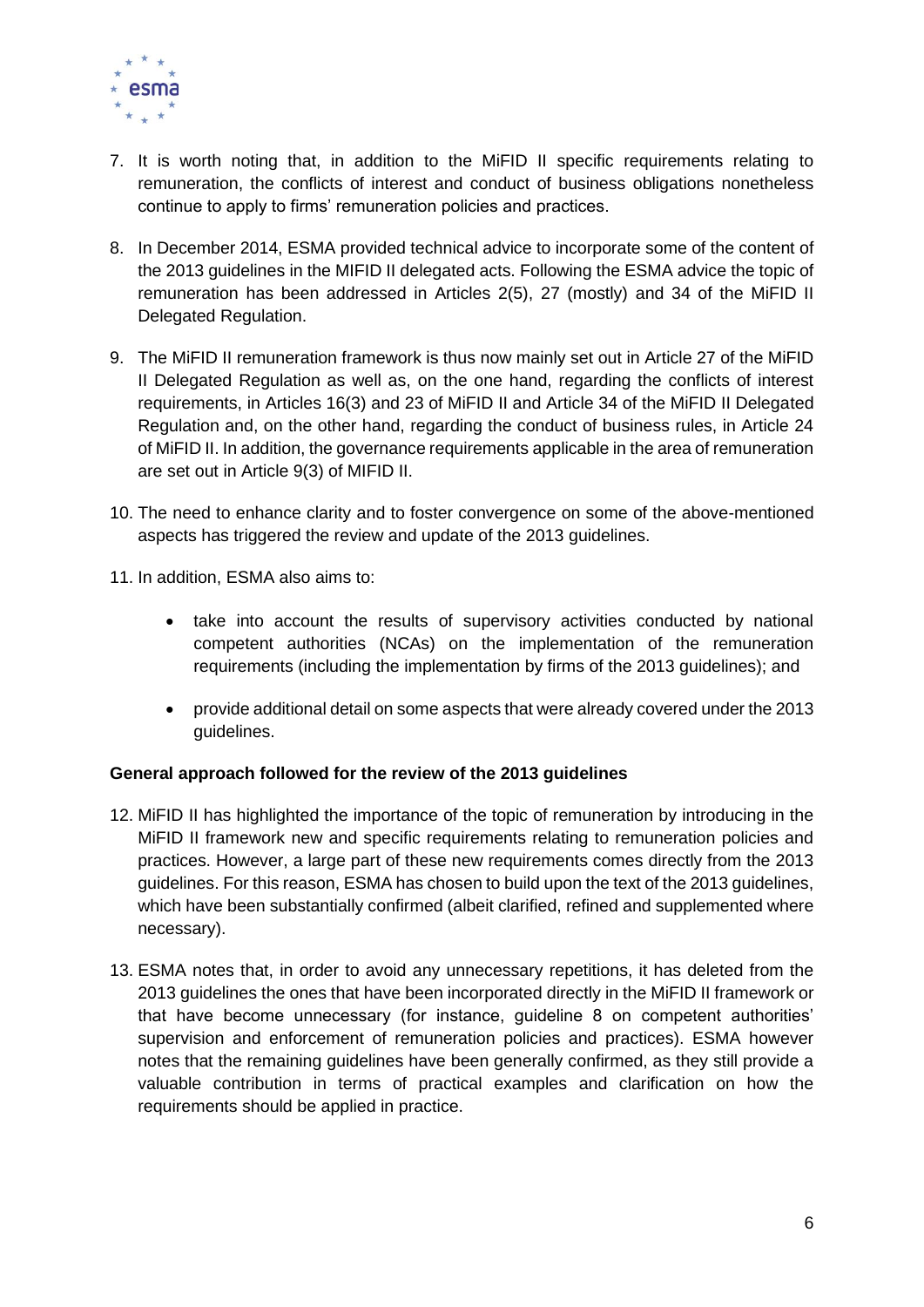

- 14. Taking into considerations all the above, the guidelines have been reorganised and divided in the following sections: I. Design of remuneration policies and practices II. Governance III. Controlling risks that remuneration policies and practices create.
- 15. In order to facilitate the reading of the document, a correlation table between the proposed guidelines and the 2013 guidelines has been set out in Annex IV.

#### **Public consultation**

- 16. On 19 July 2021, ESMA published a Consultation Paper (CP) on the draft guidelines on certain aspects of the MiFID II remuneration requirements in order to explain their rationale and gather input from stakeholders. The consultation period closed on 29 October 2021.
- 17. ESMA received 20 responses, 1 of which confidential. The answers received are available on ESMA's website unless respondents requested otherwise. In addition, ESMA also sought the advice of the Securities and Markets Stakeholders Group (SMSG).

#### **Final report**

18. This Final Report summarises and analyses the responses to the CP and explains how the responses, together with the SMSG advice, have been taken into account. ESMA recommends reading this report together with the CP published on 19 July 2021 to have a complete view of the rationale for the guidelines.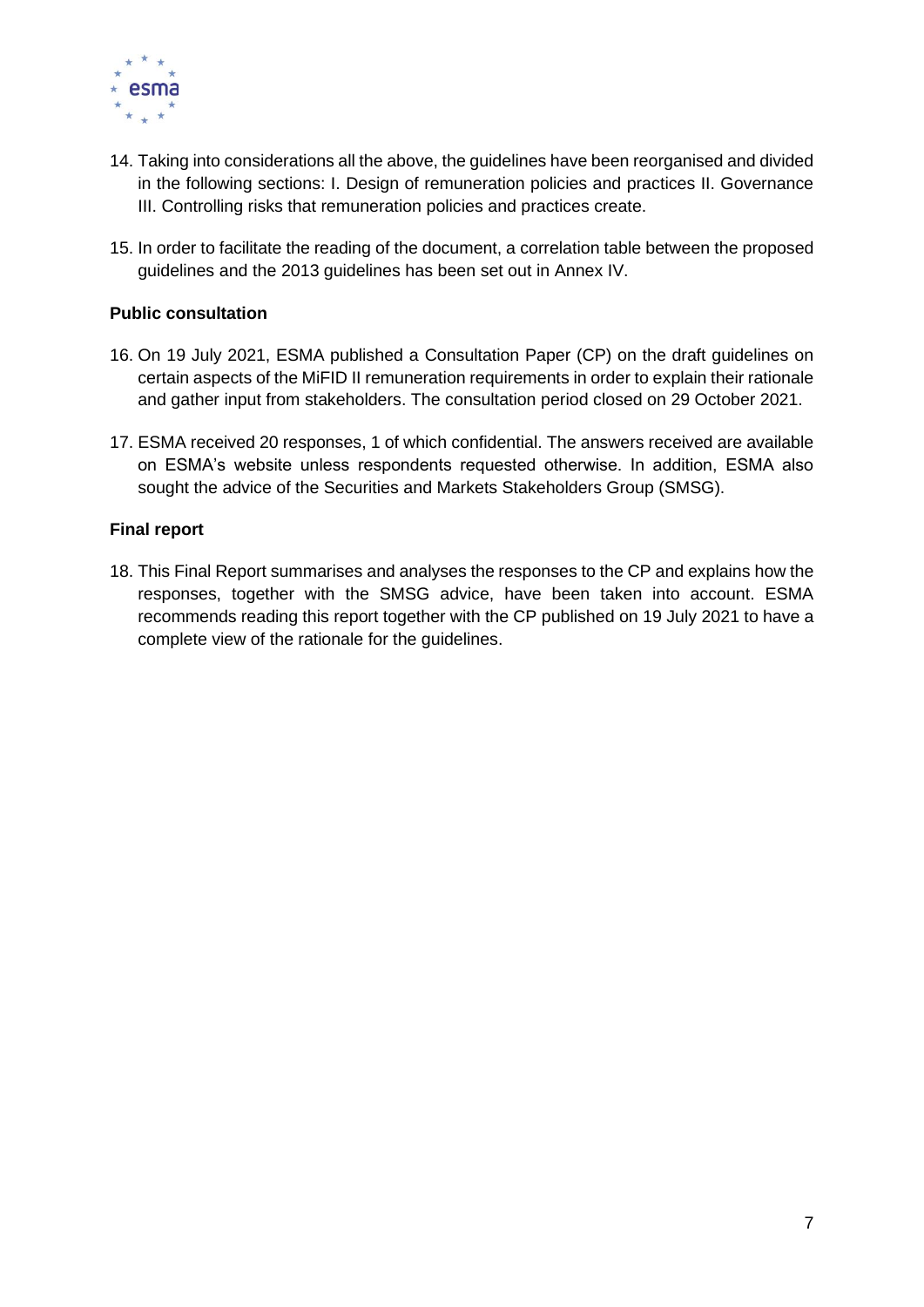

# <span id="page-7-0"></span>**3 Annexes**

## <span id="page-7-1"></span>**Annex I - Summary of questions**

**Q1: Do you agree that career progression is likely to have an impact on fixed remuneration and that, consequently, firms should define appropriate criteria to align the interests of the relevant persons or the firms and that of the clients in respect of all types of remuneration (not just in respect of variable remuneration)? Please also state the reasons for your answer.** 

**Q2: Do you agree with the suggested approach on career progression? Please also state the reasons for your answer.** 

**Q3: Do you agree that, to align the interests of relevant persons or the firms with the interests of clients on a long-term basis, firms should consider the possibility to adjust remuneration previously awarded through the use of ex-post adjustment criteria in their remuneration policies and practices (such as clawbacks and malus)? Please also state the reasons for your answer.**

**Q4: Do you agree with the suggested approach on ex-post adjustment criteria? Please also state the reasons for your answer.** 

**Q5: Do you agree with the added focus and suggested approach on the remuneration policies and practices for control functions and members of the management body or senior management? Please also state the reasons for your answer.** 

**Q6: Do you believe that guideline 1 should be further amended and/or supplemented? Please also state the reasons for your answer.** 

**Q7: Do you agree that the remuneration policy should not only be reviewed on a periodic basis but also upon the occurrence of certain ad hoc events as described in new general guideline 2? Please also state the reasons for your answer.** 

**Q8: Do you agree that the persons involved in the design, monitoring and review of the remuneration policies and practices should have access to all relevant documents and information to understand the background to and decisions that led to such remuneration policies and procedures? Please also state the reasons for your answer.** 

**Q9: Do you believe that guideline 2 should be further amended and/or supplemented? Please also state the reasons for your answer.** 

**Q10: Do you agree with the amendments made to guideline 3? Please also state the reasons for your answer.** 

**Q11: Do you believe that guideline 3 should be further amended and/or supplemented? Please also state the reasons for your answer.**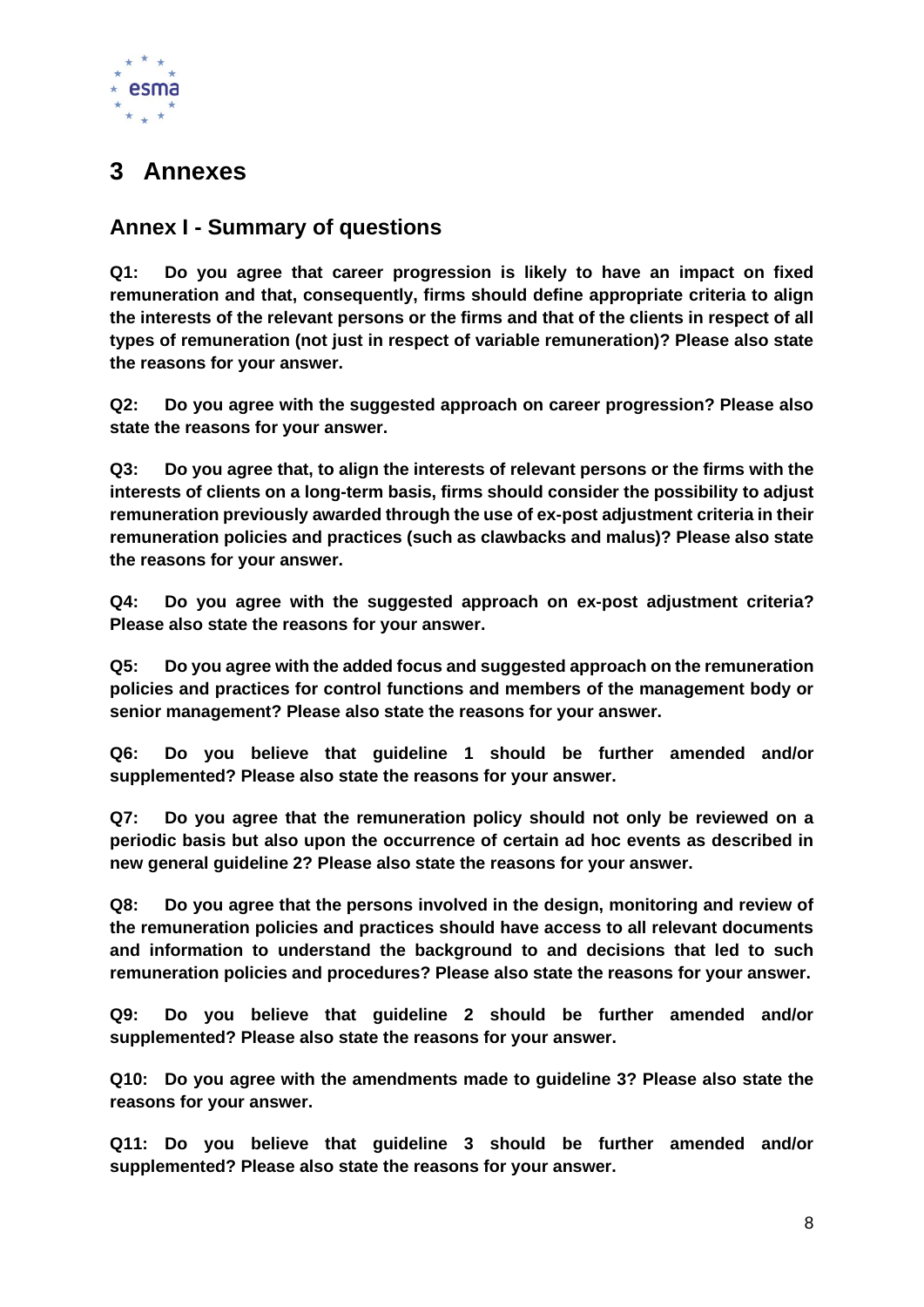

**Q12: Do you agree with the deletion of Section V.III. of the 2013 guidelines? Please also state the reasons for your answer.** 

**Q13: Do you agree with the arguments set out in the cost-benefit analysis in Annex IV? Do you think that other items should be factored into the cost-benefit analysis and if so, for what reasons?**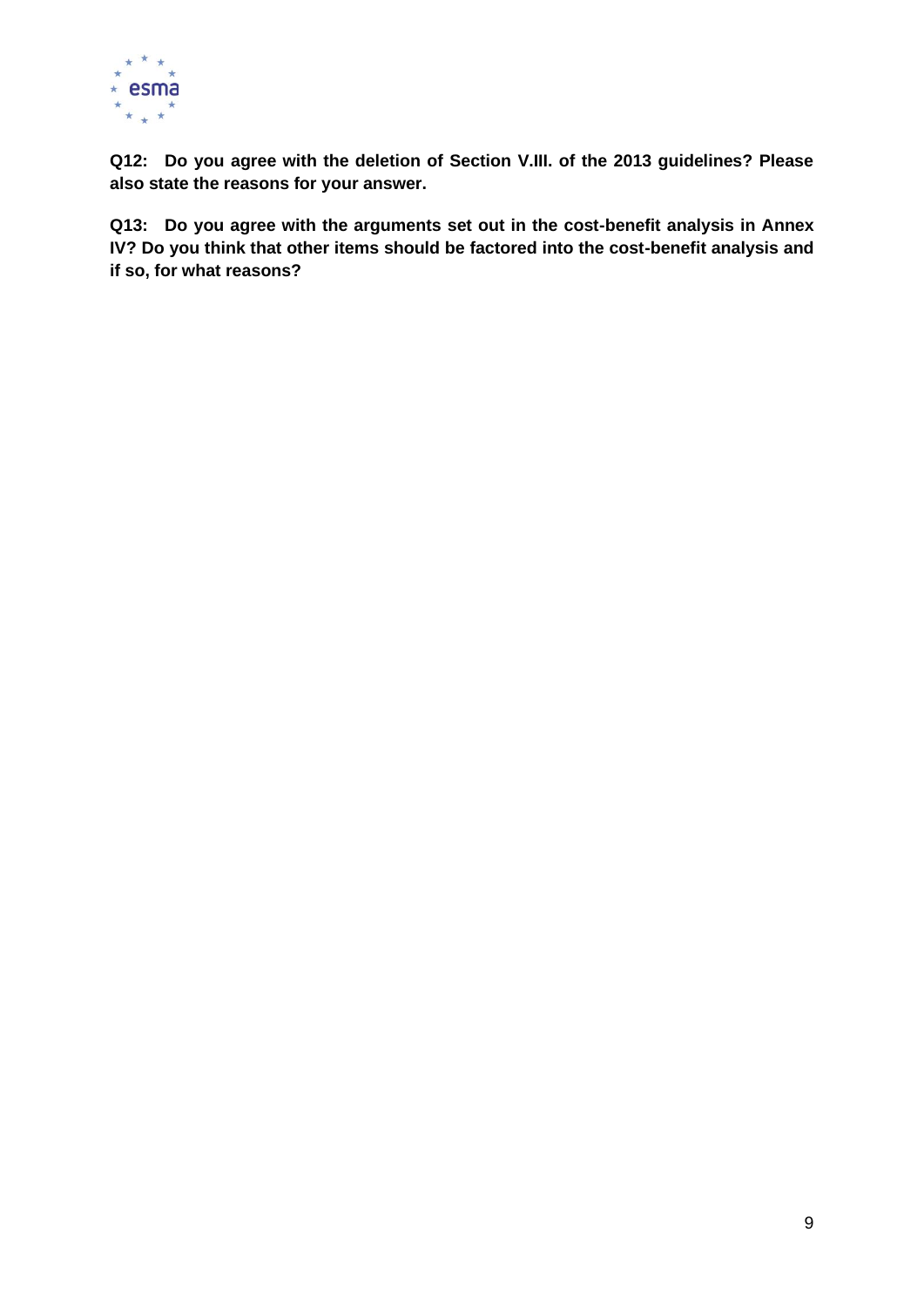

## <span id="page-9-0"></span>**Annex II - Cost-benefit analysis**

- 1. The remuneration of staff involved in the provision of investment services to clients is a crucial investor protection issue. While MiFID I did not contain specific requirements on remuneration, it set out the obligations on firms in respect of conflicts of interest<sup>®</sup> and conduct of business obligations of firms when providing investment and/or ancillary services. 7
- 2. ESMA published the 2013 guidelines to enhance clarity and foster convergence in the implementation of the MiFID I conflicts of interests and conduct of business requirements with respect to firms' remuneration policies and practices.
- 3. MiFID II recognised further and highlighted the importance of the topic of remuneration. The MiFID II framework now contains specific remuneration requirements that, notably, include some of the recommendations set out in the 2013 guidelines.
- 4. The purpose of these draft guidelines is to enhance clarity by emphasising a number of important issues, and to foster convergence in the implementation of the MiFID II remuneration requirements. The aim is to help firms to improve their implementation of these requirements and thereby enhance existing standards.
- 5. For firms, effective remuneration policies and practices that take into account clients' interests and align the interests of the firm and of relevant persons with them leads to better investor outcome. Greater convergence leads to improved investor protection (consumer outcomes), which is a key ESMA objective.

#### **The impact of the ESMA guidelines**

- 6. In light of the main objectives of these Guidelines (extensively illustrated in the background), the following preliminary assessment aims at explaining the benefits and costs of the key policy choices that are presented for consultation.
- 7. It should be preliminary observed that since the remuneration requirements are provided under MiFID II and the MiFID II Delegated Regulation, the impact of the proposed guidelines should be considered having in mind those legal provisions that they support. While market participants will likely incur certain costs for implementing these guidelines, they will also benefit from the increased legal certainty and the harmonised application of the requirements across Member States. The proposed Guidelines should also facilitate competent authorities' efforts to improve the overall compliance with MiFID requirements increasing the investor confidence in the financial markets, which is considered necessary for the establishment of a genuine single capital market. Lastly, greater convergence leads to improved investor protection (consumer outcomes), which is a key ESMA objective.

<sup>6</sup> Articles 13(3) and 18 of MiFID I and Articles 21, 22 and 23 of the MiFID I Implementing Directive.

<sup>7</sup> Article 19 of MiFID I.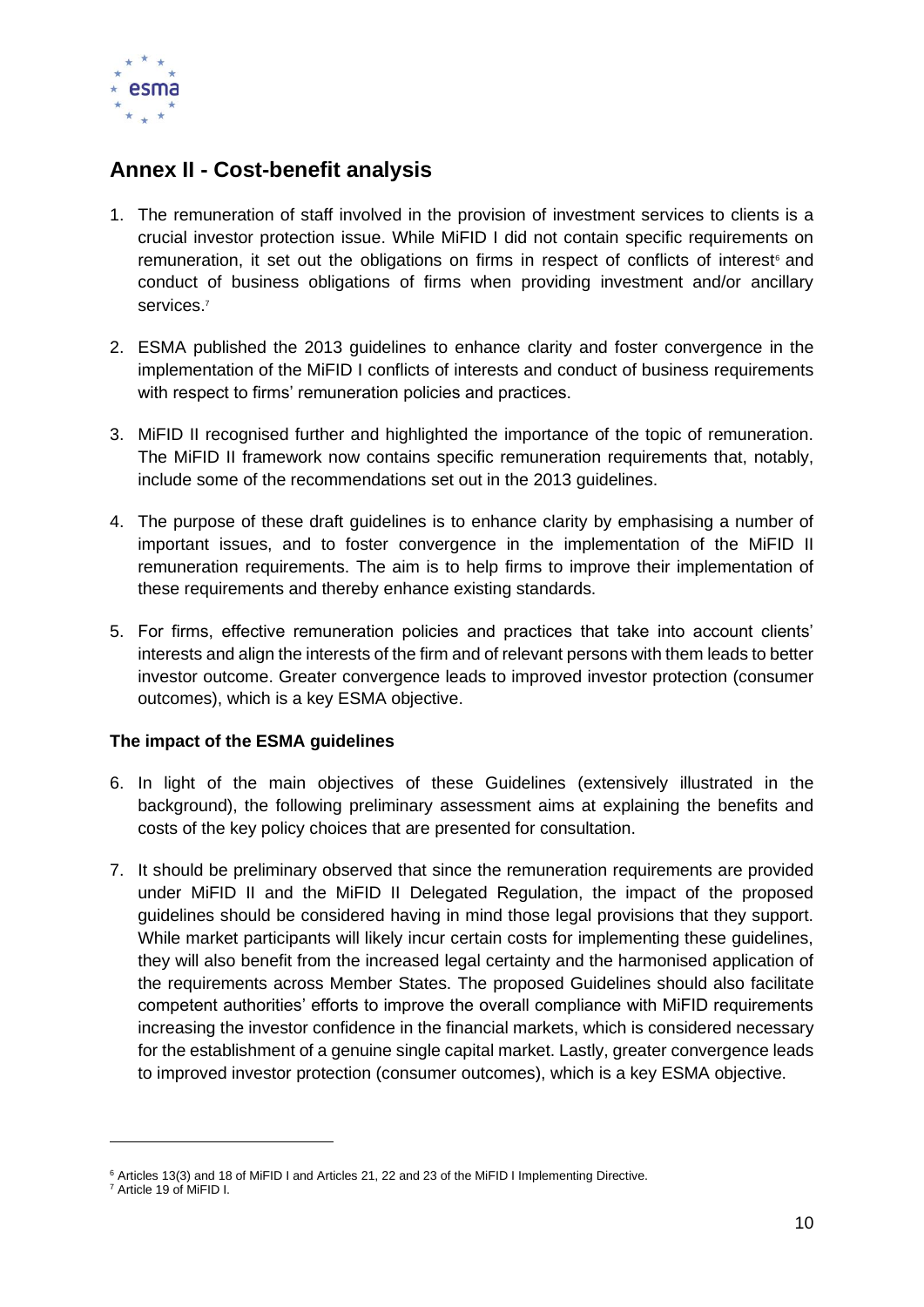

8. Finally, it is important to remind that those existing 2013 guidelines which are confirmed should not imply any additional impacts/costs for both firms and NCAs.

#### **Benefits**

- 9. It is possible to illustrate the main benefits linked to the proposed Guidelines as follows:
	- a) better convergence and clarity and, consequently, the reduction of the compliance risk and its related financial and reputational consequences;
	- b) stronger remuneration policies and practices taking into account clients' interests which lead to better client outcome and satisfaction;
	- c) reduction of risks linked to regulatory or supervisory arbitrage due to an increased degree of harmonisation and more consistent supervisory convergence;
	- d) positive effects from improved harmonisation and standardisation of the processes that firms have to put in place when implementing the MiFID II remuneration requirements;
	- e) positive effects from improved harmonisation and standardisation for competent authorities on the costs and activities needed to implement the new supervisory processes related to the remuneration requirements;
	- f) restoring investors' confidence in financial markets.

#### **Costs**

- 10. With reference to the costs, it should be firstly reminded that the importance of firms' remuneration policies and practices already stemmed from the MiFID I conflicts of interests and conduct of business requirements. The importance of firms' remuneration policies and practices in the pursuit of clients' best interests was also stressed in the 2013 guidelines.
- 11. In light of what has been said, it can be reasonably expected that those firms having already in place a complete set of arrangements to comply with the provisions, principles and good practices issued under the MiFID I conflict of interests and conduct of business requirements in the area of remuneration as well as the 2013 guidelines will presumably incur less overall costs when implementing the new framework and these guidelines.
- 12. ESMA considers that potential and incremental costs that firms will face when implementing the remuneration requirements under the MiFID II regime (including but not limited to these draft guidelines) might have both one-off and ongoing nature, arguably linked to: a) (direct) costs linked to the update/review of the existing procedures and practices as well as, potentially, the firms' organisational arrangements (e.g. the review and/or the update of the firm's arrangements to assess staff performance); and 17 b) (direct) initial and ongoing IT costs.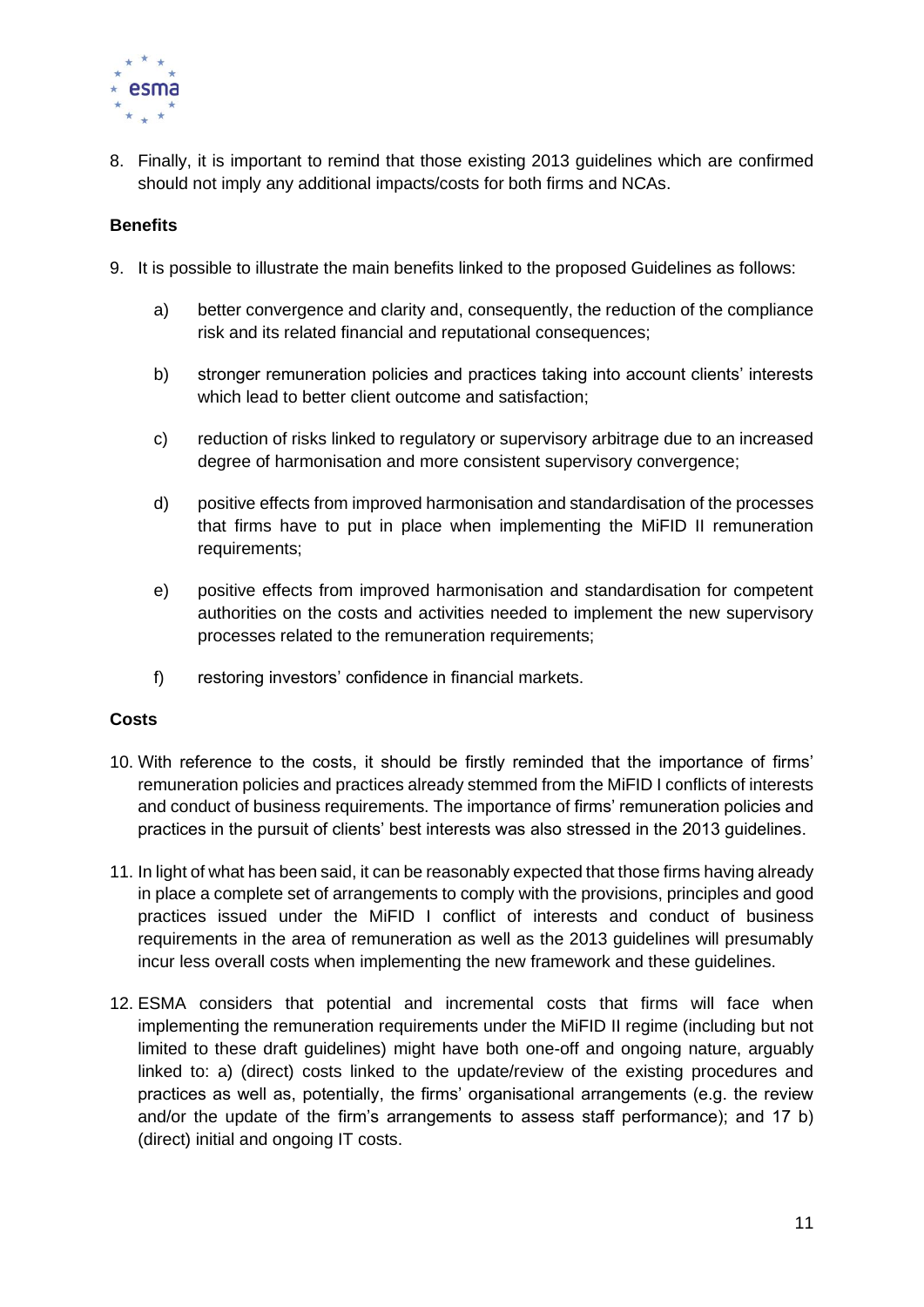

13. ESMA believes that the proposed options in this area provide the most cost-efficient solution to achieving the general objectives of these Guidelines.

#### **Conclusions**

- 14. In light of what has been illustrated above, ESMA believes that the overall (compliance) costs associated with the implementation of the new regime on the remuneration requirements (which includes the proposed guidelines) will be fully compensated by the benefits from the highlighted and clarified importance of the remuneration requirements and from the subsequent reduction of compliance risk and improved investor protection. These benefits will interest all the market participants contributing to the restoration of the fundamental trust in the financial markets.
- 15. ESMA also considers that the proposed guidelines are able to achieve an increased level of harmonisation in the interpretation and application of the remuneration requirements across Member States, minimising the potential adverse impact on firms linked to compliance costs. These benefits will outweigh all associated costs in respect of these Guidelines.
- 16. Finally, ESMA believes that the adoption of guidelines is the best tool to achieve the explained objectives since this topic is already covered by existing guidelines. Furthermore, the adoption of guidelines further reduces the risk of diverging interpretations that might lead to discrepancies in the application and supervision of the relevant regulation and requirements across Member States (determining a risk of regulatory arbitrage and circumvention of rules).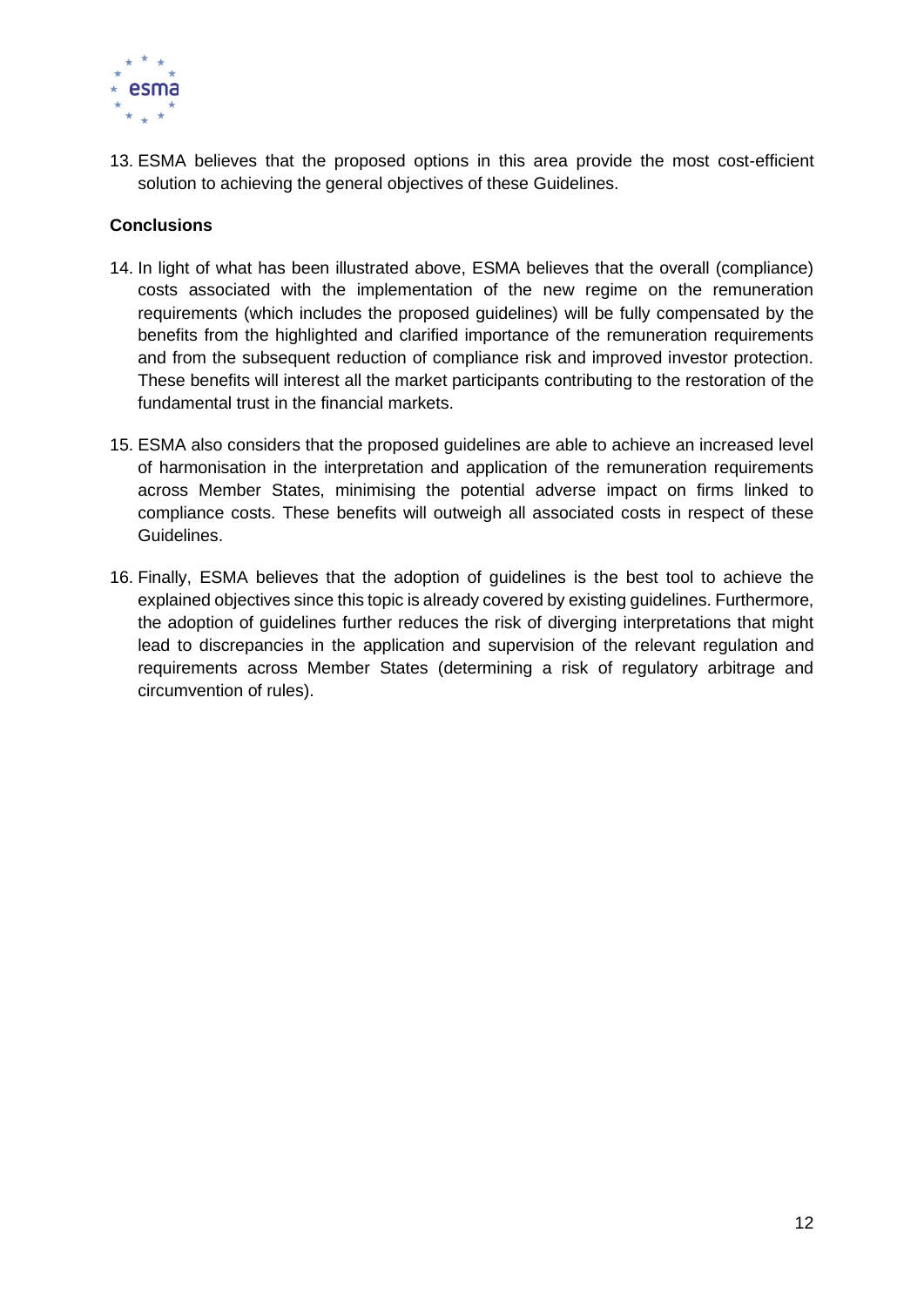

## <span id="page-12-0"></span>**Annex III - Advice of the Securities and Markets Stakeholder Group**

#### **I. Executive summary**

Overall, the SMSG is positive towards these guidelines. The SMSG has two general remarks, however. First, an overview of existing policies and practices would have been very useful. As there is no such overview, it is not clear to what extent these guidelines are a response to shortcomings encountered in existing policies and practices. This makes it difficult to assess the relevance of the guidelines. Second, the SMSG advises ESMA to ensure that there is adequate coherence and consistency between its proposed guidelines and the EBA guidelines on remuneration, published in July 2021.

Apart from this, the SMSG has a number of specific concerns.

First of all, some of the examples may have undesirable side effects. Is linking deferred variable remuneration of investment advice to the performance of the investment really an example of good practices? A side effect could be that the risk attitude of the advisor impacts on the suitability assessment. Also, there may be practical problems. For example: the investment horizon may be too long for deferred remuneration. Finally, advice in good faith does not mean that you can predict the future. In respect of the examples of bad practices, some of them are so bad that one wonders whether they still exist.

The SMSG also warns against intruding into labour legislation, which remains primarily a national competency under the Treaty on the Functioning of the European Union. Legal conflicts may arise in this respect for the financial institutions implementing the guidelines. For this reason, the SMSG suggests, amongst other things, to incorporate a general statement with wording identical to recital 69 of CRD IV into the guidelines.

The SMSG also cautions against unduly restricting the possibility for manufacturers to include independent advisors in their network. For this reason, it suggests additional clarifications on whether and to what extent independent advisors are in scope of these guidelines. Also, the SMSG warns not to consider multi-level distribution as a bad thing per se.

On the issues with regard to career progression, periodic reviews and event-based reviews, the SMSG is generally satisfied with the high-level, principle-based approach taken by ESMA. The proposals as they are, are sufficient. The SMSG warns against more micro-regulation.

#### **I. General remarks**

1. Before answering the different questions, the SMSG wants to make a general remark. We have a very fragmented picture when it comes to remuneration rules, with a large number of rules in financial and company laws as well as self-regulation/codes. The 2020 Common Supervisory Action on MIFID II suitability requirements does not refer to remuneration issues. Although the Consultation states that ESMA aims to "take into account the results of supervisory activities conducted by national competent authorities (NCAs) on the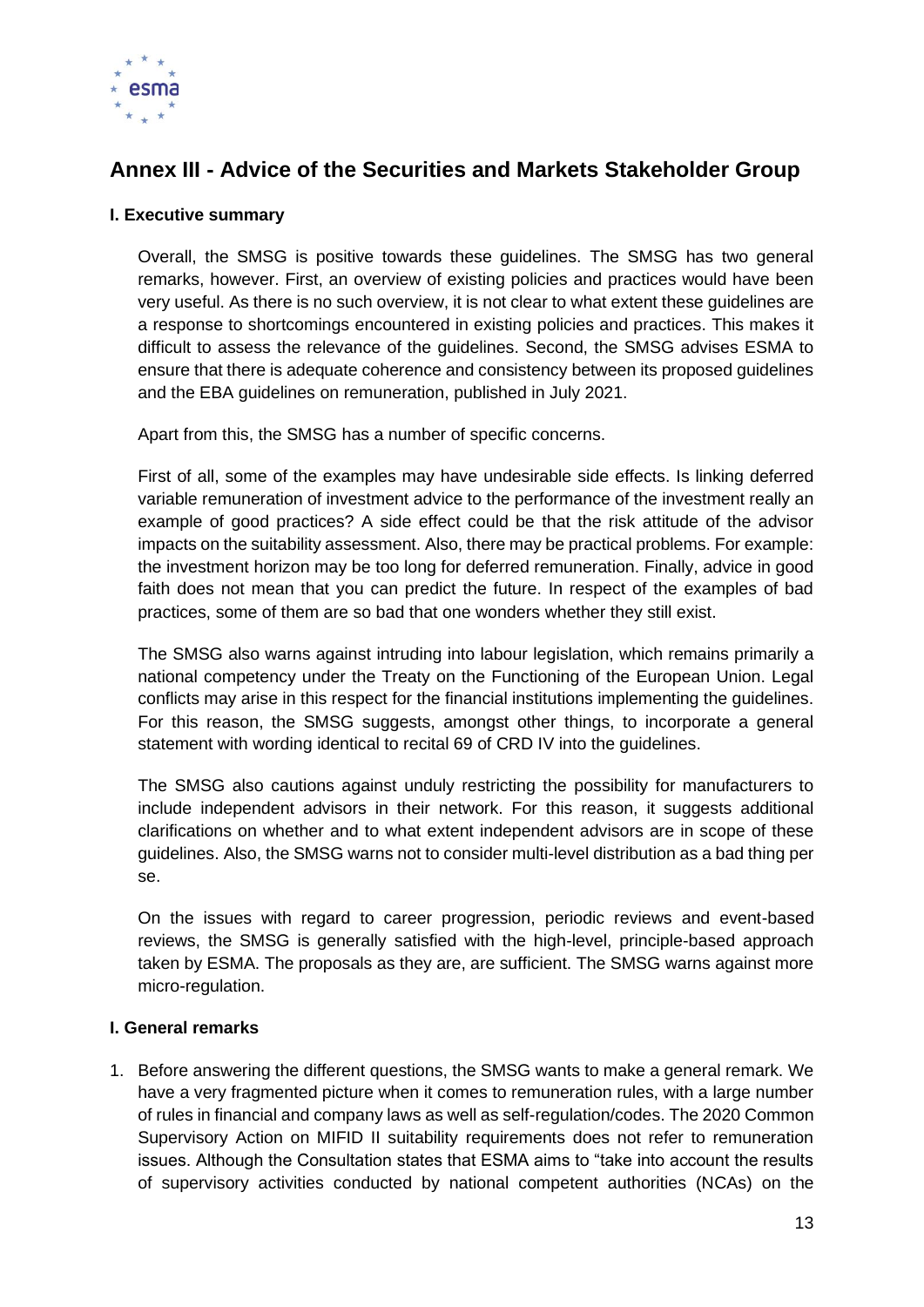

implementation of the remuneration requirements", these findings are not described in the consulted proposals. This makes it difficult to assess them. It is not clear whether the new guidelines are proposed as a remedy for short-comings that were encountered, whether there are short-comings that are not addressed in these guidelines or whether certain guidelines are merely 'desk-based'. It would thus be important to get an overview of the results of the supervisory activities conducted by NCAs, and then find a way to "streamline" rules in this area.

- 2. We also note that the EBA published guidelines on remuneration in July 2021 and that the ESAs should ensure that there is adequate coherence and consistency between the two frameworks.
- 3. The SMSG agrees with the general structure of the guidelines, i.e. (i) design of remuneration policies and practices; (ii) governance; (iii) control. All three are important and reinforce one another. It is good that ESMA highlights all three of them.
- 4. While the SMSG is generally positive towards these guidelines, it warns against regulating in more detail in order to avoid micro-regulating. In this respect, regulation of competitors from outside the EU (UK) should also be taken into account. In this respect, it would be useful to have more information on the extent to which the guidelines are a response to shortcomings and deficiencies that were encountered, for example, in NCA assessments.

**II. Question 1: Do you agree that career progression is likely to have an impact on fixed remuneration and that, consequently, firms should define appropriate criteria to align the interests of the relevant persons or the firms and that of the clients in respect of all types of remuneration (not just in respect of variable remuneration)? Please also state the reasons for your answer.** 

#### **III. Question 2: Do you agree with the suggested approach on career progression? Please also state the reasons for your answer?**

- 5. The SMSG agrees that career progression is likely to have a positive effect on remuneration. It also agrees that higher fixed remuneration should not be used to circumvent guidelines on variable remuneration (for example: people being promoted merely because of high sales volumes, when insufficient care was given to suitability). Nevertheless, the SMSG also has some questions. Is this guideline a response to malpractices or a desk-based proposal?
- 6. is the SMSG also has a proportionality concern. Is this guideline merely established as a general principle that should be controlled sample-wise, for example by internal audit? Or does it mean that all promotions should be properly motivated and archived, for example for possible control by the NCA? In this respect, the SMSG refers to its above advise not to go too far in regulating and to avoid micro-regulation.

**IV. Question 3: Do you agree that, to align the interests of relevant persons or the firms with the interests of clients on a long-term basis, firms should consider the possibility to adjust remuneration previously awarded through the use of ex-post adjustment**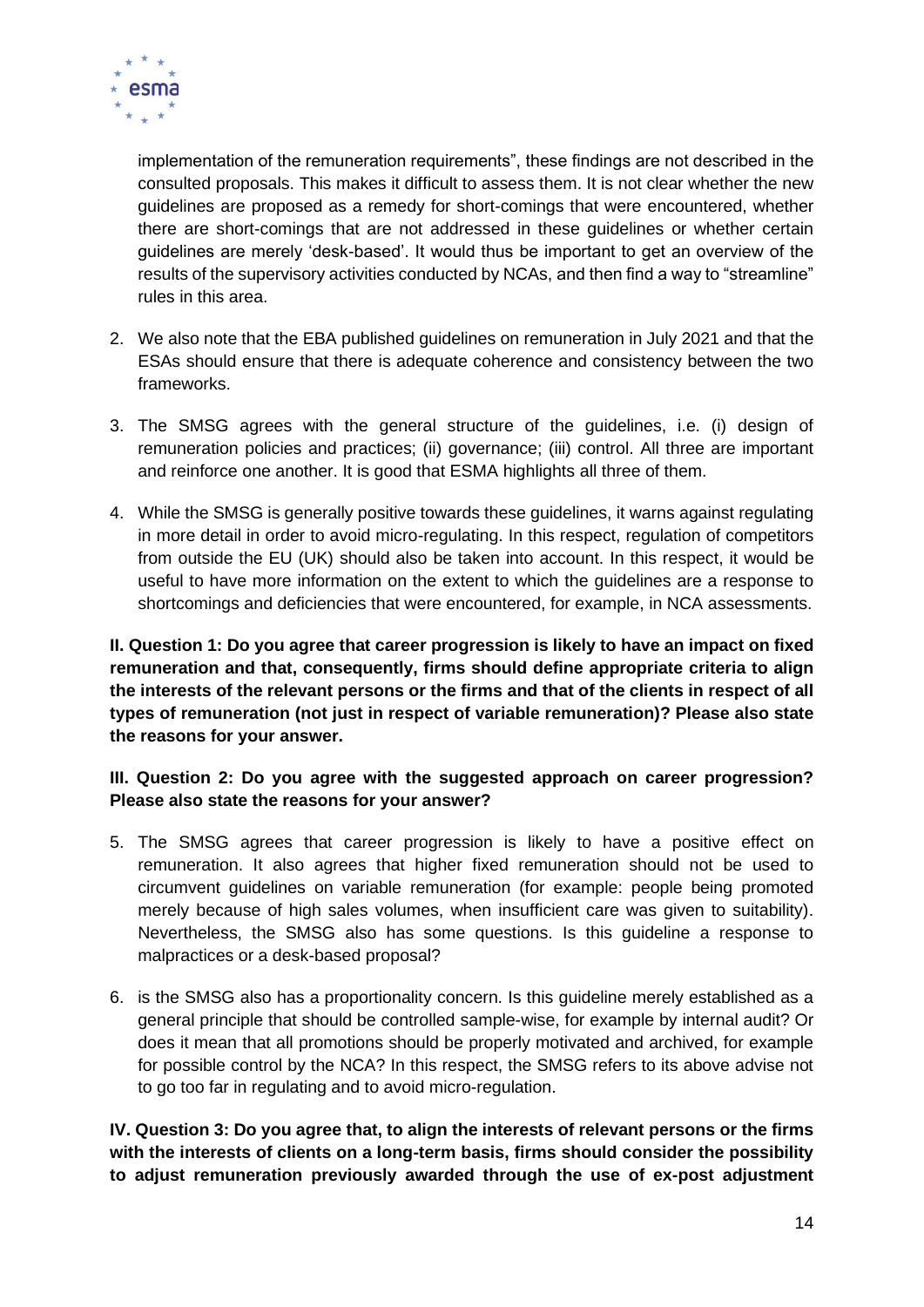

**criteria in their remuneration policies and practices (such as clawbacks and malus)? Please also state the reasons for your answer.** 

**V. Question 4: Do you agree with the suggested approach on ex-post adjustment criteria? Please also state the reasons for your answer.** 

- 7. In general terms, the SMSG believes in the usefulness of claw-backs, deferred payments and ex post adjustments. For this reason, it agrees that these are no longer cited as examples of good practices but as guidelines. Nevertheless, it also expresses three concerns:
	- a) The proposals, as they are formulated right now, extend the principle of claw-backs, deferred payments and ex post adjustment well beyond key identified staff and senior management, towards all layers of employees. This risks bringing the guidelines into conflict with national labour legislation. Also, this requires introducing deferral of variable remuneration to a broad range of staff, to make sure that there is something to claw back on. The alternative would be clawing back on money already spent or on savings of a lower income category. Notwithstanding its remarks, the SMSG believes that is important that breaches are not condoned and that companies should do what is necessary to prevent this, irrespective of the category of staff.
	- b) Remuneration issues are often covered by labour legislation which remains in many respects a competency of the member-states. CRD IV anticipates potential conflicts through recital 69: "The provisions on remuneration should be without prejudice to the full exercise of fundamental rights guaranteed by Article 153(5) TFEU, general principles of national contract and labour law, Union and national law regarding shareholders' rights and involvement and the general responsibilities of the management bodies of the institution concerned, and the rights, where applicable, of the social partners to conclude and enforce collective agreements, in accordance with national law and customs". The SMSG suggests that identical wording be included in the guidelines.
	- c) The guidelines include examples of good and bad practices. While the examples of bad practices are useful and clearly indicate the concerns of ESMA, the SMSG is concerned about side-effects of one of the 'good' examples. Guideline 1, point 37 c and d suggest to link deferred variable remuneration to the return of the products that were sold over an appropriate time-frame. Two problems arise here:
	- i. There is a disturbing potential side-effect. Imagine an investment advisor who is riskaverse and wants to avoid potential risks for his/her variable remuneration. In such a case, the advisor has an incentive to advice low-risk, low-volatility products, even if the investor has a preference for higher risk products. The reverse can also occur. A selfconfident advisor wants to earn some extra income and steers the investor towards riskier investments. In other words, there is a risk that suitability for the advisor, not suitability for the investor determines the advice;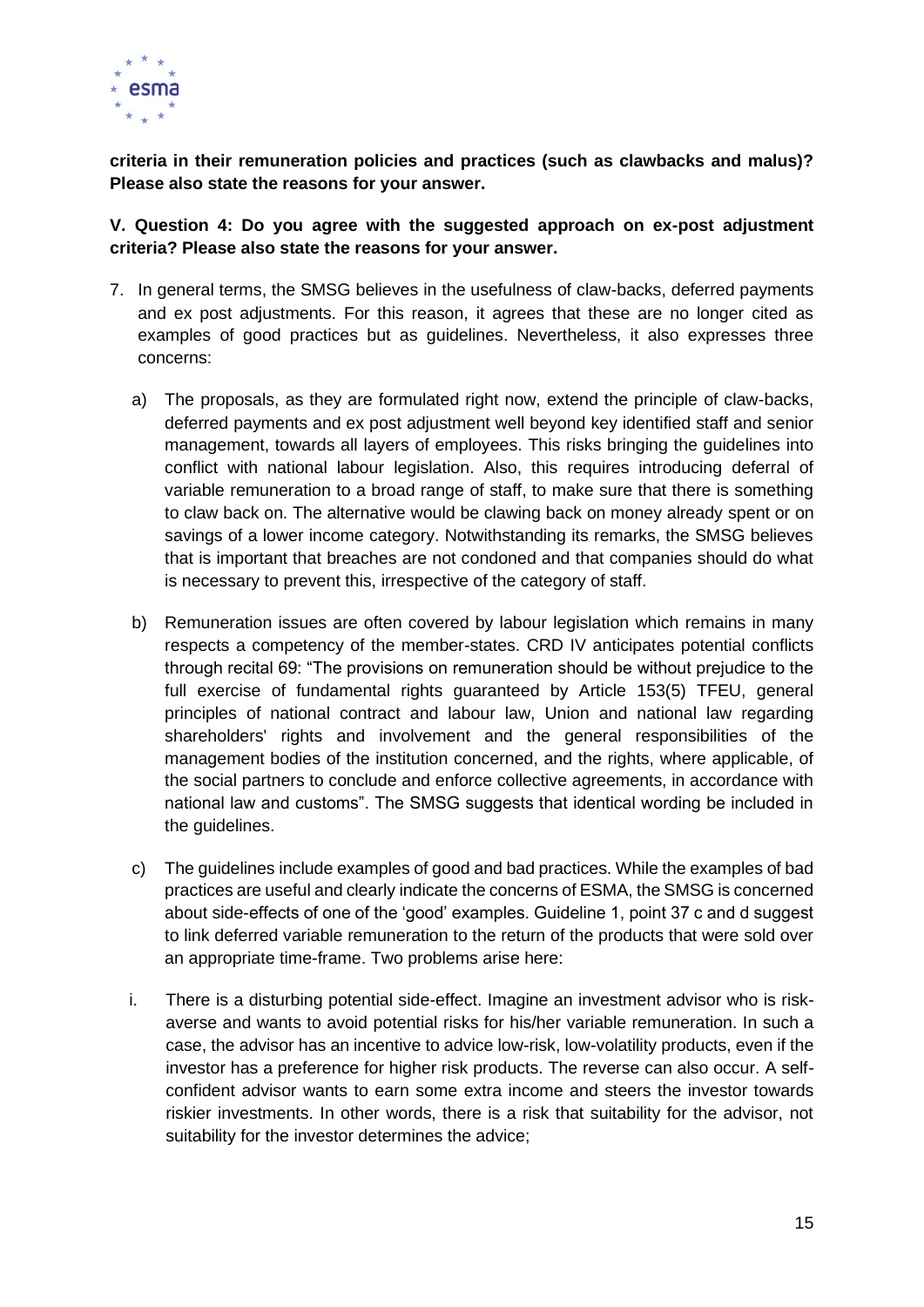

- ii. There could be a practical problem as well. Some investment products have recommended holding periods that go well beyond the time span over which deferred payments are practically feasible. Recommended holding periods of equity funds would typically be longer than 5 years; and so would often be the time to maturity for structured funds. However, to what extent does deference of payments remain possible and effective over time spans longer than 5 years?
- iii. the sales person's responsibility is to provide appropriate advice adapted to a client's profile at a given point in time, not to accurately forecast future developments. To draw a parallel: an honest umbrella salesman sells a good quality product at a fair price, based on the clients expressed needs. He is not responsible or account-able for future rainfall.
- iv. For sales personnel who don't provide continuous advice (in open architecture, or where the establishment doesn't host the client account), the appreciation of the product's performance in the investment portfolio can be very challenging;

**VI. Question 5: Do you agree with the added focus and suggested approach on the remuneration policies and practices for control functions and members of the management body or senior management? Please also state the reasons for your answer.** 

8. The SMSG is of the opinion that sound governance is very important for control functions and in particular that remuneration of the control functions should be independent of quantitative commercial performance of those they are to control;

#### **VII. Question 6: Do you believe that guideline 1 should be further amended and/or supplemented? Please also state the reasons for your answer.**

9. The SMSG's views are covered by the remarks made above.

#### **VIII. Question 7: Do you agree that the remuneration policy should not only be reviewed on a periodic basis but also upon the occurrence of certain ad hoc events as described in new general guideline 2? Please also state the reasons for your answer.**

- 10. Whether or not the remuneration policy should be reviewed after the occurrence of specific events, is linked to the frequency of the periodic reviews. In case of frequent periodic reviews, these events could be covered in the scheduled reviews. However, the SMSG does not believe in the usefulness of a too high periodicity of review. An annual review for example would be too often. In order for the remuneration policy to be effective, stability is also needed. As such, a lower periodicity of review could be compensated by a review after the occurrence of specific events. For example: if an internal audit, or a check by the NCA, concludes that there are deficiencies in the remuneration policies, it would be good that these are remedied;
- 11. Guideline 2, point 27, mentions some examples (changes to the business activities or structure of the firm, if the remuneration policy does not operate as intended or if there is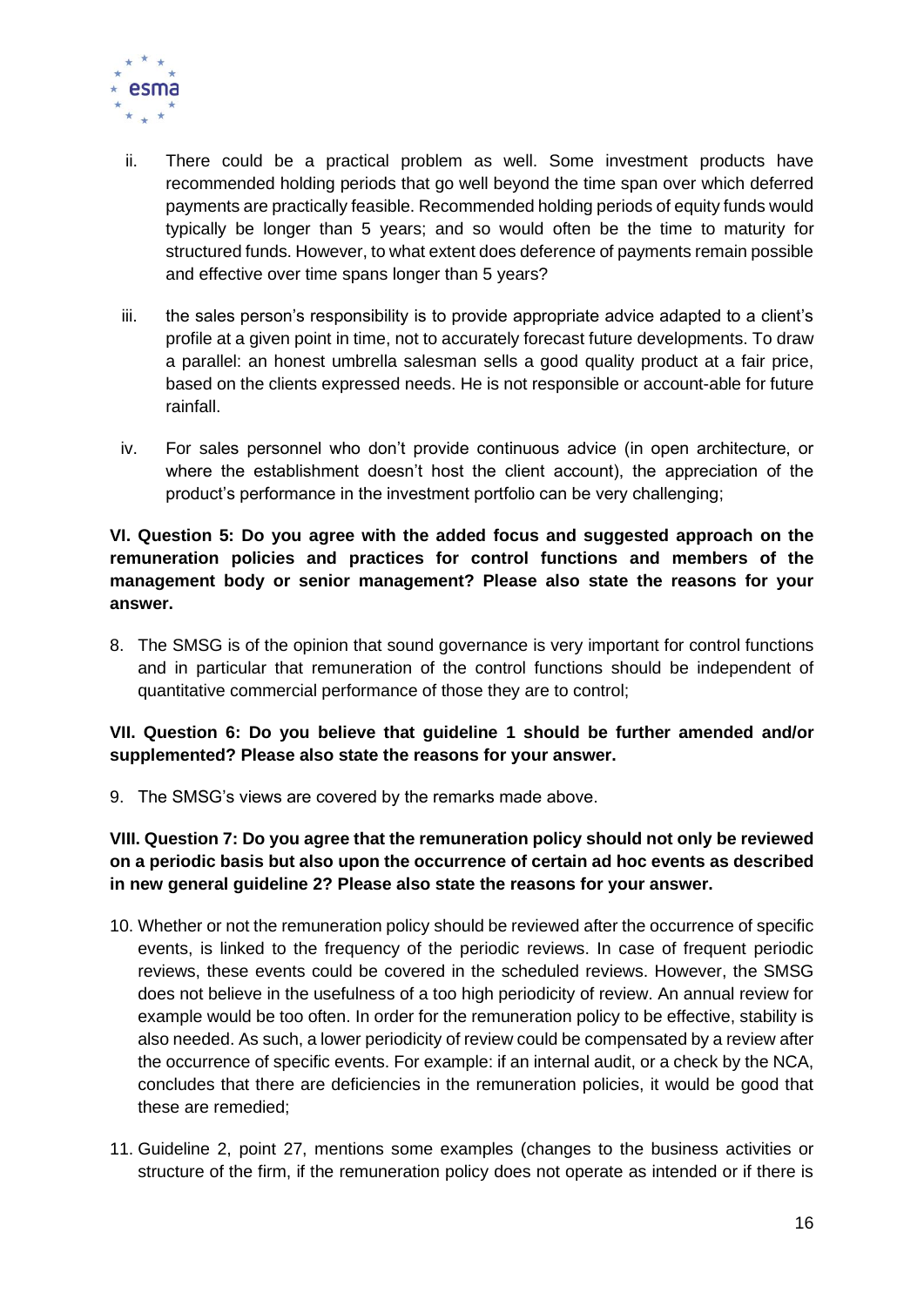

a residual risk of detriment to the firm's clients), the occurrence of which should trigger a review. The SMSG considers this high-level overview to be useful and sufficient.

12. It is likely that not only financial institutions, but also national supervisory authorities are on a learning curve. For this reason, the SMSG proposes that the implementation of this legislation should be high on the agenda for regulatory convergence. Also, it suggests that questions by financial institutions should be primarily answered through ESMA Q&A, rather than bilaterally with national competent authorities.

**IX. Question 8: Do you agree that the persons involved in the design, monitoring and review of the remuneration policies and practices should have access to all relevant documents and information to understand the background to and decisions that led to such remuneration policies and procedures? Please also state the reasons for your answer.** 

**X. Question 9: Do you believe that guideline 2 should be further amended and/or supplemented? Please also state the reasons for your answer.** 

- 13. The SMSG considers it to be a necessity that persons involved in design, monitoring and review of the remuneration policies and practices have access to all relevant documents and information but wonders whether this is not already so. In this respect, the SMSG repeats its remark above: it would be good to know whether these guidelines are a response to shortcomings and deficiencies that were encountered in practice.
- 14. No other remarks with regard to guideline 2.

**XI. Question 10: Do you agree with the amendments made to guideline 3? Please also state the reasons for your answer.**

**XII. Question 11: Do you believe that guideline 3 should be further amended and/or supplemented? Please also state the reasons for your answer.**

**XIII. Question 12: Do you agree with the deletion of Section V.III. of the 2013 guidelines? Please also state the reasons for your answer**.

15. The guidelines should not be misinterpreted as establishing disproportional controlling responsibilities of manufacturers on independent distributors or as unduly restricting the possibility of these manufacturers to include these distributors in their distribution networks, because if so, that would discourage the use of independent distributors. Generally speaking, point 49 of guideline 3, is formulated in a well-balanced way (including the sentence: "Where a firm is seeking to use another firm for the provision of services it should check that the other firm's remuneration policies and practices follow an approach consistent with these guidelines."). Nevertheless, the SMSG would like to voice a concern here: independent advisors that work on their own, work outside the context of a financial institution. As such, there would not be a compliance department, with controlling responsibilities or a board that sets remuneration practices. It cannot be the purpose of these guidelines to increase the overhead on these independent distributors by forcing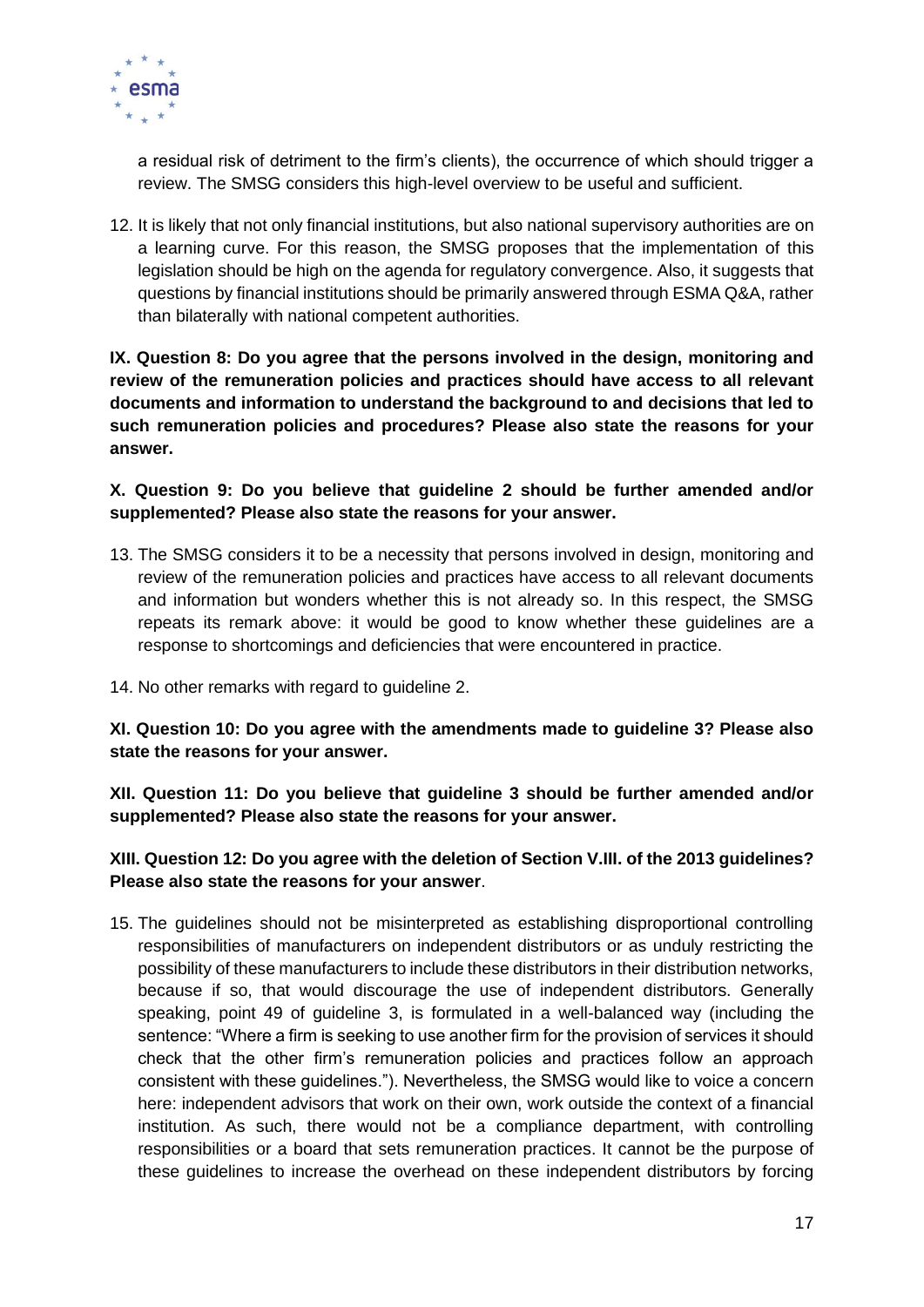

them into a structure that is needed to comply with these guidelines to allow manufacturers who use their services to comply at their turn with the guidelines. For this reason, the SMSG suggests that ESMA clarifies if and to what extent these guidelines apply to independent advisors.

- 16. The SMSG recognizes that certain examples of multi-level sales networks can be problematic, as high-lighted in point 52.d. However, the SMSG cautions that the guidelines should not also presuppose that the constitution of a multi-level sales network is per se a poor practice. Such networks, in parallel to the in-house distribution, which they complement, can reach those retail clients which prefer to rely on individual investment advisors for their product selection. The SMSG, therefore, recommends that ESMA should develop further best practices with respect to the setting-up of such distribution schemes, the prior vetting of the network participants by the regulated entities that create and or operate them (with KYC/KYD questionnaires and an extended due diligence applied to distributors and sub-distributors) and the signing of distribution agreements setting the respective responsibilities of each participant.
- 17. No specific comment on question 12.

#### **XIV. Question 13: Do you agree with the arguments set out in the cost-benefit analysis in Annex IV? Do you think that other items should be factored into the cost-benefit analysis and if so, for what reasons?**

18. The SMSG's assessment of costs and benefits are in line with the remarks made above:

- a) while the benefits that are mentioned seem obvious, the SMSG notes that it would have been useful to get more information on whether these guidelines are a response to short-comings and deficiencies that were encountered in regulatory assessments (and if so, which ones) or merely a theoretical exercise. The benefits are higher to the extent that they are a response to actual shortcomings and/or deficiencies.
- b) With regard to the costs, the SMSG agrees that the cost would be lower for companies that already have in place a complete set of arrangements to comply with the MIFID principles. Nonetheless, the SMSG has some remarks with regard to the overview of costs. The focus is primarily on the initial costs for setting up and reviewing the remuneration policies (12a) as well as on the IT costs (12b). A third section should be added (12c): overhead for monitoring and controlling.
- c) Still with regard to costs, the SMSG would like to reiterate the concerns raised above. The guidelines should avoid the side-effect of increasing the overhead on independent distributors. Also, they should avoid creating potential conflicts with national labour legislation.
- d) Finally, with regard to costs, the SMSG warns for possible unintended side-effects. Some of the examples of bad practices seem to be trivial and conflicting with MIFID II provisions (art 24, 10). As such, merely citing them as example of bad practices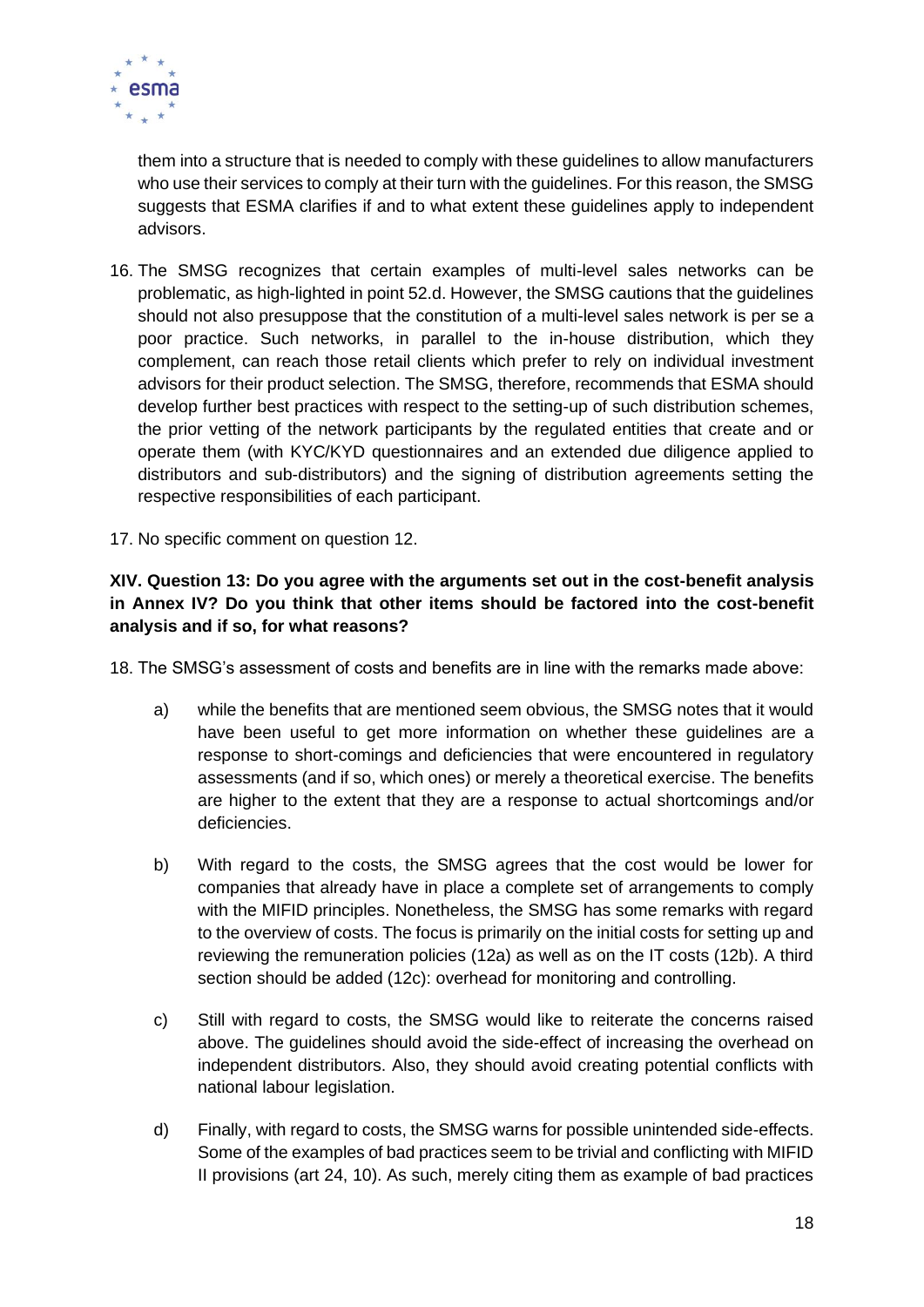

could create the impression that they could even be considered and inspire market participants acting in bad faith. In this respect, it would have been useful to know to what extent these guidelines are a response to shortcomings and deficiencies that have been encountered.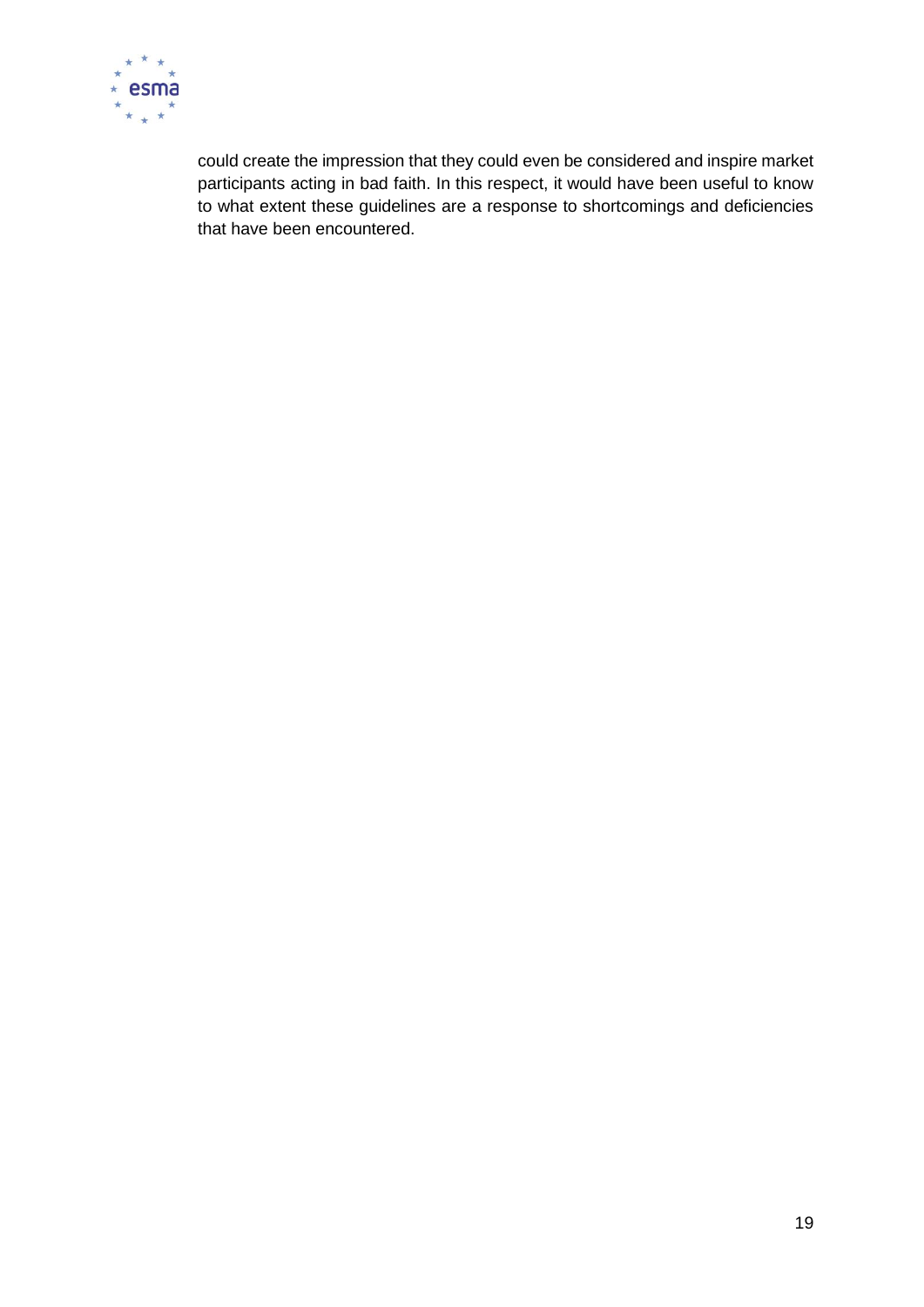

## <span id="page-19-0"></span>**Annex IV - Feedback on the consultation paper**

#### **General feedback**

- 1. Whilst most respondents welcomed ESMA's initiative to review the guidelines, especially to take into account the changes brought by the MiFID II framework, a significant number also highlighted that, in their view, the review should be limited to taking into account the changes brought by MiFID II since no major shortcomings or malpractices were identified in the area of the MiFID II remuneration rules. In addition, some respondents also expressed their concern over the guidelines imposing additional requirements compared to the ones provided by the Level 1 and Level 2 provisions.
- 2. In this respect, and as explained in the consultation paper, a large part of the new MiFID II remuneration requirements comes directly from the 2013 guidelines. ESMA therefore chose to build upon the text of the 2013 guidelines, which have been substantially confirmed (albeit clarified, refined and supplemented where necessary). In addition, ESMA took into account the results of supervisory activities conducted by national competent authorities (NCAs) on the implementation of the remuneration requirements (including the implementation by firms of the 2013 guidelines) and provided additional details on some aspects that were already covered under the 2013 guidelines. However, it was not ESMA's objective to introduce a completely new and different regime and/or to go beyond Level 1 and Level 2 measures. Instead, when the 2013 guidelines have been supplemented, it is to provide a clarification of the relevant MiFID II remuneration requirements, aiming to ensure a convergent approach in the supervision and application of those requirements.
- 3. In addition, a number of respondents objected to the proliferation of remuneration rules, citing the UCITS Directive<sup>8</sup>, AIFMD<sup>9</sup>, CRD<sup>10</sup>/CRR<sup>11</sup> and IFD/<sup>12</sup>IFR<sup>13</sup> as examples of legislative frameworks including remuneration requirements in addition to the MiFID II rules, with sometimes overlapping scopes. Such respondents were concerned by ESMA adding further complexity with the guidelines. Whilst ESMA acknowledges that the abovereferenced legislative frameworks also contain remuneration requirements, it must remind respondents that it is not within its power to issue and/or amend Level 1 texts and that the MIFID II remuneration requirements thus remain applicable alongside any other remuneration requirements provided by the UCITS Directive, AIFMD, CRD/CRR and IRD/IFR. Therefore, the need to enhance clarity and to foster convergence on some aspects of the MiFID II remuneration requirements remain relevant and rightly triggered

<sup>&</sup>lt;sup>8</sup> Directive 2009/65/EC of the European Parliament and of the Council of 13 July 2009 on the coordination of laws, regulations and administrative provisions relating to undertakings for collective investment in transferable securities (UCITS).

<sup>9</sup> Directive 2011/61/EU of the European Parliament and of the Council of 8 June 2011 on Alternative Investment Fund Managers and amending Directives 2003/41/EC and Regulations (EC) No 1060/2009 and (EU) No 1095/ 2010.

<sup>&</sup>lt;sup>10</sup> Directive 2013/36/EU of the European Parliament and of the Council of 26 June 2013 on access to the activity of credit institutions and the prudential supervision of credit institutions and investment firms, amending Directive 2002/87/EC and repealing Directives 2006/48/EC and 2006/49/EC.

<sup>11</sup> Regulation (EU) No 575/2013 of the European Parliament and of the Council of 26 June 2013 on prudential requirements for credit institutions and investment firms and amending Regulation (EU) No 648/2012.

<sup>12</sup> Directive (EU) 2019/2034 of the European Parliament and of the Council of 27 November 2019 on the prudential supervision of investment firms and amending Directives 2002/87/EC, 2009/65/EC, 2011/61/EU, 2013/36/EU, 2014/59/EU and 2014/65/EU.

<sup>&</sup>lt;sup>13</sup> Regulation (EU) 2019/2033 of the European Parliament and of the Council of 27 November 2019 on the prudential requirements of investment firms and amending Regulations (EU) No 1093/2010, (EU) No 575/2013, (EU) No 600/2014 and (EU) No 806/2014.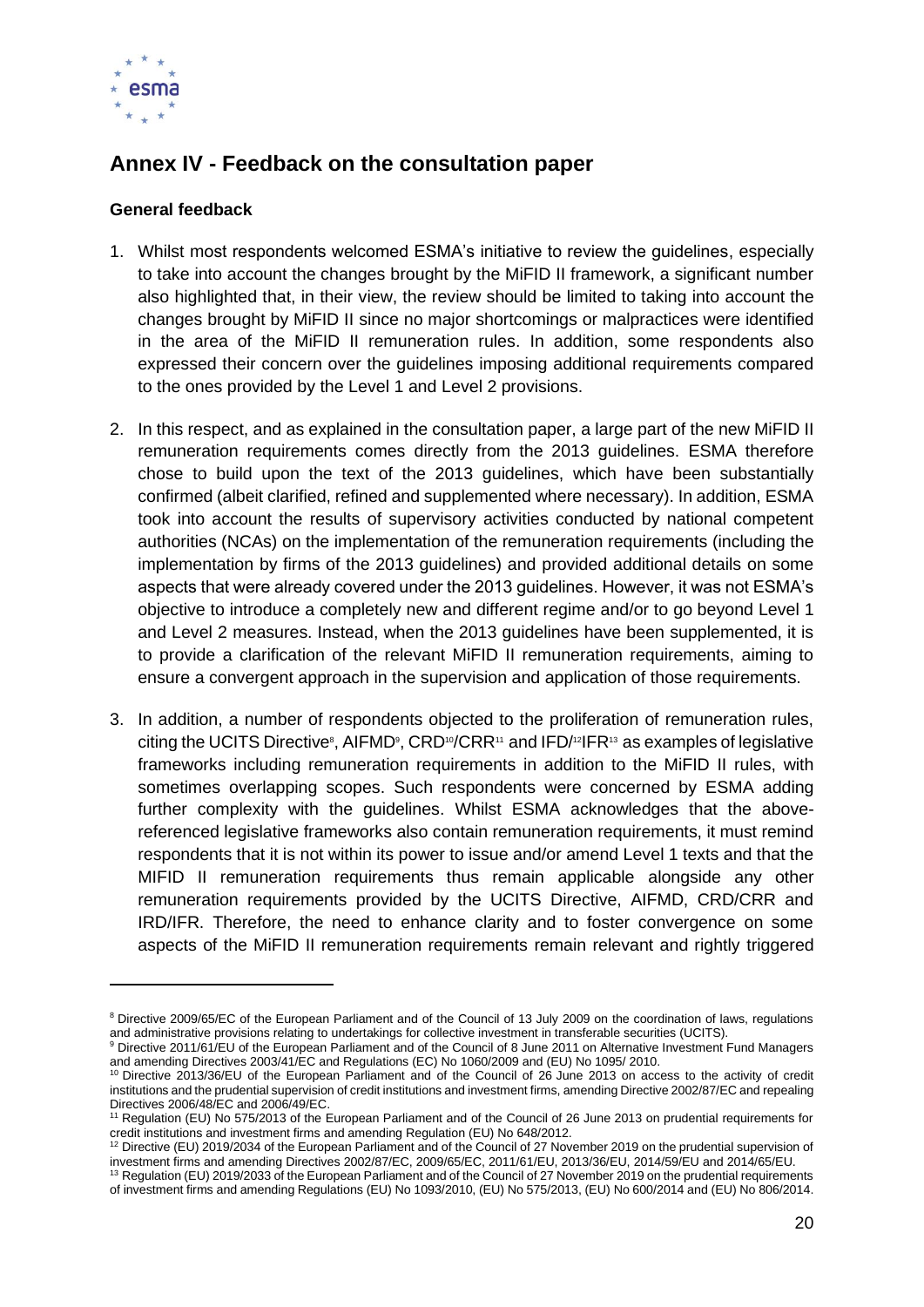

the review and update of the 2013 guidelines. However, when reviewing the guidelines, ESMA made sure that, although solely providing clarity on the Level 1 requirements relating to remuneration under MiFID II, the guidelines did not contradict remuneration requirements that may otherwise be applicable under the above-referenced legislative texts (or related Level 3 guidance such as the EBA Guidelines on sound remuneration policies under Directive 2013/36/EU)<sup>14</sup>.

- 4. In the same vein, some respondents regretted that the guidelines were not always aligned with remuneration requirements applicable under other legislative frameworks or that they did not refer to such other frameworks. As already stated above, the guidelines only clarify the remuneration requirements under MiFID II and cannot go beyond the Level 1 and Level 2 MIFID II requirements, which is why i) the guidelines do not refer to other legislative texts when providing clarification on the MiFID II remuneration requirement and ii) it is not always possible to be aligned with the requirements applicable under other legislative frameworks as the MiFID II texts do not provide for the same requirements.<sup>15</sup> However, as also already explained above, when reviewing the guidelines, ESMA made sure that did not contradict remuneration requirements that may otherwise be applicable under the above-referenced legislative texts.
- 5. Furthermore, a number of respondents also argued that the scope of the guidelines was too large in terms of entities and staff covered. Indeed, a minority of respondents expressed the view that the MiFID II remuneration requirements should not apply to firms otherwise subject to other remuneration requirements, citing the UCITS Directive and the AIFMD as well as the IFD.
- 6. In respect of the concurrent application of the MIFID II and UCITS/AIFMD requirements, ESMA would like to restate that the MIFID II requirements listed in Articles 6(3) and 6(4) of, respectively, the UCITS Directive and the AIFMD apply to UCITS asset management companies and AIFM providing MiFID investment services and activities under Articles 6(3) and 6(4) of the UCITS Directive and the AIFMD (respectively). The MiFID II requirements applicable include the remuneration requirements provided by Articles 23(1) and 24(10) of MiFID II and Articles 2(5), 27 (mostly) and 34 of the MiFID II Delegated Regulation. Therefore, such entities would be subject to the remuneration requirements under the UCITS Directive and the AIFMD when they provide collective portfolio management services but would also be subject to the MiFID II remuneration requirements when providing MiFID II investment services.
- 7. In respect of the concurrent application of the MIFID II and IFD/IFR remuneration requirements, ESMA notes that the IFD/IFR remuneration requirements do not apply to

<sup>14</sup> EBA/GL/2021/04.

<sup>&</sup>lt;sup>15</sup> For instance, some respondents asked for the guidelines to suggest that the ex-post adjustments mechanisms referred to in paragraph[s 26](#page-35-0) t[o 29](#page-36-0) only apply above a certain threshold of variable remuneration, similarly to the possibility left to Member States by the CRD. As such threshold is not expressly provided in the MiFID II Level 1 and Level 2 texts, ESMA may not be so specific in the guidelines. However, the guidelines leave a large amount of flexibility to market participants as to how they apply this part of the guidelines.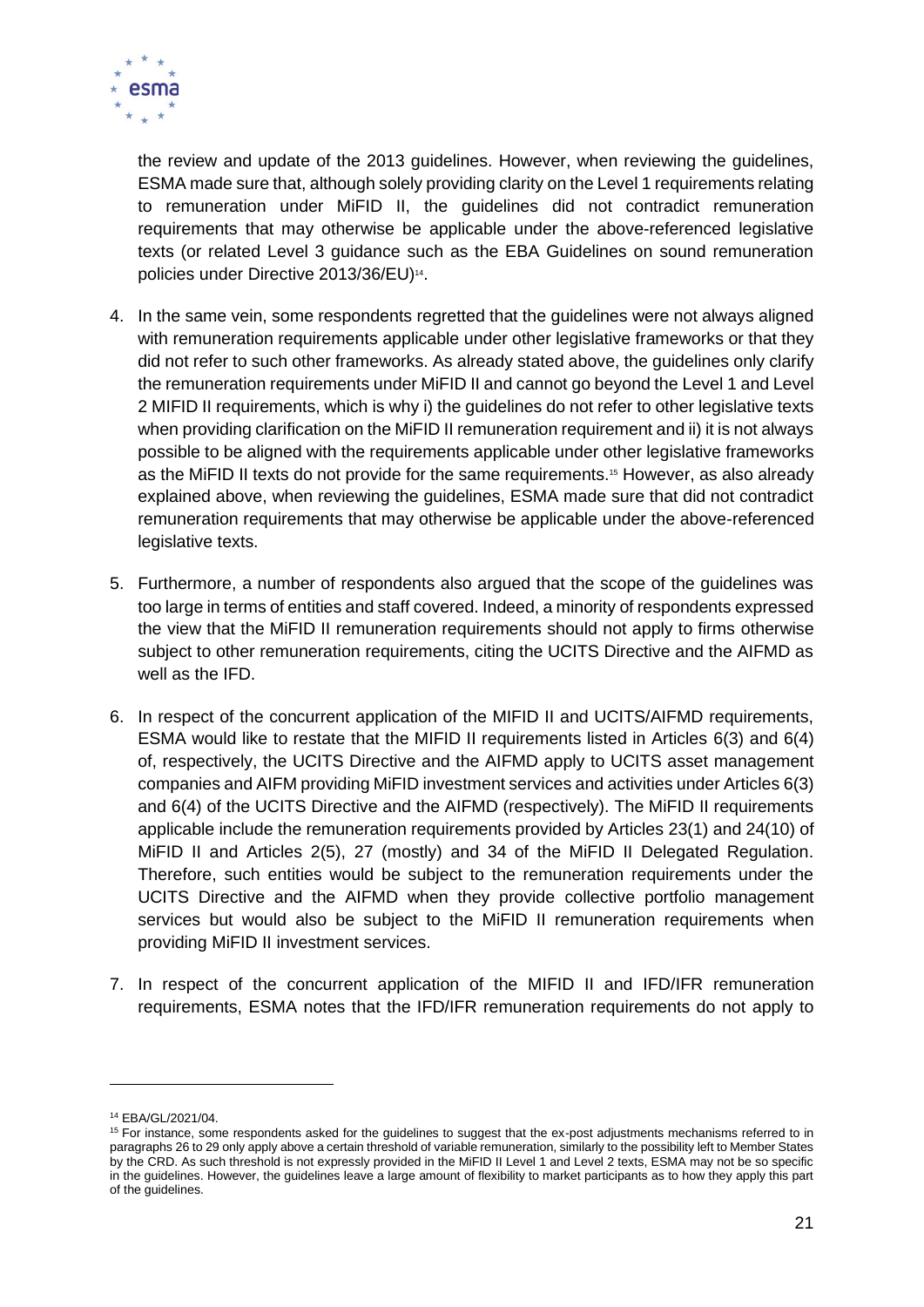

small and non-interconnected firms<sup>16</sup> but the MiFID II remuneration requirements would.<sup>17</sup> In addition, although for other types of investment firms the MiFID II and IFD/IFR remuneration requirements would both apply, it is worth stating that the MiFID II and IFD/IFR rules are not incompatible as well as follow different logics and purposes. The MiFID II remuneration requirements stem from the obligations on firms in respect of conflicts of interest<sup>18</sup> and conduct of business obligations when providing investment and/or ancillary services whilst the IFD/IFR remuneration requirements, similarly to the CRD/CRR requirements, primarily respond to a risk management logic and purpose. These different goals are reflected in the requirements as well as in the staff covered. Therefore, both set of rules should be applied.

- 8. Another general comment received from several respondents is that the scope of the guidelines is too large in terms of staff covered. Some respondents noted that other legislations including remuneration requirements cover a more targeted population. In this respect, ESMA is bound to follow the scope defined by the MiFID II Level 1 and Level 2 texts which provide that the remuneration requirements apply to "relevant persons", as defined in Article 2(1) of the MiFID II Delegated Regulation. The guidelines therefore follow the scope as set up in Articles 2(1) and (5) of the MiFID II Regulation. More specifically, a few respondents argued that the guidelines were exceeding what should be their scope because they should only cover staff members (i.e. employees) of firms. As set out previously, ESMA is bound by the scope provided for in the Level 1 and 2 texts, especially Article 2(1) and (5) of the MiFID II Delegated Regulation. In accordance with such articles, the MiFID II remuneration requirements apply to, inter alia, "*an employee of the firm or of a tied agent of the firm"* as well as "*any other natural person whose services are placed at the disposal and under the control of the firm or a tied agent of the firm and who is involved in the provision by the firm of investment services and activities*" and "*a natural person who*  is directly involved in the provision of services to the investment firm or to its tied agent under an outsourcing arrangement for the purpose of the provision by the firm of *investment services and activities*". In the guidelines, ESMA is thus always applying the scope as set out in the MiFID II Level 1 and 2 texts.
- 9. Finally, several respondents asked for ESMA to introduce more proportionality in the guidelines, especially in relation to the ex-post adjustment mechanisms. With respect to the ex-post adjustment mechanisms, ESMA responded below when addressing the answers received to Q3 and 4. More generally, when appropriate, the guidelines include references to a proportionate application (for instance, the guidelines relating to the remuneration policies and practices applicable to the personnel of internal control functions).

**Q1: Do you agree that career progression is likely to have an impact on fixed remuneration and that, consequently, firms should define appropriate criteria to align** 

<sup>16</sup> See Article 12 of the IFR.

<sup>17</sup> As rightly noted by Recital 23 of the IFD: "Small and non-interconnected investment firms should, however, be exempt from those rules because the provisions on remuneration and corporate governance laid down in Directive 2014/65/EU are sufficiently comprehensive for those types of investment firms."

<sup>&</sup>lt;sup>18</sup> Articles 13(3) and 18 of MiFID I and Articles 21, 22 and 23 of the MiFID I Implementing Directive.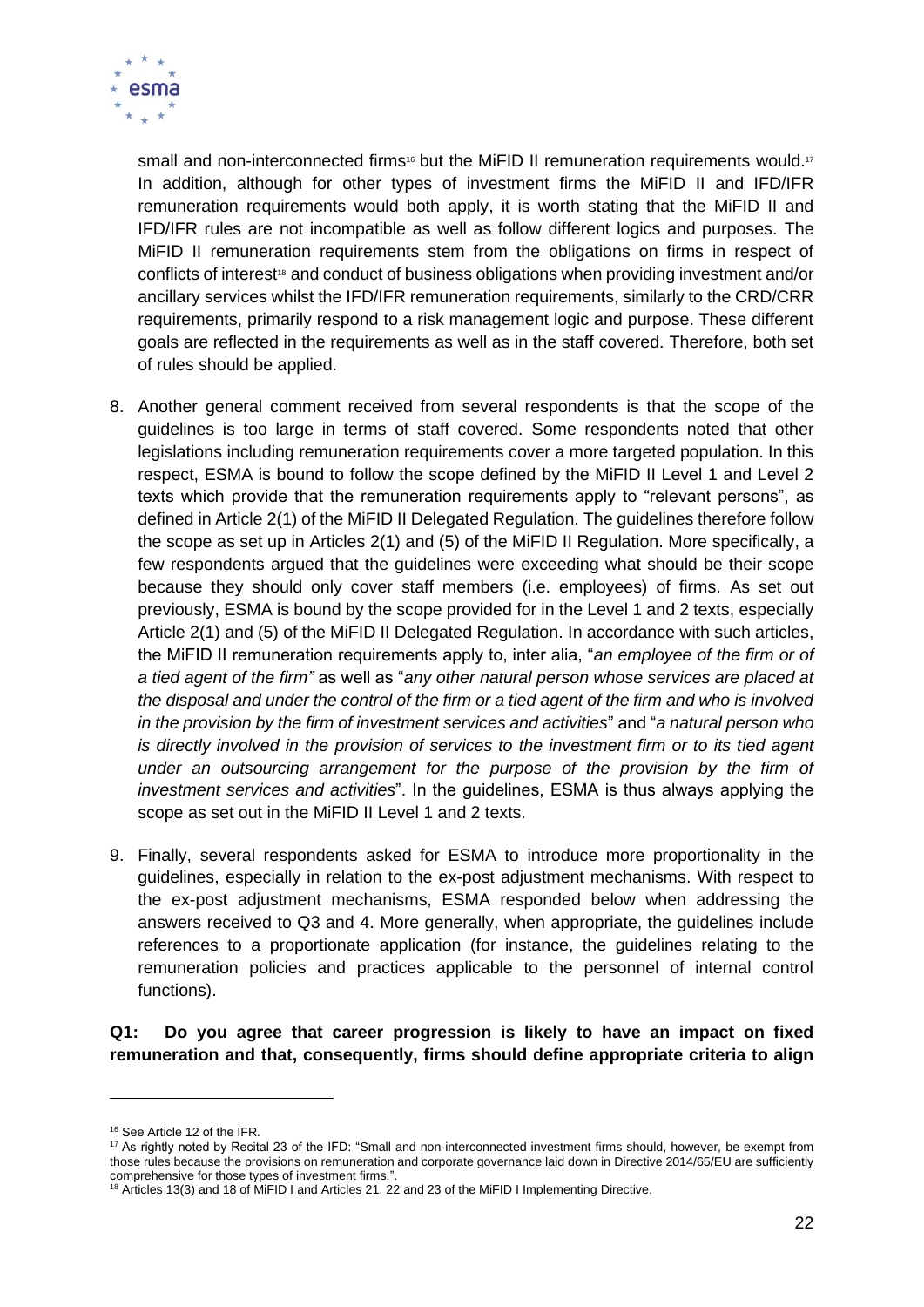

**the interests of the relevant persons or the firms and that of the clients in respect of all types of remuneration (not just in respect of variable remuneration)? Please also state the reasons for your answer.** 

#### **Q2: Do you agree with the suggested approach on career progression? Please also state the reasons for your answer.**

- 10. Most respondents agreed that career progression is likely to have an impact on the fixed remuneration of relevant persons. However, most respondents disagreed that a firm should define appropriate criteria to align the interests of the relevant persons or firm with that of the clients with respect to all types of remuneration, including fixed remuneration. The main reason given is that career progression also depends on various other factors such as collective bargaining agreements, supply and demand on the labour market, experience, responsibilities, etc.
- 11. ESMA acknowledges that career progression depends on many factors that are not always within the full control of the firm (for instance, collective bargaining agreements) or that may not always permit the firm to align the interests of the relevant persons or the firm with that of the clients. It may thus be difficult for firms to define appropriate criteria to align the interests of the relevant persons or firm with that of the clients with respect to career progression. Paragraph [16](#page-23-0) of the guidelines has been amended accordingly to make this clear.
- 12. Nonetheless, ESMA is of the view that firms can and should nonetheless, when designing remuneration policies and practices in accordance with the requirements under Article 27 of the MiFID II Delegated Regulation, ensure that the criteria used for career progression do not create conflicts of interests that may encourage such relevant persons to act against the interests of their firms' clients, as set out in paragraph [25](#page-35-1) of the guidelines.

**Q3: Do you agree that, to align the interests of relevant persons or the firms with the interests of clients on a long-term basis, firms should consider the possibility to adjust remuneration previously awarded through the use of ex-post adjustment criteria in their remuneration policies and practices (such as clawbacks and malus)? Please also state the reasons for your answer.**

#### **Q4: Do you agree with the suggested approach on ex-post adjustment criteria? Please also state the reasons for your answer.**

13. The majority of respondents welcomed the addition of the reference to ex-post adjustment mechanisms to the guidelines. Some respondents, however, asked for a more explicit reference to the proportionality principle or, for some of them, to even introduce in the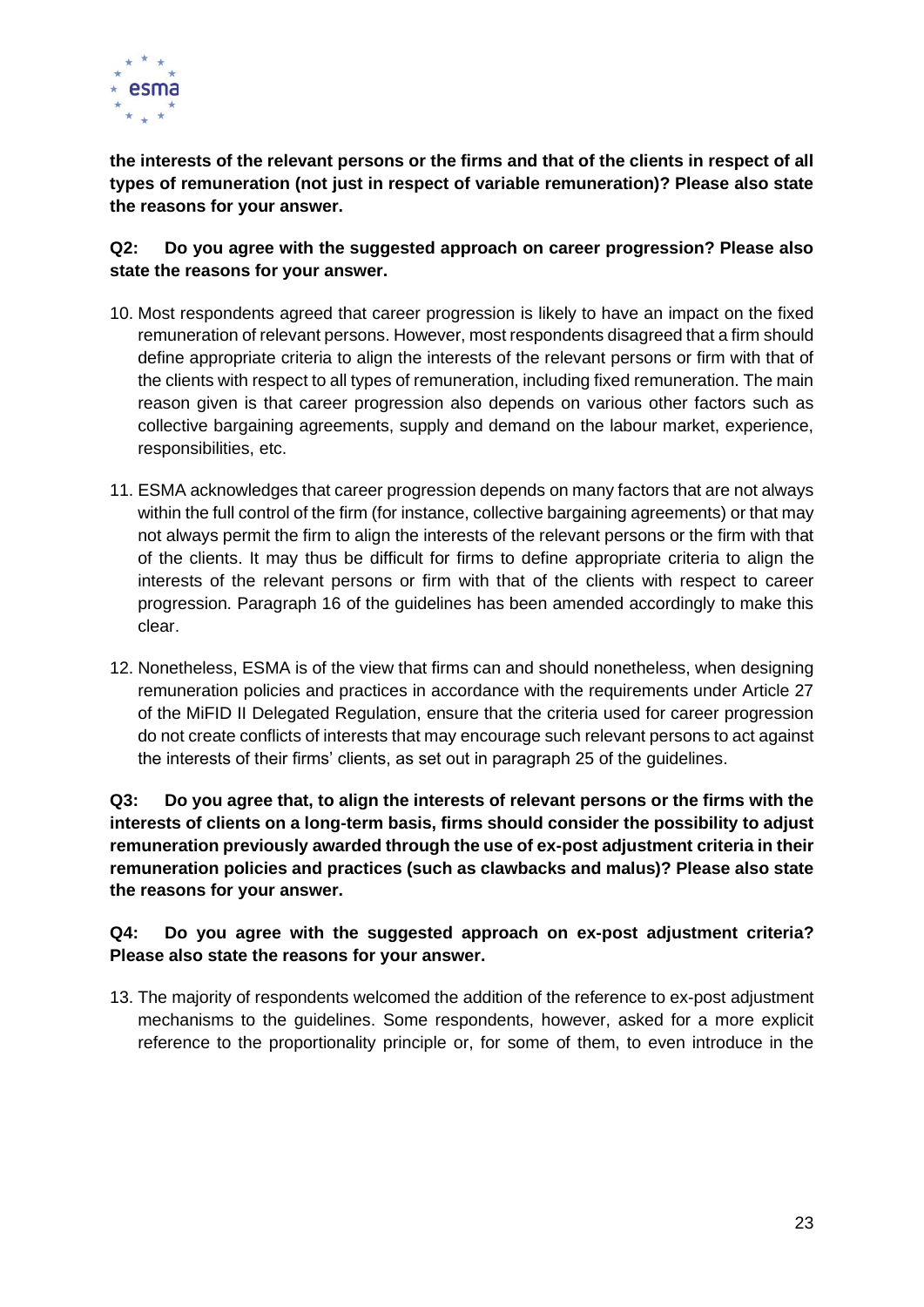

guidelines a minimum threshold under which ex-post adjustments mechanisms would not apply (similarly to the minimum threshold provided by Article 32(1)(j) of the IFD) 19 .

- 14. Other respondents as well as the SMSG asked for the guidelines to specify that the introduction of ex-post adjustments mechanisms is subject to national law, especially national labour law as well as collective bargaining agreements since they may, in certain jurisdictions, prevent firms from introducing the ex-post adjustments mechanisms described in the guidelines in their remuneration policies and practices.
- 15. A few respondents also remarked that the scope foreseen in the draft guidelines for the ex-post adjustments mechanisms was too broad in two respects: i) they cover "negative staff performance" but should instead cover only cases of misconduct and ii) they apply to "*the relevant persons whose responsibilities and roles include the areas where the relevant events crystallised, provided that such relevant persons have an impact, directly or indirectly, on the investment and ancillary services provided or on the corporate behaviour of the firm. As such, adjustment mechanisms may, depending on the relevant event, be applied collectively, to a particular business unit or department or at individual level*" whilst, they should, in their view, apply only to the person(s) responsible for the misconduct.
- <span id="page-23-0"></span>16. The respondents who expressed their opposition to the introduction of the reference to expost adjustments mechanisms did so on the basis that: i) it may conflict with national law, especially labour law, as well as collective bargaining agreements; ii) ex-post adjustments mechanisms are already addressed in other sector-specific legislation such as CRD/CRR; iii) other mechanisms are already in place to deal with misconduct; and iv) risks of misconduct should be dealt with beforehand.
- 17. ESMA acknowledges that other mechanisms may already be in place to address cases of misconduct. However, ESMA also believes that firms introducing ex-post adjustment mechanisms in their remuneration policies and practices would better align the interests of relevant persons or the firms with the interests of clients on a long-term basis (as required by Article 27(1) of the MiFID II Delegated Regulation) and, therefore, would further avoid incentives for misconduct thereby also preventing cases of misconduct. In addition, although other sector-specific legislation may indeed provide for ex-post adjustment mechanisms, given their different scopes of application, ESMA is of the view that it is still worth specifying that firms subject to the MiFID II remuneration requirements should consider implementing them in their remuneration policies and practices. Finally, ESMA would also like to point out that the wording used in paragraphs [24](#page-35-2) to [29](#page-36-0) of the guidelines already gives firms a great amount of flexibility and thus already allows them to take into account any possible conflicts with national legislation - such as labour law - or collective bargaining agreements. This flexibility will also allow firms to avoid any conflict with other sector-specific legislation.

<sup>&</sup>lt;sup>19</sup> Under Article 32(1)(i) of the IFD, investment firms must pay out at least 50% of the variable remuneration of identified staff in instruments and defer the pay-out for a part of the variable remuneration. However, Member States have the possibility to waive the application of such requirements for firms that have total assets under a certain threshold set within national law and for staff with a variable remuneration of EUR 50,000 or below, when it does not represent more than one quarter of the staff member's total annual remuneration.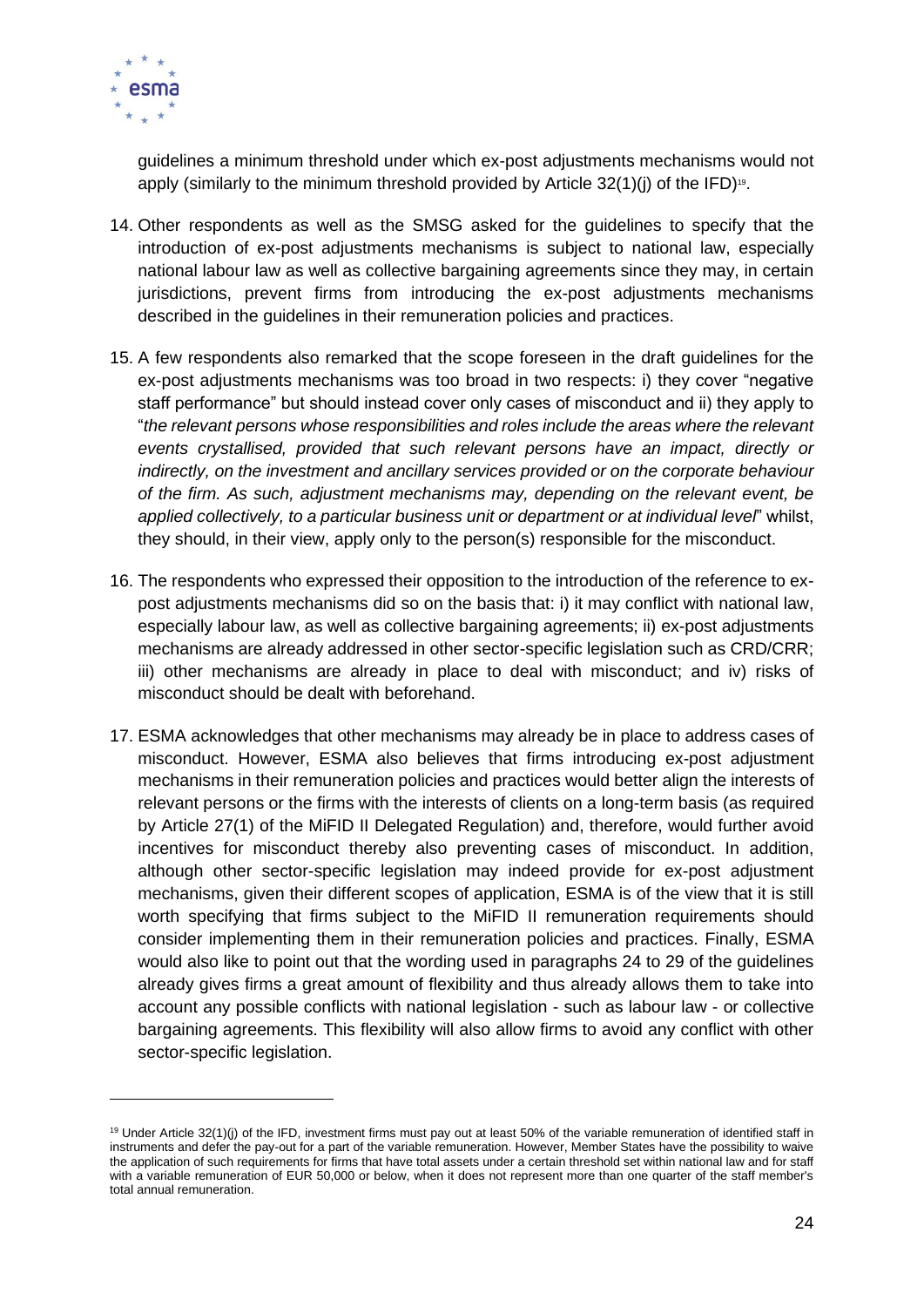

- 18. Regarding the introduction of a minimum threshold, ESMA believes that firms should make their own assessment, depending on the nature, scale and complexity of their activities, when they consider whether and how they should apply ex-post adjustment mechanisms, given that the MiFID II framework does not give any indication of such threshold (unlike the IFD).
- 19. Lastly, in respect of the concerns raised by some respondents in relation to the scope set out in the guidelines for ex-post adjustment mechanisms, ESMA acknowledges that the scope set out in the draft guidelines may be, in certain circumstances, too broad. ESMA thus amended paragraphs [26](#page-35-0) and [27](#page-35-3) in order to give more flexibility to firms when applying ex-post adjustment mechanisms and let them determine the scope of application of such mechanisms in terms of persons to whom it should apply and types of behaviour that should trigger them.

#### **Q5: Do you agree with the added focus and suggested approach on the remuneration policies and practices for control functions and members of the management body or senior management? Please also state the reasons for your answer.**

- 20. The majority of respondents agreed with the added focus on remuneration policies and practices for control functions and senior management. Some respondents however objected on that basis that the personnel of control functions are not "*relevant persons*".
- 21. On this point, ESMA acknowledges that the staff of control functions would, in most cases, not fall within the definition of "relevant persons" as set out in the MiFID II Delegated Regulation.<sup>20</sup> However, ESMA is of the view that the guidelines are nonetheless supported by the obligations on firms in respect of conflicts of interest and conduct of business obligations when providing investment and/or ancillary services. In addition, ESMA would also like to point out Article 22(3)(e) of the MiFID II Delegated Regulation that provides the following: "*the method of determining the remuneration of the relevant persons involved in the compliance function does not compromise their objectivity and is not likely to do so*".
- 22. Other respondents objected on the basis that smaller firms may combine their control function with operational functions, as permitted by Article 22(4) of the MiFID II Delegated Regulation. In such case, Article 22(4) allows for the non-application of Article 22(3)(e) provided that "*it is able to demonstrate that in view of the nature, scale and complexity of its business, and the nature and range of investment services and activities, the requirements under point (d) or (e) are not proportionate and that its compliance function continues to be effective*".
- 23. In this respect, ESMA is of the view that, although smaller firms may combine control functions with operational functions under certain limited circumstances, they remain subject to their MiFID II obligations in respect of conflicts of interests and conduct of business obligations.

 $20$  They may however be relevant persons where the compliance function is combined with operational functions.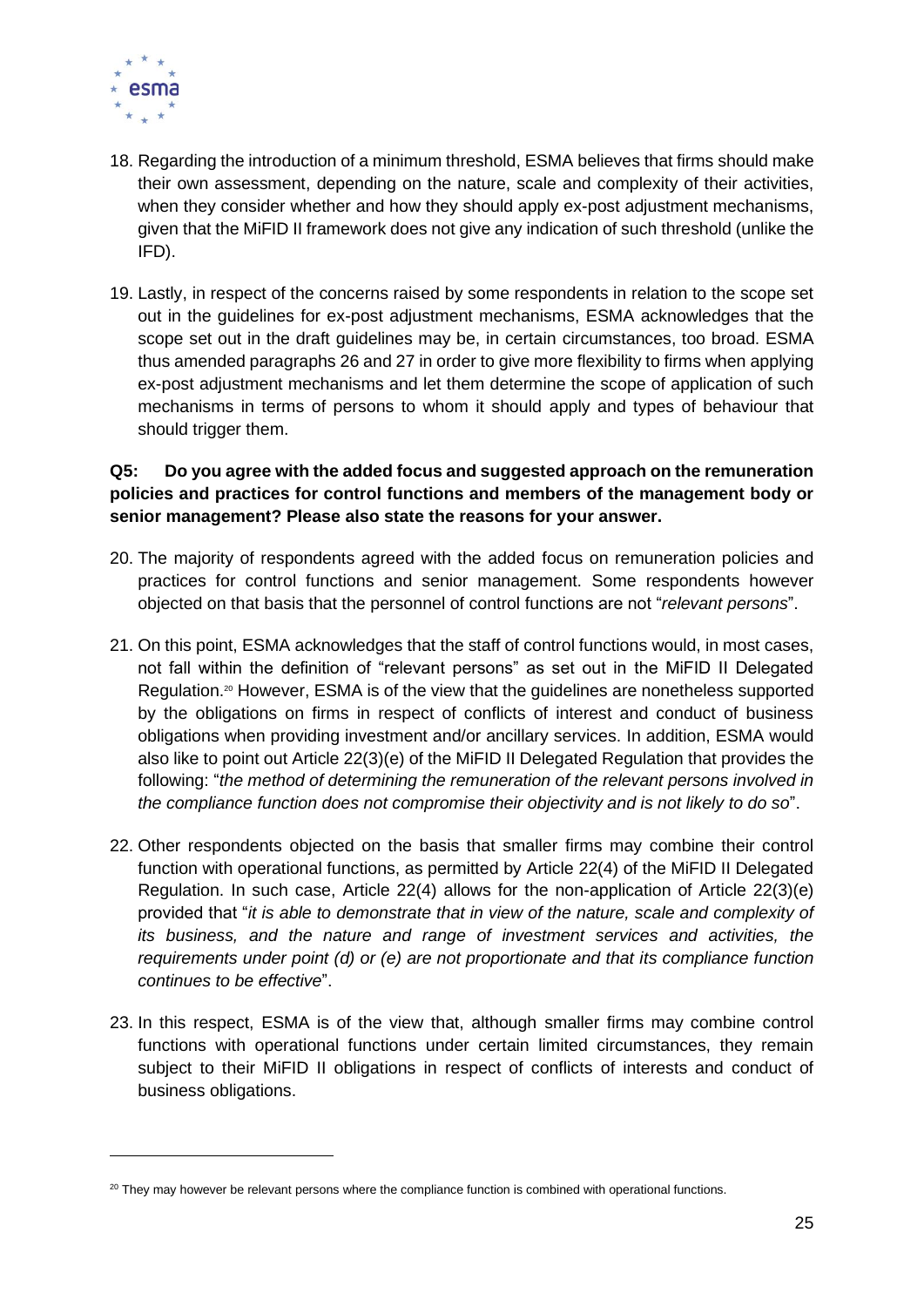

- 24. In addition, Article 22(4) of the MiFID II Delegated Regulation provides that even though Article 22(3)(e) may be disapplied, the compliance function must continue to remain effective. This principle should also apply to the remuneration policies and practices that should allow the compliance function to remain effective. In addition, Article 22(4) further provides that "*the investment firm shall assess whether the effectiveness of the compliance function is compromised. The assessment shall be reviewed on a regular basis*". Indeed, the circumstance that permitted the combination of the control function with operational functions may cease to exist and firms should thus review regularly whether such combination is still justified and permitted. ESMA is of the view that an annual review is advisable.
- 25. For other internal control functions (where established), the same should apply: due to firms' MiFID II obligations in respect of conflicts of interests and conduct of business obligations and in order to avoid conflicts of interests with respect to their role in the design and/or overseeing of the remuneration policies and practices of the firm, the design of the remuneration policies and practices should not compromise their objectivity and independence. ESMA amended the draft guidelines in order to provide some clarifications in this respect.
- 26. Lastly, a few respondents were of the opinion that the guidelines should not focus on the remuneration policies and practices for control functions and members of the management body or senior management because such topic was otherwise addressed in other sectorspecific legislation. However, given their different scopes of application, ESMA is of the view that the added focus in the MiFID II remuneration guidelines on control functions, members of the management body and senior management is nonetheless required.

#### **Q6: Do you believe that guideline 1 should be further amended and/or supplemented? Please also state the reasons for your answer.**

- 27. Several respondents raised concerns with the practicality of linking variable remuneration with the return on investments (paragraphs 19 and 37(c) of the draft guidelines) while others were concerned that this may actually incentivize relevant persons to take too much risk and therefore have potential undesirable side-effects (such as the SMSG).
- 28. As already specified in the draft guidelines, this is an example of a criterion that could be used by firms in their remuneration policies and practices. In order not to create conflicts of interests or incentives that may lead relevant persons to favour their own interests or their firm's interests to the potential detriment of any client, it should be used with the relevant pondering factors such as the clients' investment horizon, investment objective and risk profile, in order to mitigate any risk of excessive risk taking. This may, however, not be appropriate for all services and in all circumstances.
- 29. A few respondents also argued that the deferral of variable remuneration according to the investment term (see paragraph 37(c) of the draft guidelines) may be impossible or impracticable i) for some investment products with an investment horizon that is too long and ii) where staff sell different products with different investment horizons.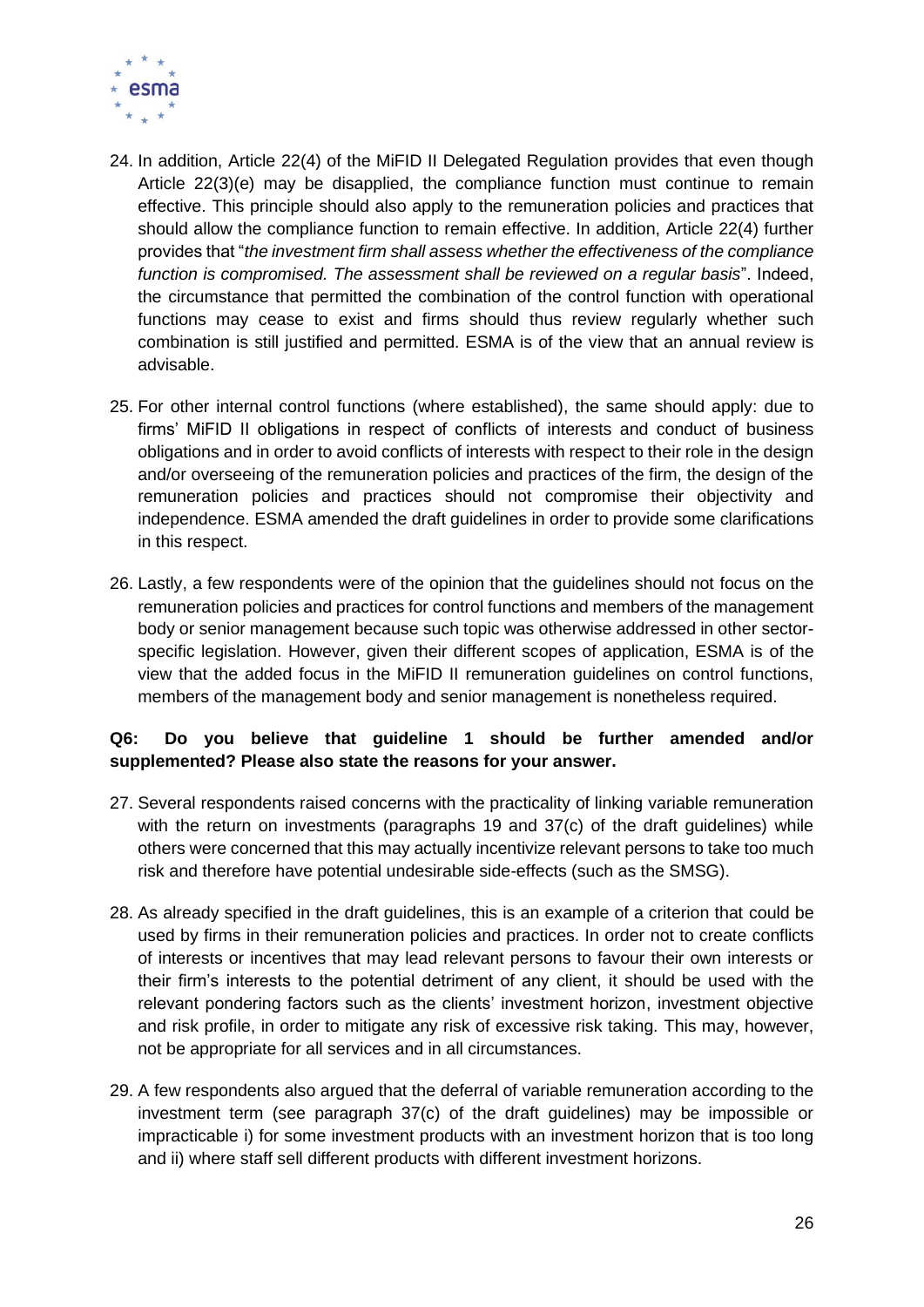

- 30. ESMA is of the view that, although such practices may not be appropriate for all types of investment services and in all circumstances, it may nonetheless be a good practice for certain services where there is an ongoing relationship between the firm and the client and the client has a set investment horizon and objective (for instance, for portfolio management services). However, ESMA acknowledges that this may be difficult to implement appropriately in practice and took into account the points raised by the SMSG and respondents about potential conflicts of interests. In order to give more flexibility to firms in determining appropriate quantitative criteria for their activities and business model, ESMA amended paragraph [19](#page-34-0) of the guidelines and deleted good practices (c) and (d) of paragraph [53](#page-40-0) as both referred to linking variable remuneration with the return of the product.
- 31. Lastly, although this was not raised by the respondents to the consultation paper, ESMA sees merit in clarifying the remuneration related obligations of firms providing copy-trading services. ESMA already issued some quidance on the subject<sup> $21$ </sup> and made clear that copytrading services may fall under the scope of MiFID II when provided in relation to financial instruments. ESMA recalls that in the context of copy trading, firms offer their clients the possibility to automate their trading by copying the trades of other traders. The client then chooses the trader that he/she wants to copy and the firm is in charge of replicating the trades automatically (without further intervention from the client). ESMA understands that the trader who is being copied will be remunerated by the firm who is advertising its trades through the firm's platform. This remuneration generally depends on number of clients and total copy assets (Assets under Management) the copy trader in question has. ESMA would like to remind market participants that the MiFID II remuneration requirements do not apply solely to employees of the firm. Article 27(1) of the MiFID II Delegated Regulation provides that the MiFID II remuneration requirements apply also to relevant persons including the following: *"an employee of the firm or of a tied agent of the firm, as well as*  any other natural person whose services are placed at the disposal and under the control *of the firm or a tied agent of the firm and who is involved in the provision by the firm of investment services and activities*" and "*a natural person who is directly involved in the provision of services to the investment firm or to its tied agent under an outsourcing arrangement for the purpose of the provision by the firm of investment services and activities*". When offering copy trading services such as described above, the persons whose trades are copied are likely to meet the definition of "*relevant person*" under Article 2(1) of the MiFID II Delegated Regulation. In the cases described above, ESMA is thus of the view that the remuneration of traders whose trades are being copied should also comply with the MiFID II remuneration requirements. Clarification of the scope of the MiFID II remuneration requirements relating to third parties to the firm has been included in paragraph [38](#page-37-0) of the guidelines to that effect.
- 32. Where no automatic order execution occurs because client action is required prior to each transaction being executed, depending on the interaction with the client, an investment service or activity may still be provided<sup>22</sup> and, as such, firms should carefully consider

<sup>21</sup> ESMA/2021/382, Q9, p. 15.

 $22$  As above.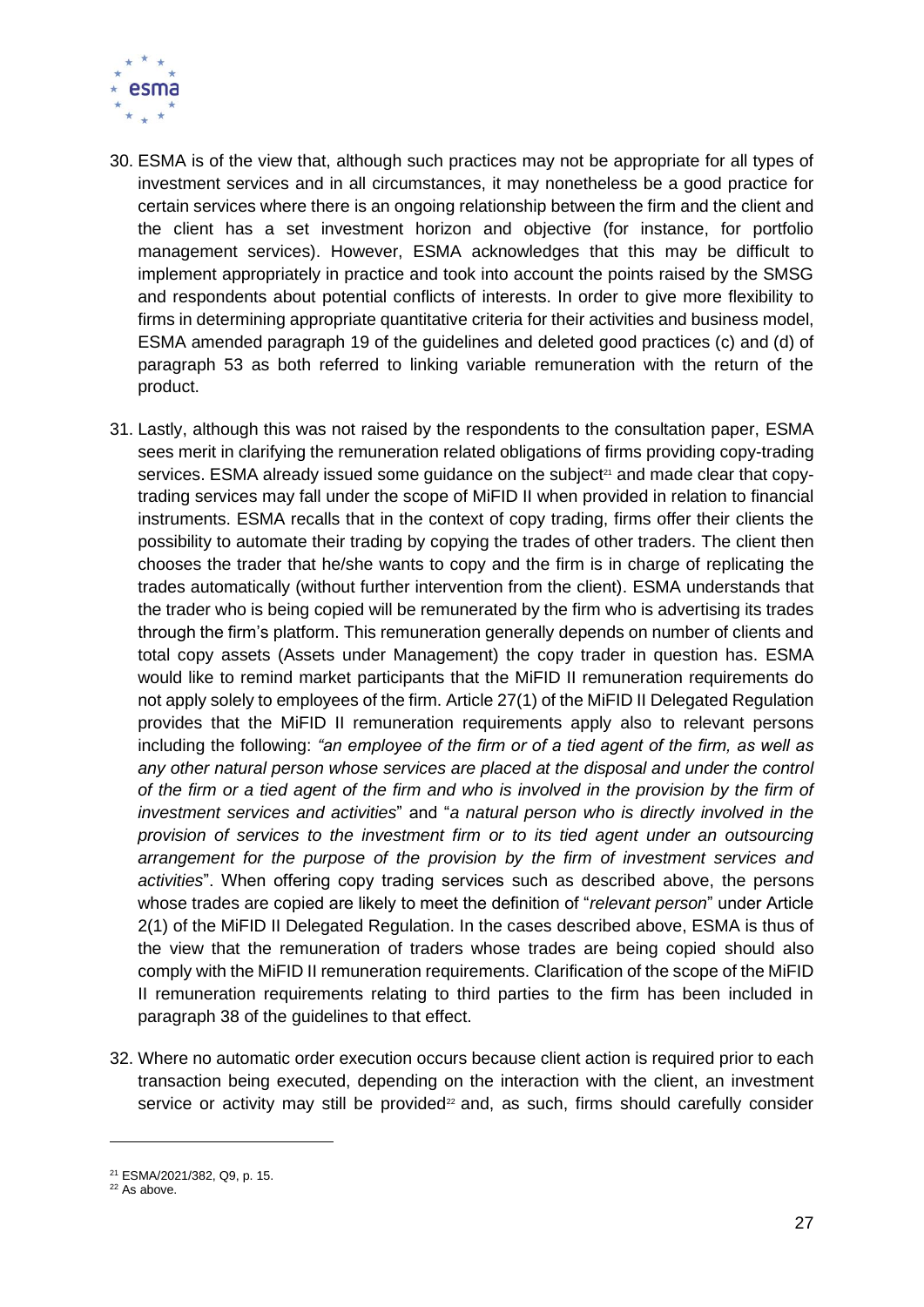

whether the traders whose trades are copied also fall within the definition of relevant persons and, thus, whether their remuneration should comply with the MiFID II remuneration requirements.

#### **Q7: Do you agree that the remuneration policy should not only be reviewed on a periodic basis but also upon the occurrence of certain ad hoc events as described in new general guideline 2? Please also state the reasons for your answer.**

- 33. Responses to this question were mixed. The respondents that objected most often did so on the basis that an annual review was sufficient and already a widespread practice. Some respondents further asked to clarify that the events leading to an ad hoc review be systemic, significant and structural.
- 34. ESMA is of the view that ad hoc reviews may be useful as not all firms have implemented annual reviews of their remuneration policies and practices. In addition, *ad hoc* events requiring the review by a firm of its remuneration policies and practices may occur between two annual reviews and may need to be taken into account on an interim basis before the next annual review in order to amend in a timely and efficient manner the relevant policies and practices that do not operate as intended or that include a residual risk of detriment to the firm's clients.
- 35. ESMA, however, amended paragraph [41](#page-39-0) to specify that the events that should lead to an *ad hoc* review of the remuneration policies and policies need to be significant.

**Q8: Do you agree that the persons involved in the design, monitoring and review of the remuneration policies and practices should have access to all relevant documents and information to understand the background to and decisions that led to such remuneration policies and procedures? Please also state the reasons for your answer.** 

36. Most respondents agreed with ESMA's view that the persons involved in the design, monitoring and review of the remuneration policies and practices should have access to all relevant documents and information to understand the background to and decisions that led to such remuneration policies and procedures. However, a significant number of respondents expressed their concern that this may translate into the requirement that firms must also share with such personnel (involved in the design, monitoring and review of the remuneration policies and practices) individual remuneration data which, in their opinion, is not in scope of the compliance function responsibility.

It was not ESMA's intention to specify whether or not the compliance function should have access to individual remuneration data. Therefore, ESMA amended paragraph [43](#page-39-1) of the Guidelines to clarify that, in accordance with Article 22(3)(a) of the MiFID II Delegated Regulation, the compliance function should have access to all relevant documents and information enabling it to discharge its responsibilities regarding the remuneration policies and practices relating to relevant persons, including senior managers and board members, in a proper and independent manner.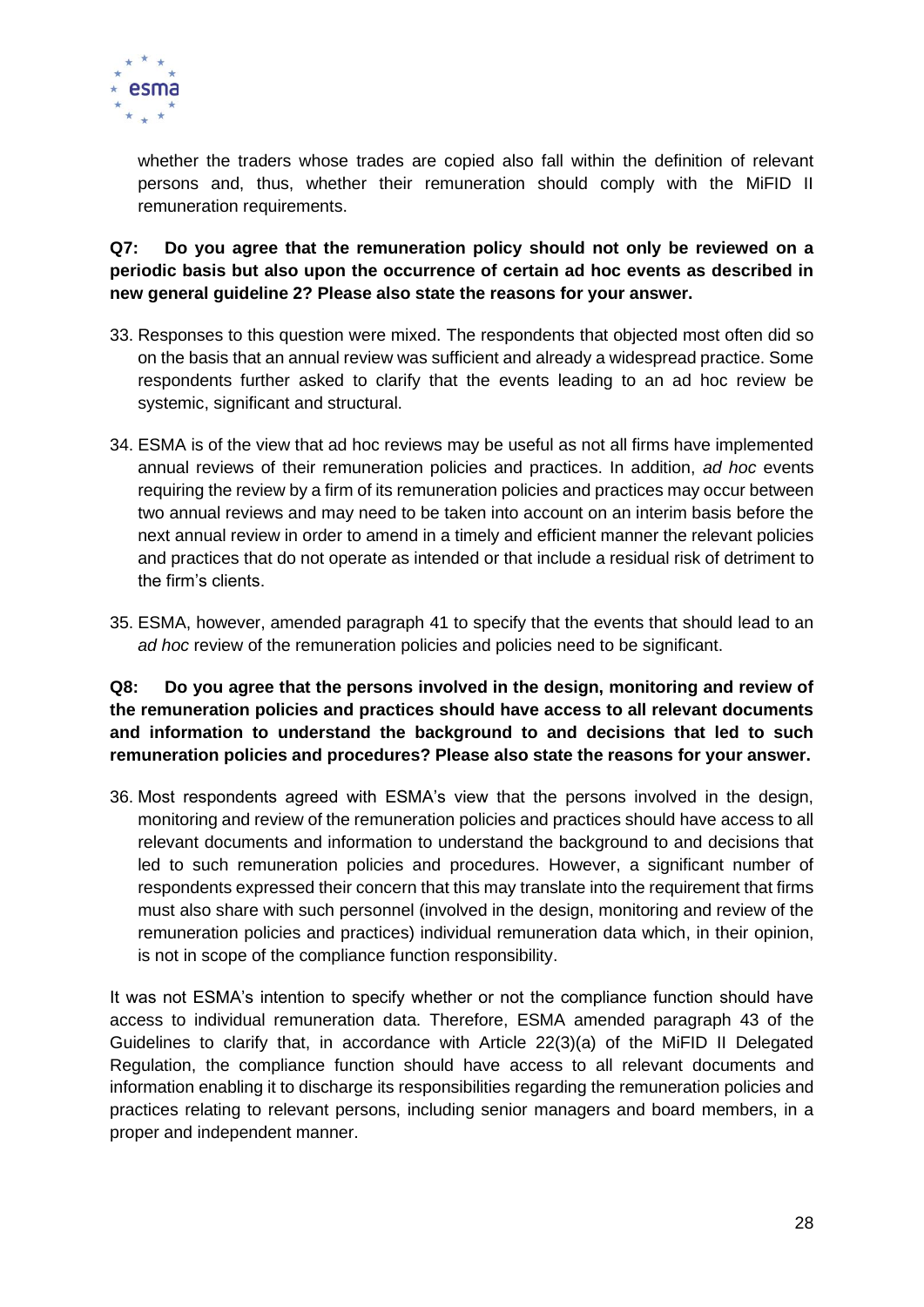

#### **Q9: Do you believe that guideline 2 should be further amended and/or supplemented? Please also state the reasons for your answer.**

37. The great majority of respondents replied that no further amendments should be made to Guideline 2. The few points that were raised in response to this question have otherwise been addressed elsewhere in this feedback section and, as the case may be, in the guidelines.

#### **Q10: Do you agree with the amendments made to guideline 3? Please also state the reasons for your answer.**

- 38. Many respondents expressed their concern about the addition made to paragraph 49 of the draft guidelines as well as the new example of poor practice added as paragraph 52(d) which both relate to outsourcing or distribution structures.
- 39. Two types of concerns were raised in this respect. Some respondents were concerned that the amendments made to guideline 3 were casting multi-level sales network as a bad practice *per se*. In addition, a few respondents argued that such practices were not in scope of the MiFID II remuneration requirements as such practices did not relate to staff of investment firms.
- 40. Regarding the scope, ESMA relies in Article 27(1) of the MiFID II Delegated Regulation that also includes "any other natural person whose services are placed at the disposal and under the control of the firm or a tied agent of the firm and who is involved in the provision by the firm of investment services and activities" and "a natural person who is directly involved in the provision of services to the investment firm or to its tied agent under an outsourcing arrangement for the purpose of the provision by the firm of investment services and activities". As the MiFID II remuneration requirements thus do not only apply to employees of the firm, ESMA did not amend the scope of paragraphs 49 and 52(d) of the draft guidelines.
- 41. However, ESMA amended guideline 3 to make clear that multi-level sales network should not be regarded as poor practices *per se* but that the remuneration policies and practices applicable may require further scrutiny from firms as well as NCAs.

#### **Q11: Do you believe that guideline 3 should be further amended and/or supplemented? Please also state the reasons for your answer.**

42. Most respondents answered that no further amendments should be made to guideline 3. Points raised by some in their answers to this question have been addressed elsewhere in this section (for instance, the addition in the draft guidelines referring to multi-level sales networks).

#### **Q12: Do you agree with the deletion of Section V.III. of the 2013 guidelines? Please also state the reasons for your answer.**

43. All respondents agreed with the deletion of Section V.III. of the 2013 guidelines.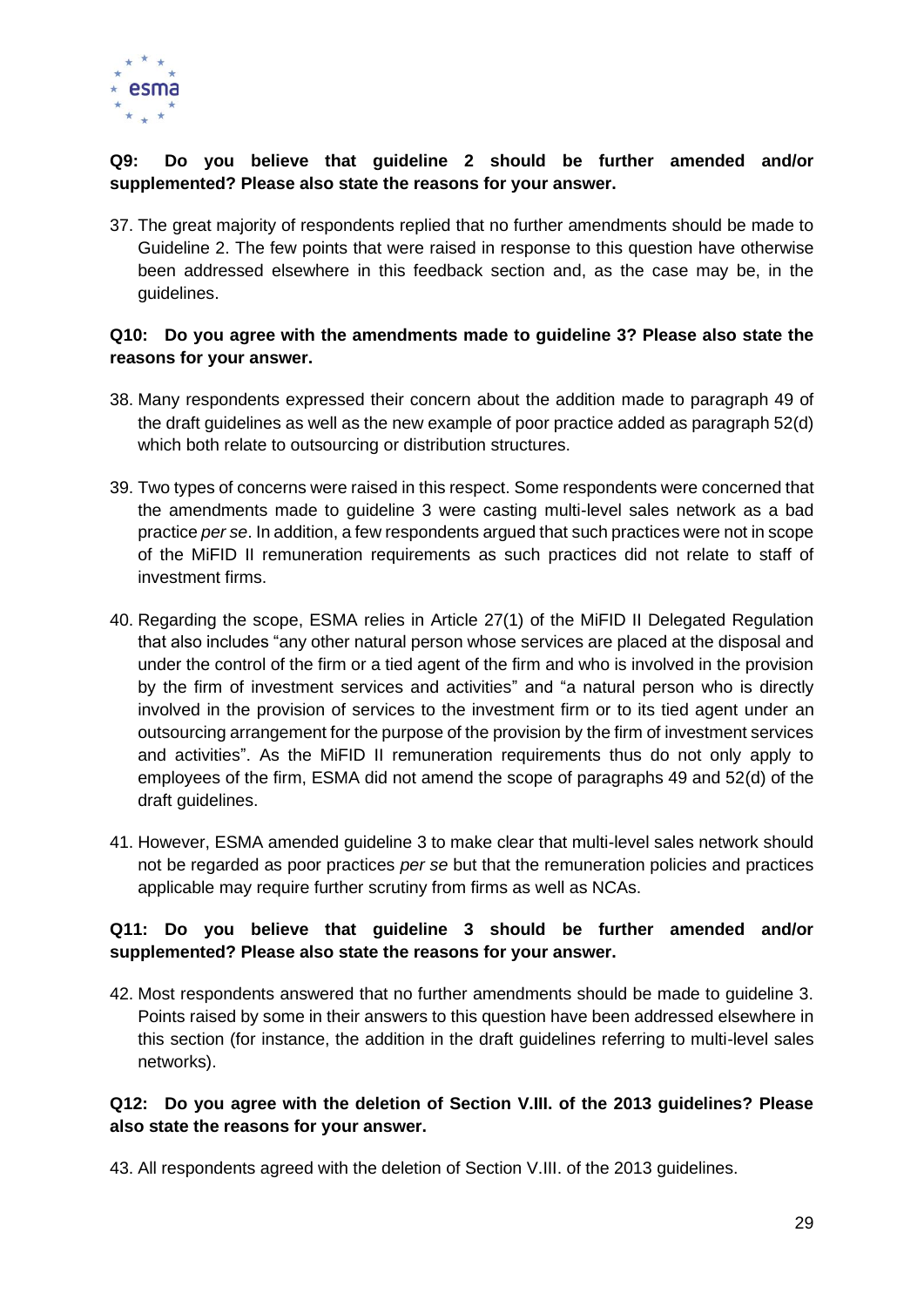

#### **Q13: Do you agree with the arguments set out in the cost-benefit analysis in Annex IV? Do you think that other items should be factored into the cost-benefit analysis and if so, for what reasons?**

- 44. Of the respondents who responded to this question, most highlighted that any additional requirements or change in the MiFID II remuneration requirements would lead to significant implementation costs ultimately being born by the end clients.
- 45. On this point, ESMA would like to clarify that the guidelines mostly focus on aligning with the MiFID II requirements. Thus, the parts of the 2013 guidelines that were redundant with the MiFID II requirements were taken out but the rest of the 2013 guidelines was substantially confirmed. In addition, the guidelines take into account new requirements under MiFID II, the results of supervisory activities conducted by national competent authorities (NCAs) on the topic and provides more details where useful and/or necessary to strengthen investor protection.
- **46.** Therefore, also the guidelines provide additional detail on some aspects that were already covered under the 2013 guidelines, they do not include new requirements for firms. Market participants should likely incur limited costs for implementing these guidelines and will also benefit from the increased legal certainty and the harmonised application of the requirements across Member States, therefore improving supervisory convergence.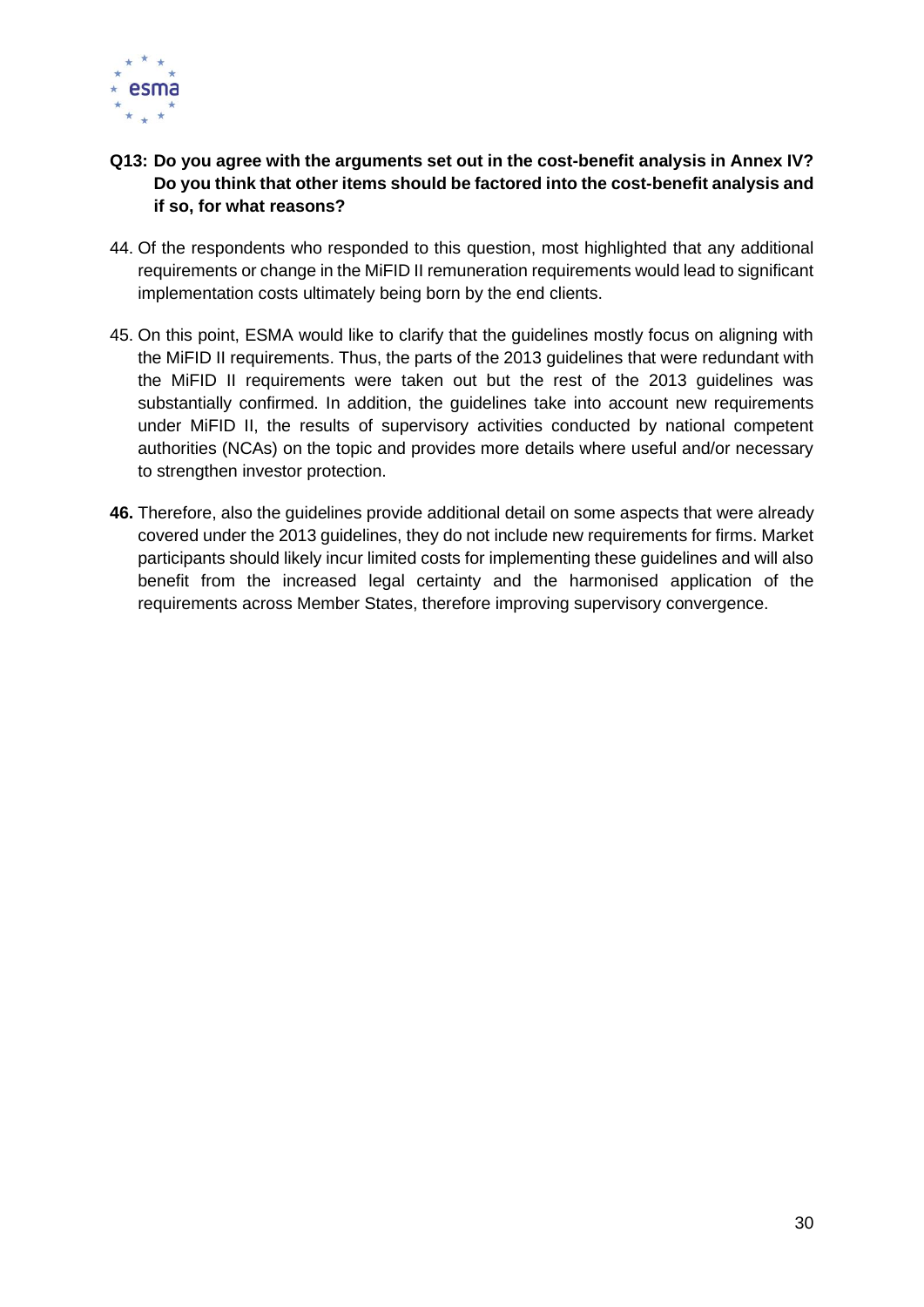

### <span id="page-30-0"></span>**Annex V - Guidelines**

#### **Guidelines on certain aspects of the MIFID II remuneration requirements**

**I. Scope** 

#### **Who?**

1. These guidelines apply to competent authorities and firms.

#### **What?**

2. These guidelines apply in relation to the remuneration requirements set out in Article 27 of the MiFID II Delegated Regulation as well as, on the one hand, the conflicts of interest requirements set out in Articles 16(3) and 23 of MiFID II and Article 34 of the MiFID II Delegated Regulation in the area of remuneration; and on the other hand, the conduct of business rules set out in Article 24(1) and (10) of MiFID II. In addition, these guidelines clarify the application of the governance requirements in the area of remuneration under Article 9(3) of MIFID II.

#### **When?**

- 3. These guidelines apply from six months of the date of publication of the guidelines on ESMA's website in all EU official languages.
- 4. The Guidelines on remuneration policies and practices (MiFID)<sup>23</sup> issued under MiFID I will cease to apply on the same date.

#### **II. Legislative references, abbreviations and definitions**

#### **Legislative references**

- AIFMD Directive 2011/61/EU of the European Parliament and of the Council of 8 June 2011 on Alternative Investment Fund Managers and amending Directives 2003/41/EC and Regulations (EC) No 1060/2009 and (EU) No 1095/ 2010<sup>24</sup>
- CRR Regulation (EU) No 575/2013 of the European Parliament and of the Council of 26 June 2013 on prudential requirements for credit institutions and investment firms and amending Regulation (EU) No 648/2012<sup>25</sup>

<sup>23</sup> ESMA/2023/606.

<sup>24</sup> OJ L 174, 01.07.2011, p.1-73.

<sup>25</sup> OJ L 176, 27.6.2013, p. 1-337.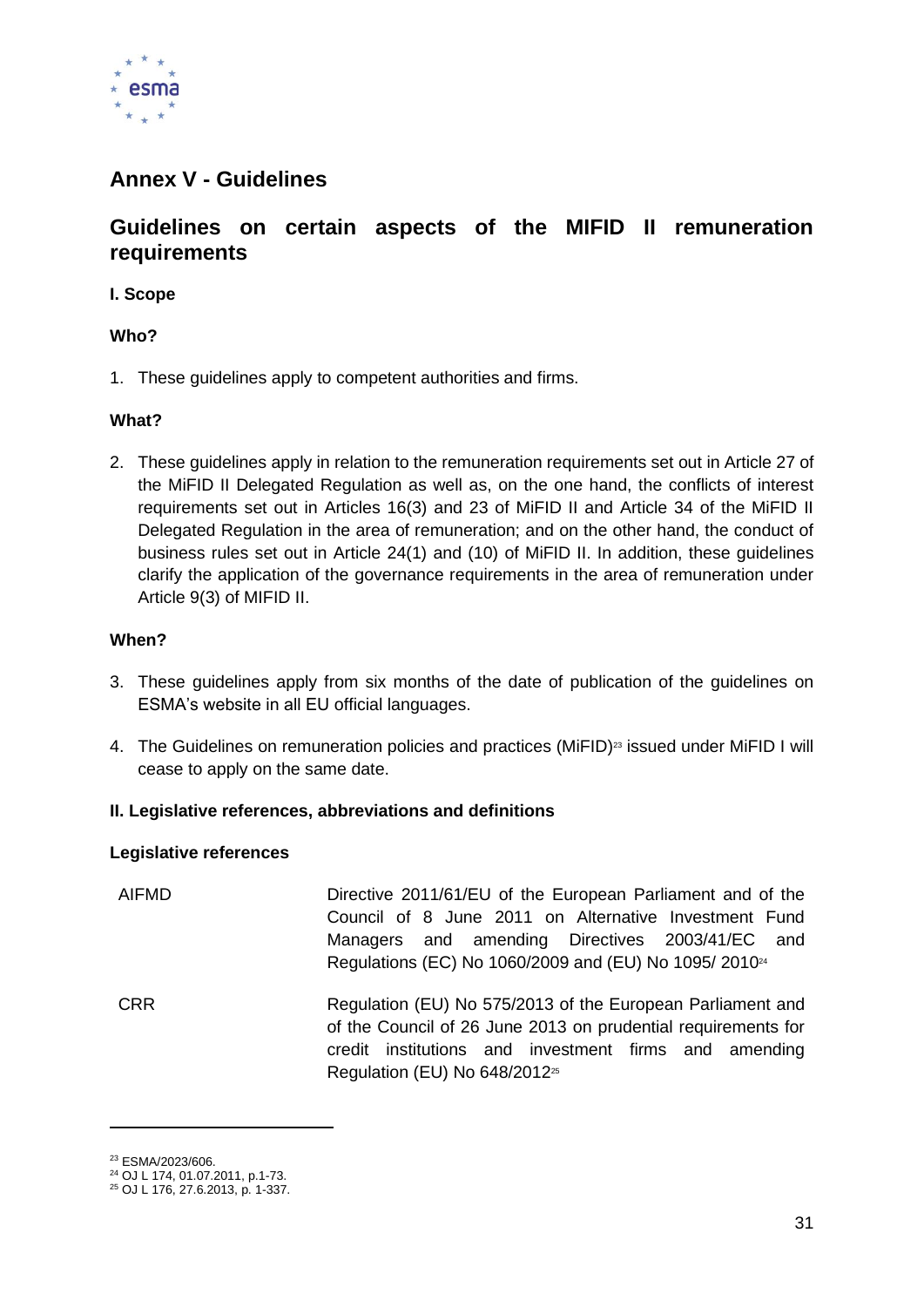

| <b>ESMA Regulation</b>                             | Regulation (EU) No 1095/2010 of the European Parliament and<br>of the Council of 24 November 2010 establishing a European<br>Supervisory Authority (European Securities and Markets<br>Authority), amending Decision No 716/2009/EC and repealing<br>Commission Decision 2009/77/EC <sup>26</sup> |  |
|----------------------------------------------------|---------------------------------------------------------------------------------------------------------------------------------------------------------------------------------------------------------------------------------------------------------------------------------------------------|--|
| MiFID II                                           | Directive 2014/65/EU of the European Parliament and of the<br>Council of 15 May 2014 on markets in financial instruments and<br>amending Directive 2002/92/EC and Directive 2011/61/EU <sup>27</sup>                                                                                              |  |
| MiFID<br>Delegated<br>$\blacksquare$<br>Regulation | Delegated Regulation (EU) 2017/565 of 25 April 2016<br>supplementing Directive 2014/65/EU of the European<br>Parliament and the Council as regards organisational<br>requirements and operating conditions for investment firms and<br>defined terms for the purposes of that Directive           |  |
| <b>UCITS Directive</b>                             | Directive 2009/65/EC of the European Parliament and of the<br>Council of 13 July 2009 on the coordination of laws, regulations<br>and administrative provisions relating to undertakings for<br>collective investment in transferable securities (UCITS)                                          |  |

#### **Abbreviations**

| ESMA | European Securities and Markets Authority |
|------|-------------------------------------------|
| EU   | European Union                            |

#### **Definitions**

- 5. Unless otherwise specified, terms used in MiFID II and the MiFID II Delegated Regulation have the same meaning in these guidelines.
- 6. In addition, for the purposes of these guidelines, the following definitions apply:
- firms investment firms (as defined in Article 4(1)(1) of MiFID II), credit institutions (as defined in Article 4(1)(1) of the CRR) when providing investment services and activities within the meaning of Article 4(1)(2) of MiFID II, investment firms and credit institutions when selling or advising clients on structured deposits, UCITS management companies and external Alternative Investment Fund Managers (AIFMs) (as defined in

<sup>26</sup> OJ L 331, 15.12.2010, p. 84.

<sup>27</sup> OJ L 173, 12.06.2014, p. 349.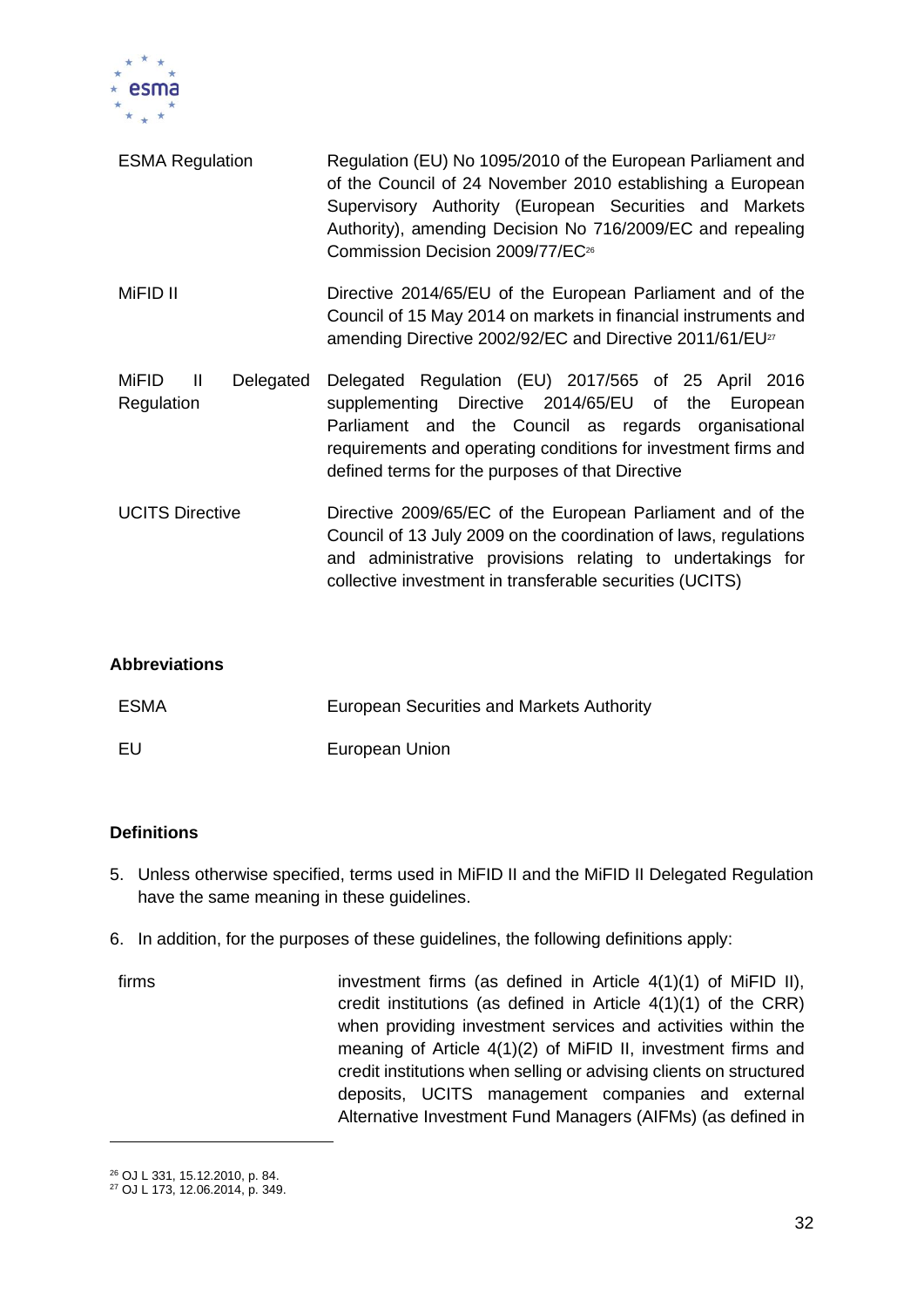

|                       | Article 5(1)(a) of the AIFMD) when providing the investment<br>services or non-core services listed in Article 6(3) of the UCITS<br>Directive and Article 6(4) of the AIFMD                                                                                                                                     |
|-----------------------|-----------------------------------------------------------------------------------------------------------------------------------------------------------------------------------------------------------------------------------------------------------------------------------------------------------------|
| quantitative criteria | primarily numeric or financial data that is used to determine the<br>remuneration of a relevant person (e.g. value of instruments<br>sold, sales volumes, establishment of targets for sales or new<br>clients, etc.)                                                                                           |
| qualitative criteria  | primarily criteria other than quantitative criteria. It can also refer<br>to numeric or financial data used to assess the quality of the<br>relevant person's performance and/or service to the client e.g.<br>return on the client's investment, very low number of<br>complaints over a large timescale, etc. |

#### **III. Purpose**

- 7. These guidelines are based on Article 16(1) of the ESMA Regulation. The purpose of these guidelines is to ensure the common, uniform and consistent application of the MiFID II remuneration requirements set out in Article 27 of the MiFID II Delegated Regulation as well as, on the one hand, the conflicts of interest requirements set out in Articles 16(3) and 23 of MiFID II and Article 34 of the MiFID II Delegated Regulation in the area of remuneration; and on the other hand, the conduct of business rules set out in Article 24(1) and (10) of MiFID II. In addition, these guidelines clarify the application of the governance requirements in the area of remuneration under Article 9(3) of MIFID II.
- 8. ESMA expects these guidelines to promote greater convergence in the interpretation of, and supervisory approaches to, the MiFID II remuneration requirements as well as the MiFID II conflicts of interest and conduct of business requirements in the area of remuneration by emphasising a number of important issues, and thereby enhancing the value of existing standards. By helping to ensure that firms comply with regulatory standards, ESMA anticipates a corresponding strengthening of investor protection.
- 9. Guidelines do not reflect absolute obligations. For this reason, the word 'should' is often used. However, the words 'shall', 'must' or 'required to' are used when describing a MiFID II or MiFID II Delegated Regulation requirement.

#### **IV. Compliance and reporting obligations**

#### **Status of the guidelines**

10. In accordance with Article 16(3) of the ESMA Regulation, competent authorities and financial market participants must make every effort to comply with these guidelines.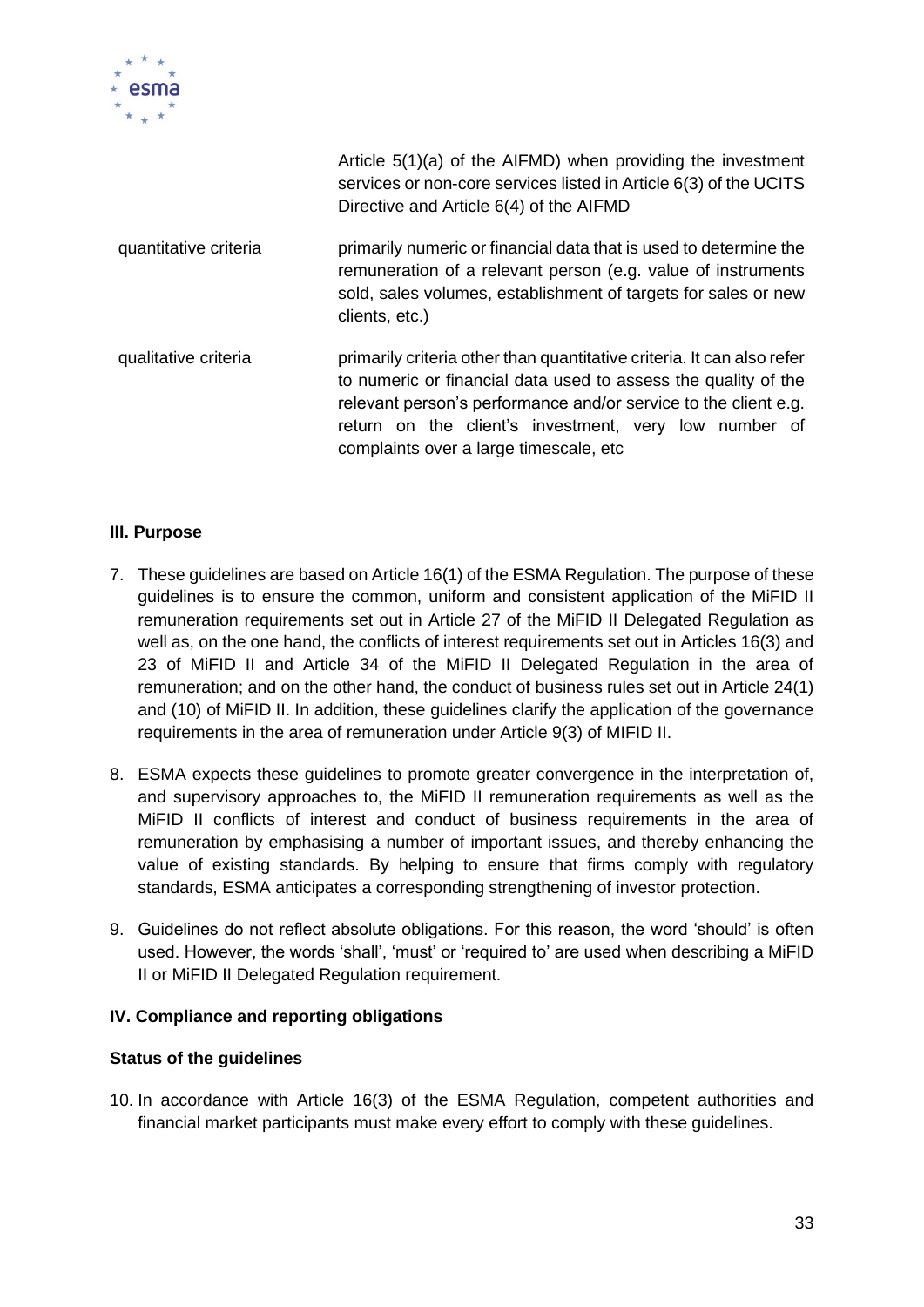

11. Competent authorities to which these guidelines apply should comply by incorporating them into their national legal and/or supervisory frameworks as appropriate, including where particular guidelines are directed primarily at financial market participants. In this case, competent authorities should ensure through their supervision that financial market participants comply with the guidelines.

#### **Reporting requirements**

- 12. Within two months of the date of publication of the guidelines on ESMA's website in all EU official languages, competent authorities to which these guidelines apply must notify ESMA whether they (i) comply, (ii) do not comply, but intend to comply, or (iii) do not comply and do not intend to comply with the guidelines.
- 13. In case of non-compliance, competent authorities must also notify ESMA within two months of the date of publication of the guidelines on ESMA's website in all EU official languages of their reasons for not complying with the guidelines.
- 14. A template for notifications is available on ESMA's website. Once the template has been filled in, it shall be transmitted to ESMA.
- 15. Financial market participants are not required to report whether they comply with these guidelines.

#### **V. Guidelines on certain aspects of the MiFID II remuneration requirements**

#### **V.I. DESIGN OF REMUNERATION POLICIES AND PRACTICES**

#### **Relevant legislation: Articles 16(3), 23 and 24(10) of MiFID II as well as Articles 27 and 34 of the MiFID II Delegated Regulation**

#### *Guideline 1*

- 16. When designing remuneration policies and practices in accordance with the requirements under Article 27 of the MiFID II Delegated Regulation and, especially, where remuneration comprises variable components, firms should define appropriate criteria to align the interests of the relevant persons and of the firms with that of the clients. Such criteria aligning the interests of the relevant persons and of the firms with that of the clients should allow the firms to assess the performance of relevant persons.
- 17. In order to do so and in accordance with Article 27(4) of the MiFID II Delegated Regulation, firms shall consider qualitative criteria that encourage the relevant persons to act in the best interests of the client. Examples of appropriate qualitative criteria include compliance with regulatory requirements such as conduct of business rules (in particular, the review of the suitability of instruments sold by relevant persons to clients, if relevant) and internal procedures, fair treatment of clients and client satisfaction.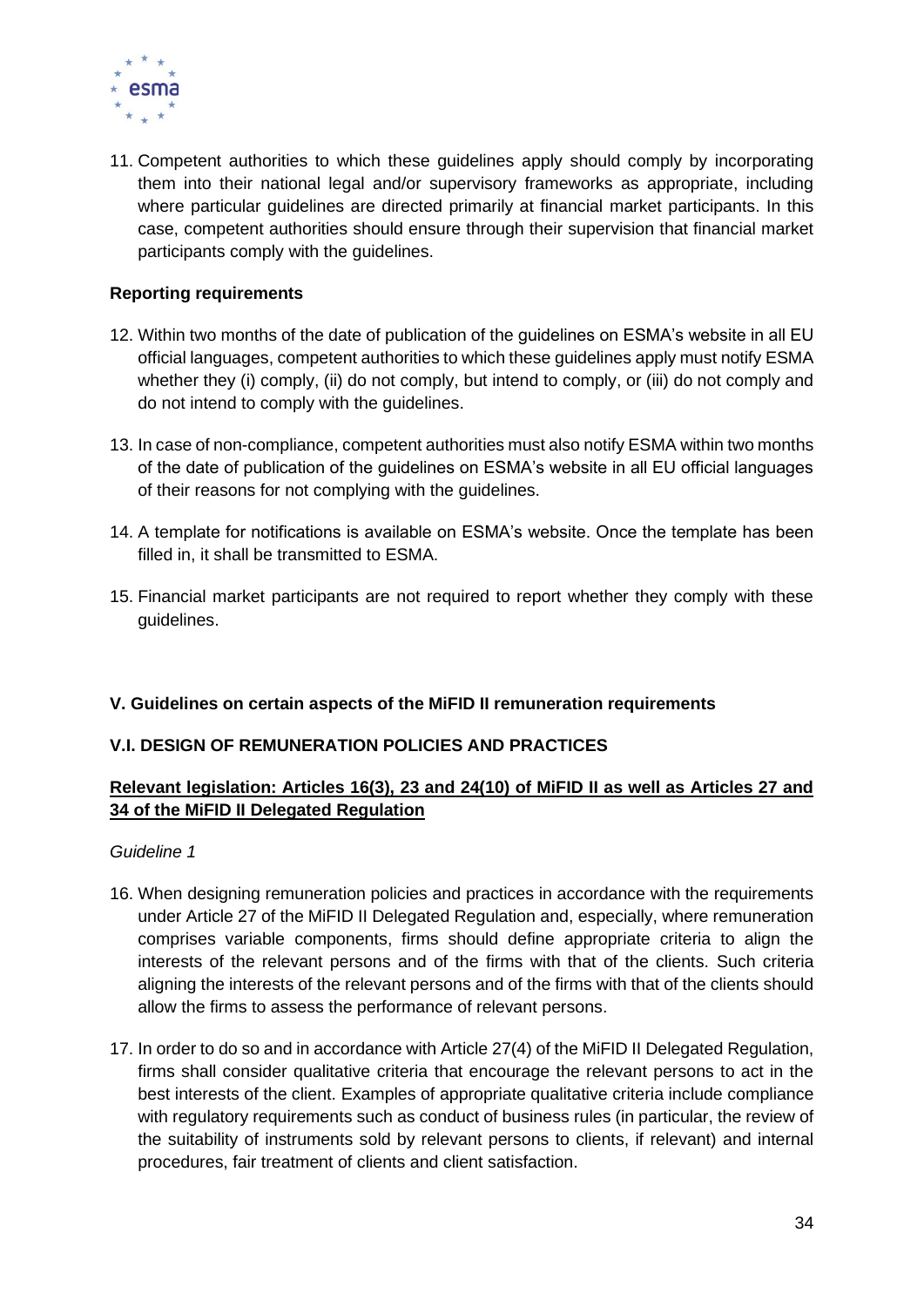

- 18. Qualitative criteria used by firms in their remuneration policies and practices should be sufficiently and clearly defined and documented to ensure that they are not being used to indirectly reintroduce quantitative commercial criteria that may create conflicts of interests or incentives that may lead relevant persons to favour their own interests or their firm's interests to the potential detriment of any client. For instance, if a firm uses client satisfaction as a qualitative criterion in the determination of the variable remuneration of relevant persons, it should be clear from the remuneration policy how the firm will be measuring staff performance in this respect with the remuneration policy indicating what data will be used, any thresholds applicable, etc. so as to avoid creating a vague criterion that may be used by the firm to, instead, reward sales or pressure sales staff to sell certain products (although the remuneration policy would not be indicating such quantitative commercial criteria as performance indicators).
- <span id="page-34-0"></span>19. Regarding quantitative criteria, firms should ensure to take into account criteria that do not create conflicts of interests or incentives that may lead relevant persons to favour their own interests or their firm's interests to the potential detriment of any client. For example, firms may assign sales objectives to staff provided that such commercial objectives do not create an incentive for sales staff to recommend only certain products to the detriment of clients' best interest (for instance, group products or those that are more lucrative to the firm or group) and that any remaining conflicts of interests are properly mitigated through the use of other equally weighted criteria such as staff's performance regarding suitability requirements or clients' satisfaction.
- 20. The weights attributed to the criteria used to determine the remuneration should not be such that they render some of the criteria, especially qualitative ones, insignificant or that they give others, especially quantitative commercial ones, too much significance.
- 21. When designing remuneration policies and practices in accordance with the requirements under Article 27 of the MiFID II Delegated Regulation, firms should consider all relevant factors such as, but not limited to, the role performed by relevant persons, the type of products offered, and the methods of distribution (e.g. advised or non-advised, face-to-face or through telecommunications/electronic communications) in order to prevent potential conduct of business and conflict of interest risks from adversely affecting the interests of their clients and to ensure that the firm adequately manages any related residual risk.
- 22. Without prejudice to the requirement in the second subparagraph of Article 27(4) of the MiFID II Delegated Regulation, the remuneration policies and practices in place should allow the operation of a flexible policy on variable remuneration, including, where relevant, the possibility to pay no variable remuneration at all.<sup>28</sup>
- 23. Regarding variable remuneration, firms should avoid setting performance targets that may incentivise the relevant persons to adopt behaviours focused on short-term gains to meet the relevant thresholds such as "all or nothing targets" when those might create a conflict of interest or impair clients' interests. Firms should favour remuneration policies and

 $28$  When determining the remuneration for tied agents, firms may take the tied agents' special status (usually as self-employed commercial agents) and the respective national specificities into consideration.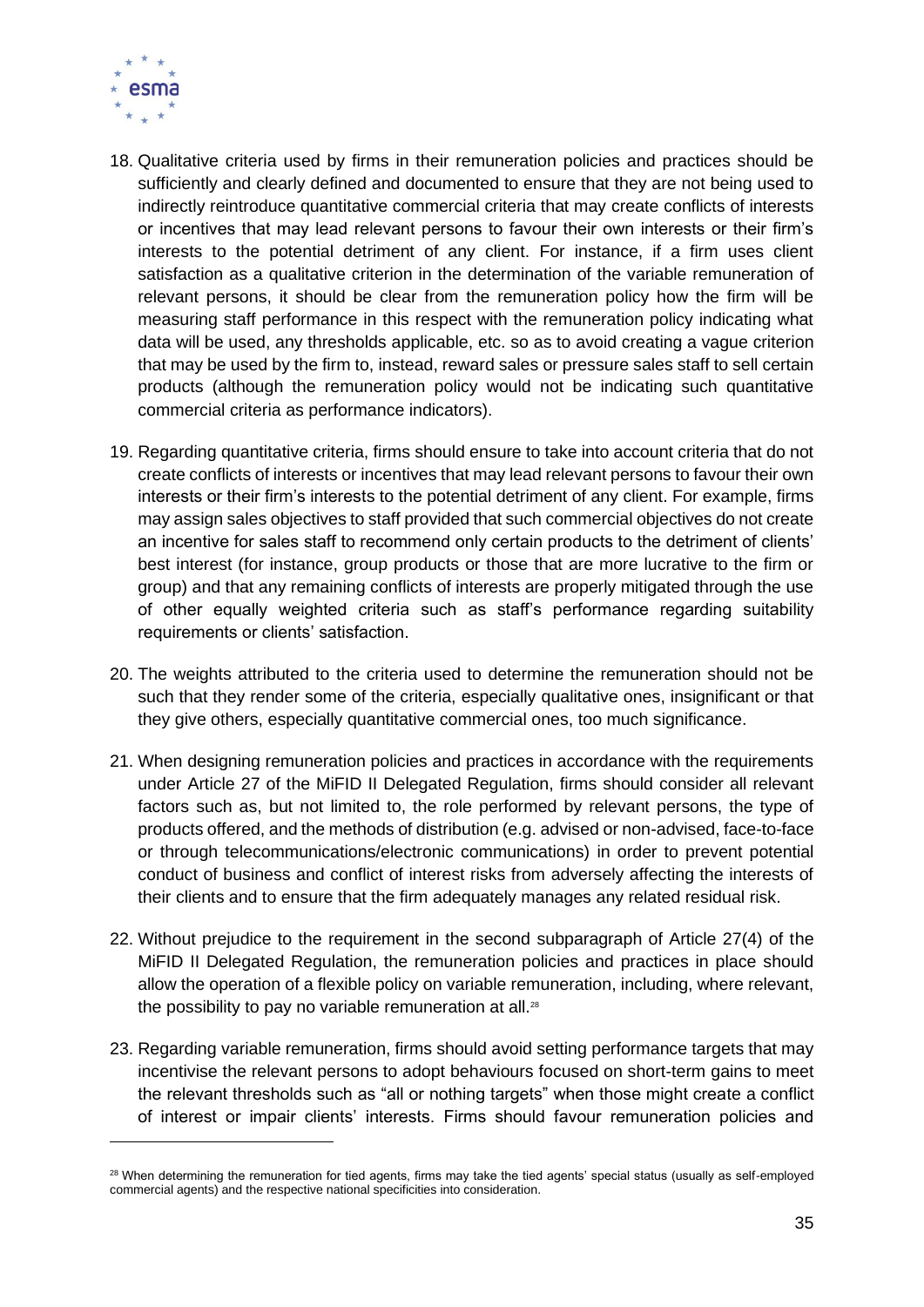

practices in which the variable part of the remuneration paid out is calculated and awarded on a linear basis or where the variable part depends on several performance targets set at different levels and giving rights to different amounts or, preferably, different rates of variable remuneration.

- <span id="page-35-2"></span>24. When designing and implementing their remuneration policies, firms should take into account possible conflicts of interests or risks of impairing clients' interests stemming from cross-selling objectives imposed on relevant persons. For instance, specific attention should be paid to situations where relevant persons would be encouraged to make the grant of better conditions under a mortgage loan to a client dependent on the condition that this client buys a specific financial instrument which is part of the relevant persons' sales objectives.
- <span id="page-35-1"></span>25. In light of the broad definition of remuneration provided in the MiFID II Delegated Regulation, firms' remuneration policies and practices should also ensure that the criteria used to assess wage increases and promotions comply with the MiFID II remuneration requirements. For instance, firms' career progression management systems should not be used to reintroduce quantitative commercial criteria upon which may depend relevant persons' career advancement and having an impact on their (fixed and/or variable) remuneration if this may create conflicts of interests that may encourage such relevant persons to act against the interests of their firms' clients.
- <span id="page-35-0"></span>26. Without prejudice to the general principles of national contract or labour law, firms should consider including ex-post adjustment criteria of the variable remuneration in their remuneration policies and practices in order to further discourage relevant persons to disregard client's interests or favour their own interests (for instance, by investing in products with higher short term returns but presenting more risks in the long term or not suitable to the client's investment horizon) in order to attain short-term performance objectives. Ex-post adjustment criteria should allow firms to further align the interests of the firm and of relevant persons with that of clients by adjusting variable remuneration if a case of misconduct appears after the remuneration has been awarded or paid-out. For such criteria to be effective, firms should consider, depending on the nature, scale and complexity of their activities, including in their remuneration policies and practices appropriate ex-post adjustment mechanisms such as the application of malus (i.e. the reduction of value of all or part of deferred variable remuneration based on ex-post risk adjustments before it has vested) and clawbacks (i.e. the return of ownership of an amount of variable remuneration paid in the past or which has already vested to the institution under certain conditions).
- <span id="page-35-3"></span>27. Ex-post adjustment mechanisms referred to in the previous paragraph should be triggered by relevant events impacting the firm's or relevant persons' compliance with the applicable provisions under MiFID II and its delegated acts aiming at the fair treatment of clients and the quality of services provided to clients. Relevant events impacting the firm's and relevant persons' compliance with applicable regulations should not be limited to those giving rise to supervisory action, fines or sanctions but should take into account confirmed failings or breaches. Ex-post adjustment mechanisms should be applied to the relevant persons who engaged directly in misconduct but firms should also consider whether it would be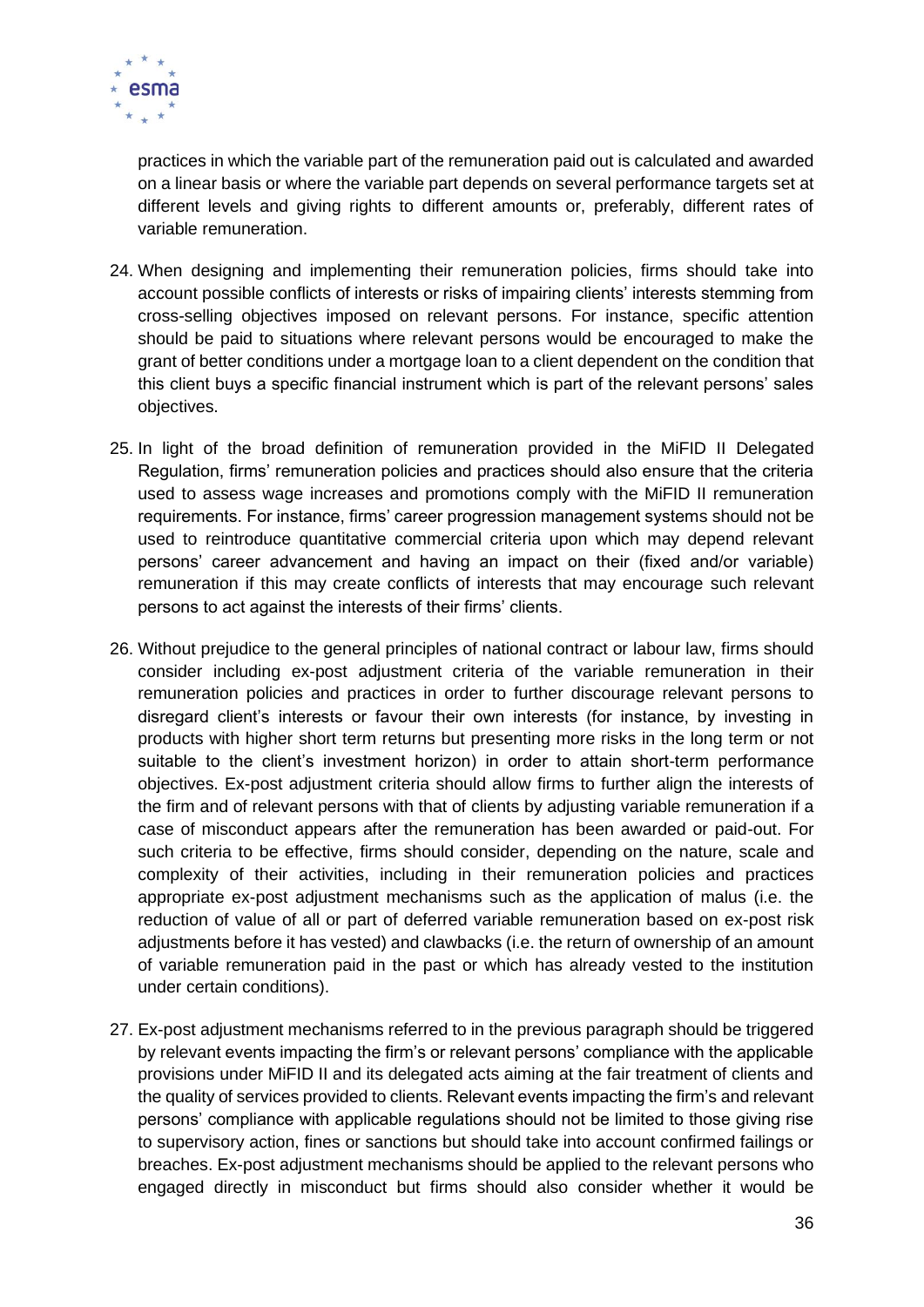

appropriate to also apply them to a larger group such as to the relevant persons whose responsibilities include the areas where the relevant events crystallised.

- 28. The application of ex-post adjustment mechanisms should take into account the seriousness of any failings or misconduct impairing clients' interests.
- <span id="page-36-0"></span>29. In order for ex-post adjustment mechanisms to be meaningful, firms should consider paying the variable remuneration partly upfront and partly deferred, in an appropriate balance between the part paid upfront and the one deferred, and according to an appropriate deferral schedule allowing for the interests of the relevant persons and of the firms to be aligned with the interests of clients.
- 30. Furthermore, firms should adopt and maintain measures enabling them to effectively identify where the relevant person fails to act in the best interests of the client and to take remedial action.
- 31. Relevant persons should be clearly informed, at the outset, of the criteria that will be used to determine the amount of their remuneration, the weight attributed to each, the consequences of not meeting one or the other and the steps and timing of their performance reviews. The criteria used by firms to assess the performance of relevant persons should be accessible, understandable and recorded.
- 32. Firms should avoid creating unnecessarily complex policies and practices (such as combinations of different policies and practices, or multi-faceted or multi-layered schemes, which increase the risk that relevant persons' behaviour will not be driven to act in the best interests of clients, and that any controls in place will not be as effective to identify the risk of detriment to the client). This may potentially lead to inconsistent approaches and hamper proper knowledge or control of the policies by the compliance function. The Annex to these guidelines sets out illustrative examples of remuneration policies and practices that create risks that may be difficult to manage due to their complexity, and that give strong incentives to sell specific products.
- 33. Firms should ensure that the organisational measures they adopt regarding the launch of new products or services appropriately take into account their remuneration policies and practices and the risks that these products or services may pose. In particular, before launching a new product, firms should assess whether the remuneration features related to the distribution of that product comply with the firm's remuneration policies and practices and therefore do not pose conduct of business and conflicts of interest risks. This process should be appropriately documented by firms.
- 34. In order to avoid conflicts of interests with respect to their role in the design and/or overseeing of the remuneration policies and practices of the firm, the design of the remuneration policies and practices applicable to control functions (risk management and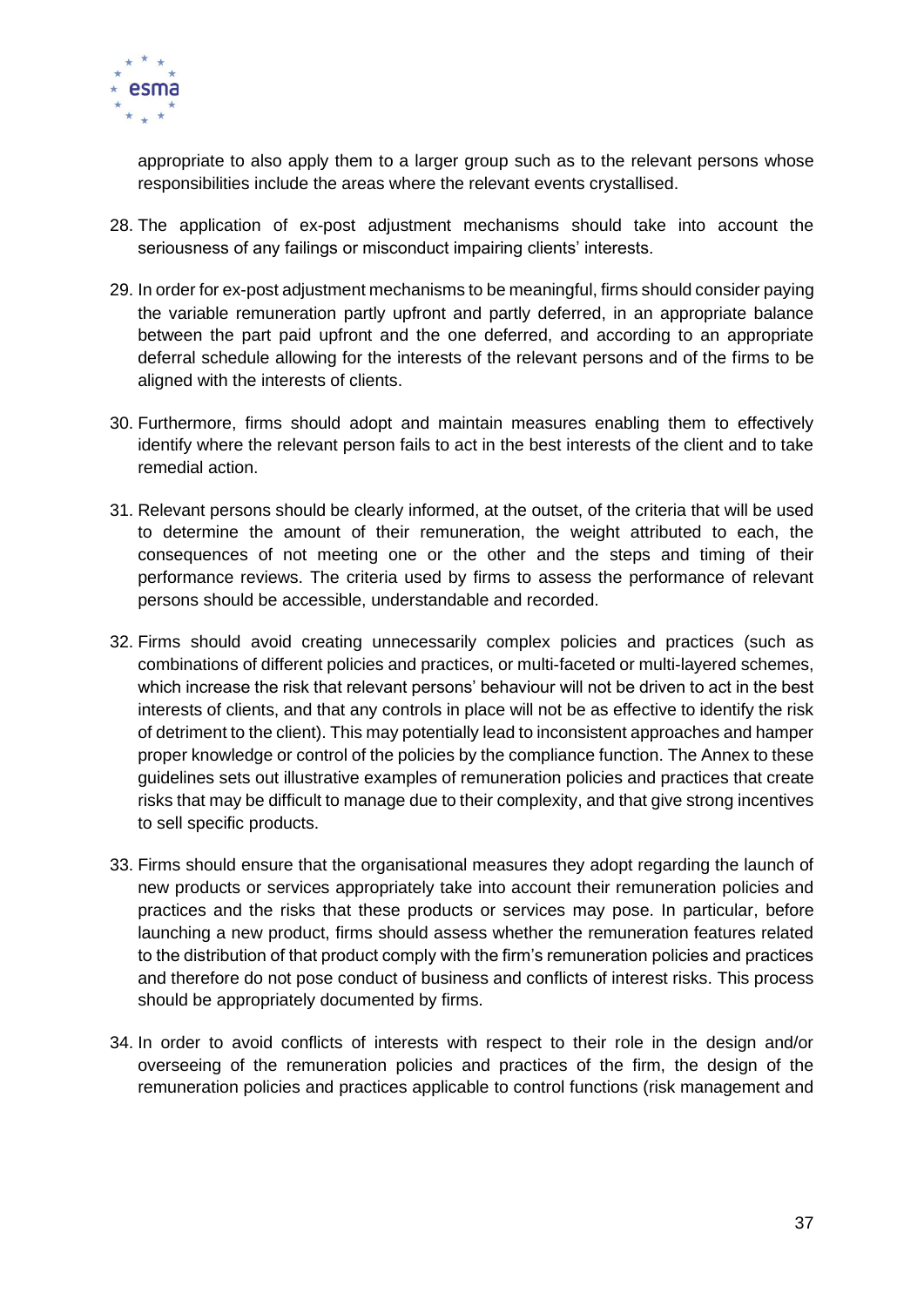

internal audit functions, where established) $29$ , management body and senior management of the firm should not compromise their objectivity and independence.

- 35. As such, the remuneration of control functions' staff should be based on function-specific objectives. In addition, the variable part of the remuneration of staff in control functions, if any, should not be linked to quantitative commercial performance of relevant persons whose remuneration they are in charge of designing and/or controlling. Where the remuneration of the control functions' staff includes a component based on the firm's commercial performance (e.g. sales volume), the risk of conflicts of interest may increase and should be properly addressed through the use of appropriate qualitative performance or adjustment criteria.
- 36. Where firms are permitted to combine internal control functions with operational functions, they nonetheless remain subject to their MiFID II conflicts of interests and conduct of business obligations. As such, the remuneration policies and practices applicable to them should nonetheless permit such internal control functions to remain effective (as provided by Article 22(4) of the MiFID II Delegated Regulation for the compliance function).
- 37. Firms should also ensure that the structure of the remuneration of members of the management body and of the senior management of the firm, as well as the criteria used to assess performance, should not create conflicts of interest or incentives that may lead members of the management body or senior management of the firm or relevant persons in the firm to favour their own interests or the firm's interests to the potential detriment of any client.
- <span id="page-37-0"></span>38. The remuneration policies and practices applicable to relevant persons (including copytraders, where applicable) who are not employees of the firm but nonetheless fall within the scope of the MiFID II remuneration requirements because they are:

i) a natural person whose services are placed at the disposal and under the control of the firm or a tied agent of the firm and who is involved in the provision by the firm of investment services and activities<sup>30</sup>; or

ii) a natural person who is directly involved in the provision of services to the firm or to its tied agent under an outsourcing arrangement for the purpose of the provision by the firm of investment services and activities<sup>31</sup>,

should also comply with the MiFID II remuneration requirements and these guidelines.

39. Examples of good practice:

a. References used in the calculation of variable remuneration of relevant persons are common across products sold.

 $29$  Article 22(3)(e) of the MiFID II Delegated Regulation applies in respect of the compliance function.

<sup>&</sup>lt;sup>30</sup> Article 2(1)(c) of the MiFID II Delegated Regulation.

<sup>&</sup>lt;sup>31</sup> Article 2(1)(d) of the MiFID II Delegated Regulation.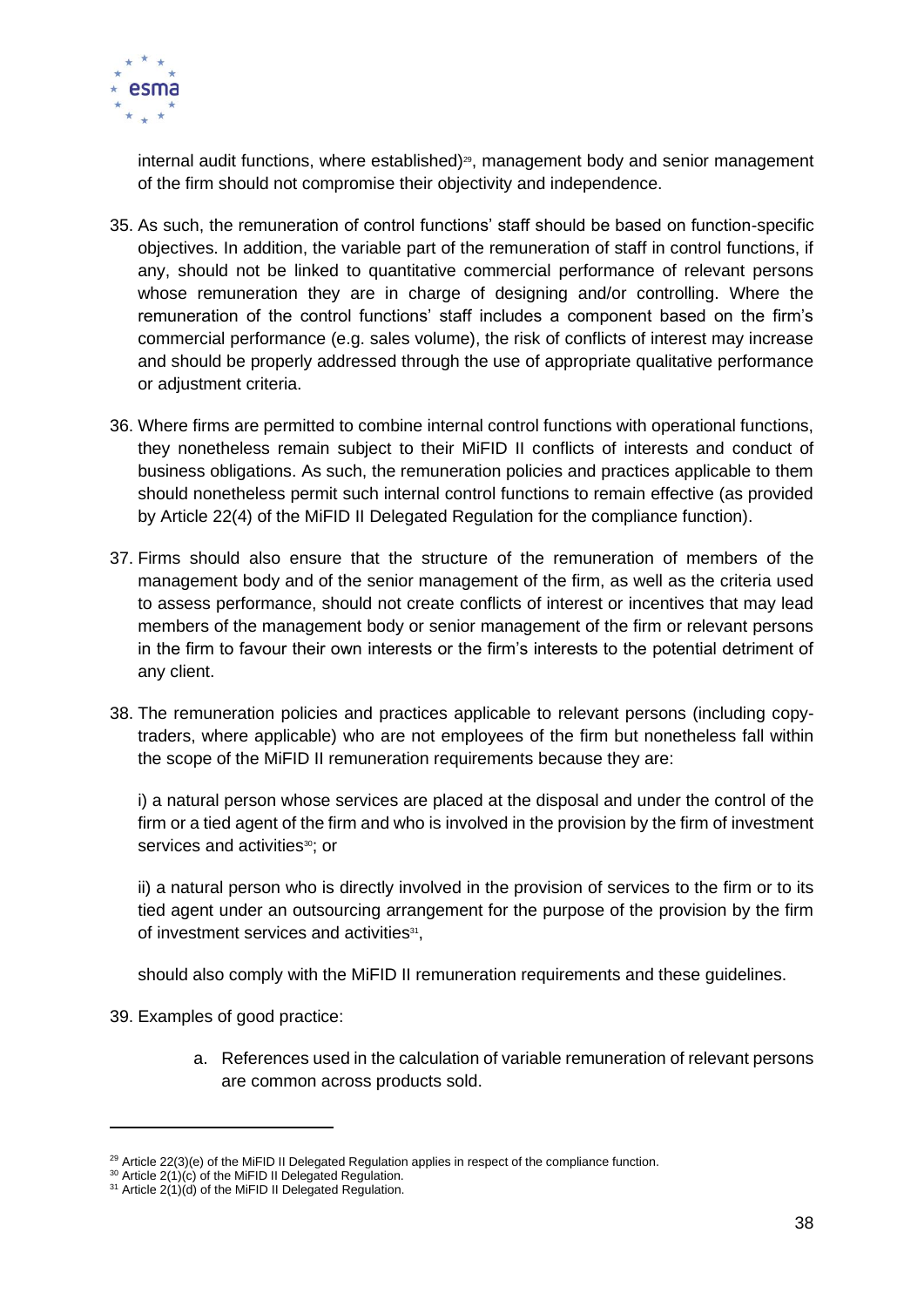

In the case of an open-ended investment with no investment term, the remuneration is deferred for a set number of years or until the encashment of the product.

- 40. Examples of poor practice:
	- a. A firm has started offering advisers specific additional remuneration to encourage clients to apply for new fund products in which the firm has a specific interest. This often involves the relevant person having to suggest that their clients sell products that they would otherwise recommend they retain so they can invest in these new products.
	- b. Managers and employees receive a large bonus linked to a specific product. As a result, the firm's advisors recommend this specific product irrespective of the suitability of this product for the clients addressed. $32$  Warnings from the risk manager are ignored because the investment products generate high returns for the firm. When the risks that had been identified occur, the products have already been sold and the bonuses have already been paid out.
	- c. The variable component of the total remuneration is based only on volumes sold, and increases the relevant person's focus on short-term gains rather than the client's best interest.
	- d. Relevant persons engage in frequent buying and selling of financial instruments in a client's portfolio in order to earn additional remuneration without considering the suitability of this activity for the client. Likewise, rather than considering the suitability of a product for a client, relevant persons focus on the sale of products that have a short investment term in order to earn remuneration from reinvesting the product after the short term.
	- e. Regulatory breaches under MiFID II and its delegated acts that impair clients' interests are identified by the competent authority supervising the firm but no financial sanctions are imposed on the firm as non-compliance has since been remedied. The firm decides to allocate the maximum fixed and variable remuneration for the year to its board members on the basis that the other criteria were met, thereby not drawing the consequences of the firm's noncompliance with its regulatory obligations and its board members' role in it.

#### **V.II. GOVERNANCE**

#### **Relevant legislation: Article 9(3) of MiFID II and Article 27(3) of the MiFID II Delegated Regulation**

*Guideline 2* 

 $32$  In that case, the firm would also breach applicable suitability requirements.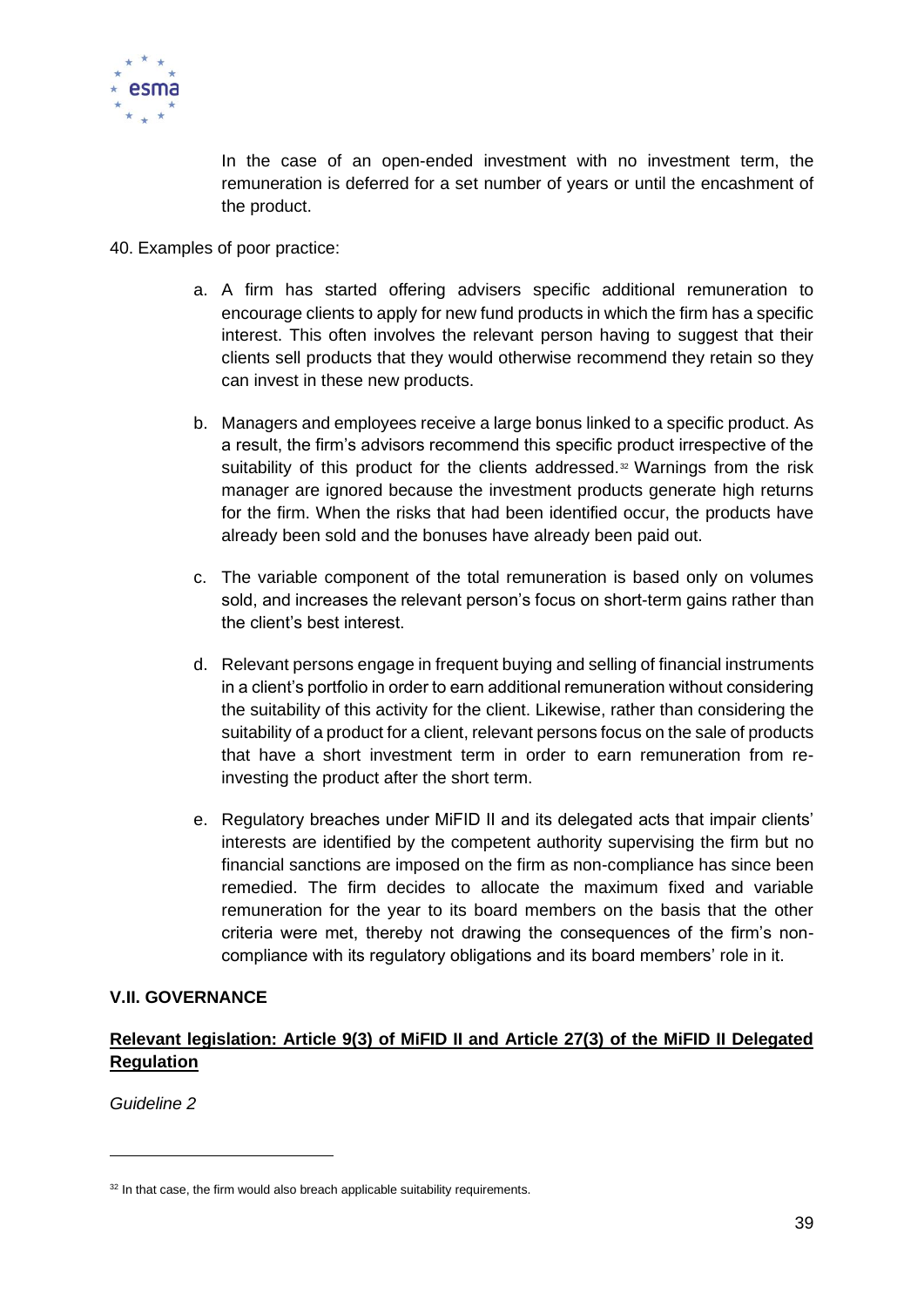

- <span id="page-39-0"></span>41. In addition to the periodic review of their written remuneration policy<sup>33</sup>, firms should also review it upon any relevant and significant amendment to their business activities or structure. Where the review reveals that the remuneration policy does not operate as intended or that there is a residual risk of detriment to the firm's clients stemming from it (crystallised or not), the remuneration policy should be amended in a timely and efficient manner.
- 42. Proper documentation on the remuneration policy as well as the decision-making process and procedures that lead to its approval or amendment should be maintained in a clear and transparent manner and made available to the management body and senior management as well as other control functions involved in the design, monitoring and/or review of the remuneration policy and procedures.
- <span id="page-39-1"></span>43. Firms should ensure that the compliance function has access to all relevant documents and information enabling it to discharge its responsibilities in accordance with Article 22(3)(a) regarding the remuneration policies and practices relating to relevant persons, including members of the management body and senior management, in a proper and independent manner.
- 44. Firms should also ensure that their management body, after taking advice from the compliance function, approves any significant amendment made to the remuneration policy of the firm.
- 45. Depending on the size of the firm and complexity of its business model and of the investment services and activities provided, the review of the remuneration policy may also require the involvement of other control functions (such as the risk management and/or internal audit functions) to ensure that appropriate performance and risk adjustment criteria are used.
- 46. Senior management is responsible and should retain the ultimate responsibility for the dayto-day implementation of the remuneration policy and the monitoring of compliance risks related to the policy.
- 47. Firms should ensure that they have appropriate and transparent reporting lines in place across the firm or group to assist in escalating issues involving risks of non-compliance with the MiFID II remuneration, conflicts of interest and conduct of business requirements.

<sup>33</sup> In accordance with Article 9(3) of MiFID II and Article 27(3) of the MiFID II Delegated Regulation.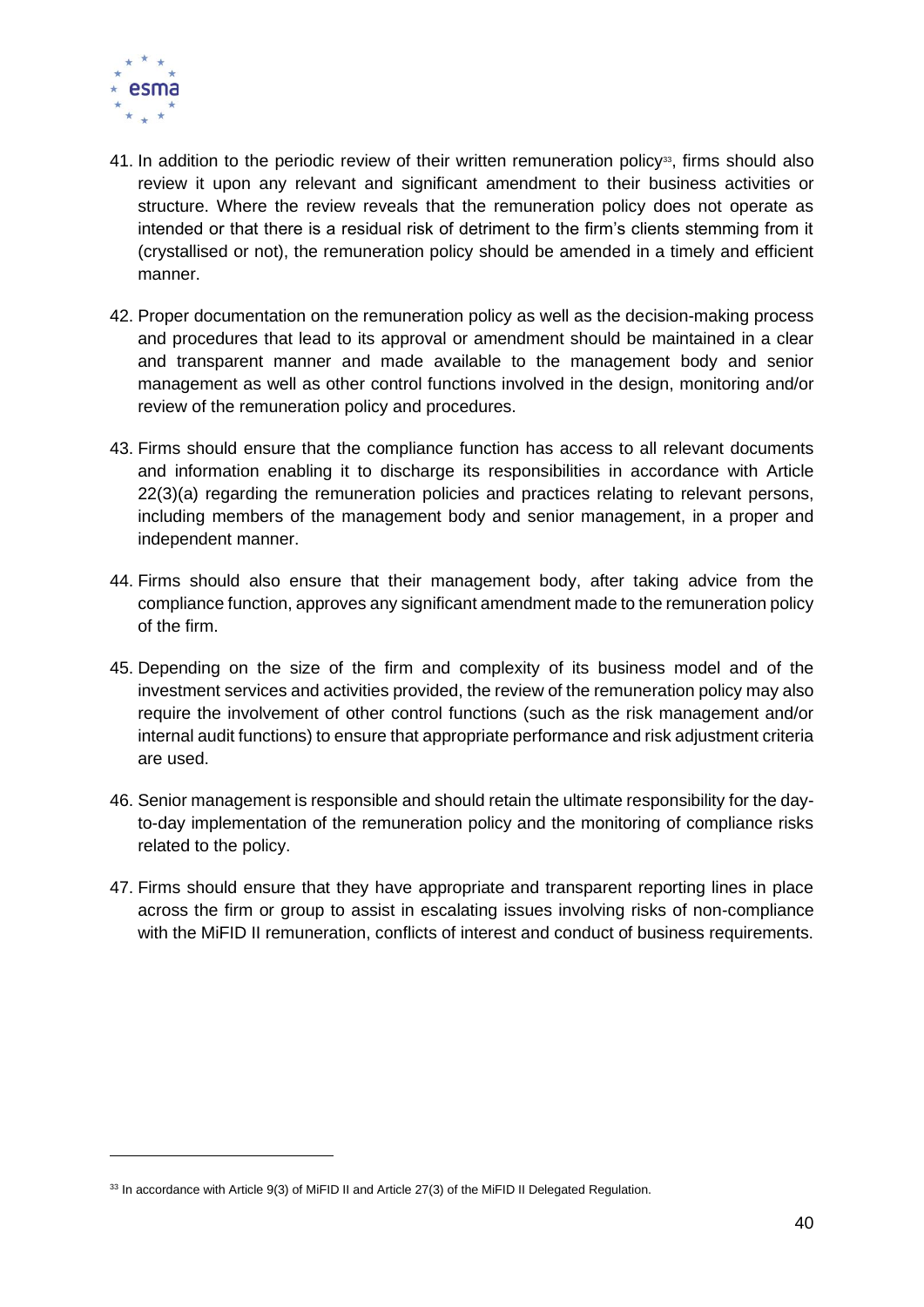

#### **V.III. CONTROLLING RISKS RELATED TO REMUNERATION POLICIES AND PRACTICES**

#### **Relevant legislation: Articles 9(3) of MiFID II and Article 27(3) of the MiFID II Delegated Regulation**

#### *Guideline 3*

- 48. Firms should set up adequate controls to assess compliance with their remuneration policies and practices and to ensure that these deliver the intended outcomes. The controls should be implemented throughout the firm and be subject to periodic review. Such controls should include assessing the quality of the service provided to the client - for example, monitoring calls for telephone sales, sampling of advice and client portfolios provided to check suitability or going through other client documentation on a periodic basis.
- 49. To carry out such controls in an effective and risk-based manner, firms should use a wide range of information on business quality monitoring and sales patterns, including trend and root-cause analysis, to identify areas of increased risk and to support a risk-based approach to sales monitoring, with particular focus on high performing relevant persons (regarding sales for instance).
- 50. Firms should ensure that the results of such analyses and controls are clearly documented and reported to senior management together with proposals for corrective action, if necessary. The compliance function should also assist senior management in monitoring effectively the compliance risks related to the remuneration policy of the firm (based also on the ex-post controls conducted in line with this guideline). Where potential or actual client detriment might arise as a result of specific features in remuneration policies and practices, firms should take appropriate steps to manage potential conduct of business and conflict of interest risks by reviewing and/or amending these specific features, and set up appropriate controls and reporting mechanisms for taking appropriate action to mitigate potential conduct of business and conflict of interest risks.
- 51. When outsourcing the provision of investment services, firms should have in mind the best interests of the client. Where a firm is seeking to use another firm for the provision of services it should check that the other firm's remuneration policies and practices follow an approach consistent with these guidelines. In addition, firms should avoid setting overly complicated outsourcing or distribution structures (including through the use of tied agents) where the remuneration policies or practices applicable to such structures make it difficult for the firm to monitor the compliance risks with these guidelines and with the conflicts of interest and conduct of business policies and procedures in the area of remuneration or increase the risk of detriment to clients' interests.
- 52. Firms should make sure to assess, on a regular basis, whether the information management tools they use adequately capture the qualitative data required to determine the variable remuneration they pay to relevant persons.
- <span id="page-40-0"></span>53. Examples of good practice: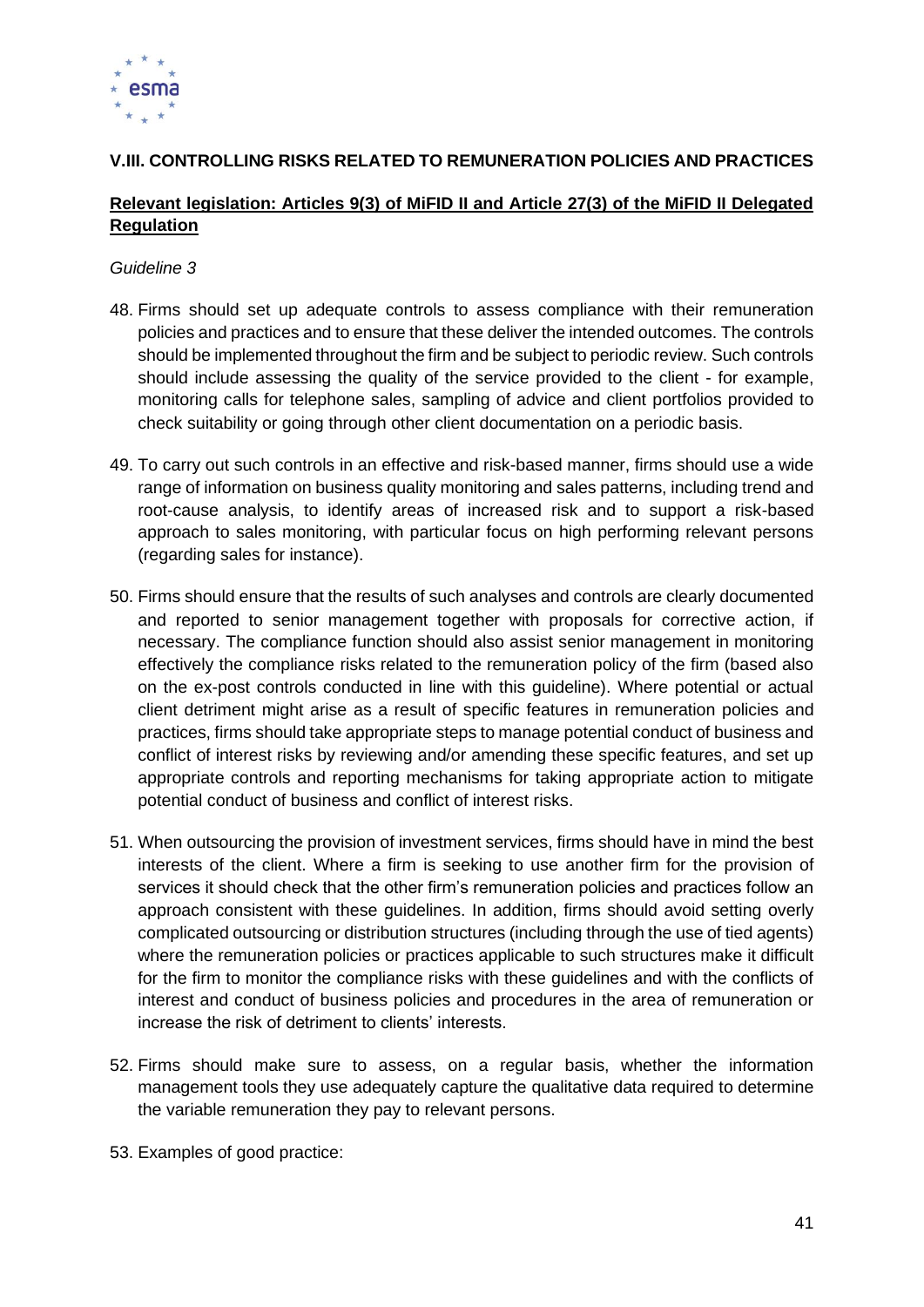

- a. In order to assess whether its incentive schemes are appropriate, a firm undertakes a programme of contacting a sample of clients shortly after the completion of a sale involving a face-to-face sales process where it is not able to monitor recorded telephone sales conversations, so as to test if the salesperson has acted honestly, fairly and professionally in accordance with the best interests of the client.
- b. Top earners and performers are recognised as being potentially higher risk and, as a result, additional scrutiny is given to them; and information such as previous compliance results, complaints or cancellation data is used to direct compliance checking. The outputs have an impact on the design/review of the remuneration policy and practices.
- 54. Example of poor practice:
- 55. A firm mainly relies on quantitative commercial data as the criteria for assessing variable remuneration.
- 56. Senior management has set various strategic goals for the firm to be reached in a certain year. All goals seem to focus solely on financial or commercial aspects without taking into account the potential detriment to the firm's clients. The remuneration policy will be in line with these strategic goals and will therefore have a strong short-term financial and commercial focus.
- 57. Despite the care taken in designing and assessing remuneration policies and practices, some policies and practices still lead to client detriment, creating risks that need to be identified and mitigated.
- 58. To distribute its products, a firm relies on a multi-level sales network consisting solely of personnel or third-party distributors which are remunerated according to the volume of transactions of the clients captured directly by themselves, and their ranking in the sales structure of the firm, with a leverage effect depending on the number of distribution levels below and the number of distributors in each level. <sup>34</sup> Such sales structures, combined with the remuneration policies and practices described in the foregoing, may make it difficult for the firm to monitor the compliance risks with these guidelines for each level (especially the most remote) and the whole structure.
- 59. The Annex to these guidelines includes illustrative examples of remuneration policies and practices that would create strong incentives to sell specific products and for which firms would therefore have difficulties demonstrating compliance with the MiFID requirements. The conduct of business and conflict of interest risks related to such examples should be

<sup>34</sup> In such sales structures, multi-level groups of individuals are coordinated by another individual called "supervisor" or "manager" who is in charge of the support, training, coordination and supervision of the structure. These supervisors or managers are also tasked with the recruiting of other individuals.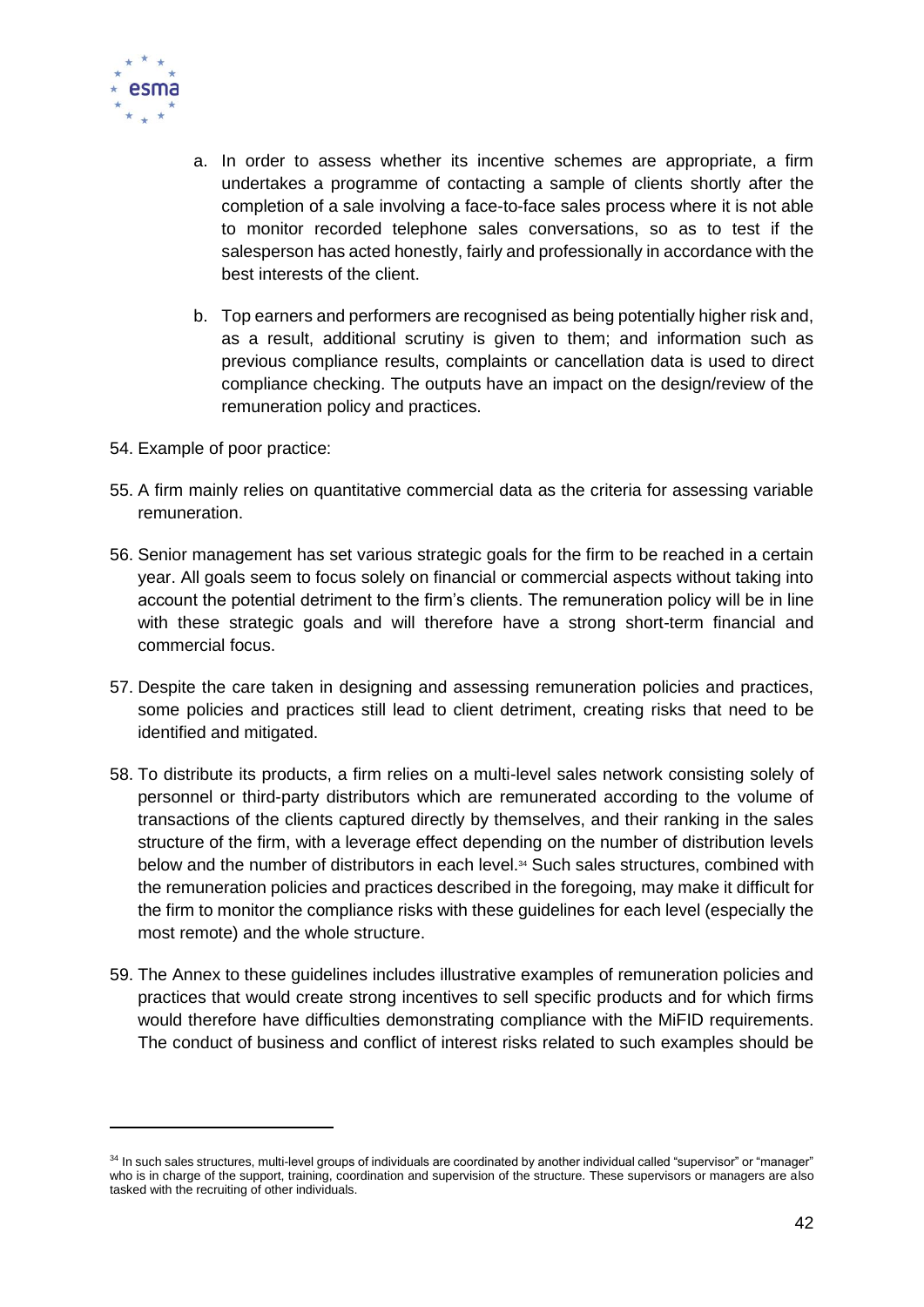

taken into account by firms when designing and implementing their remuneration policies and practices.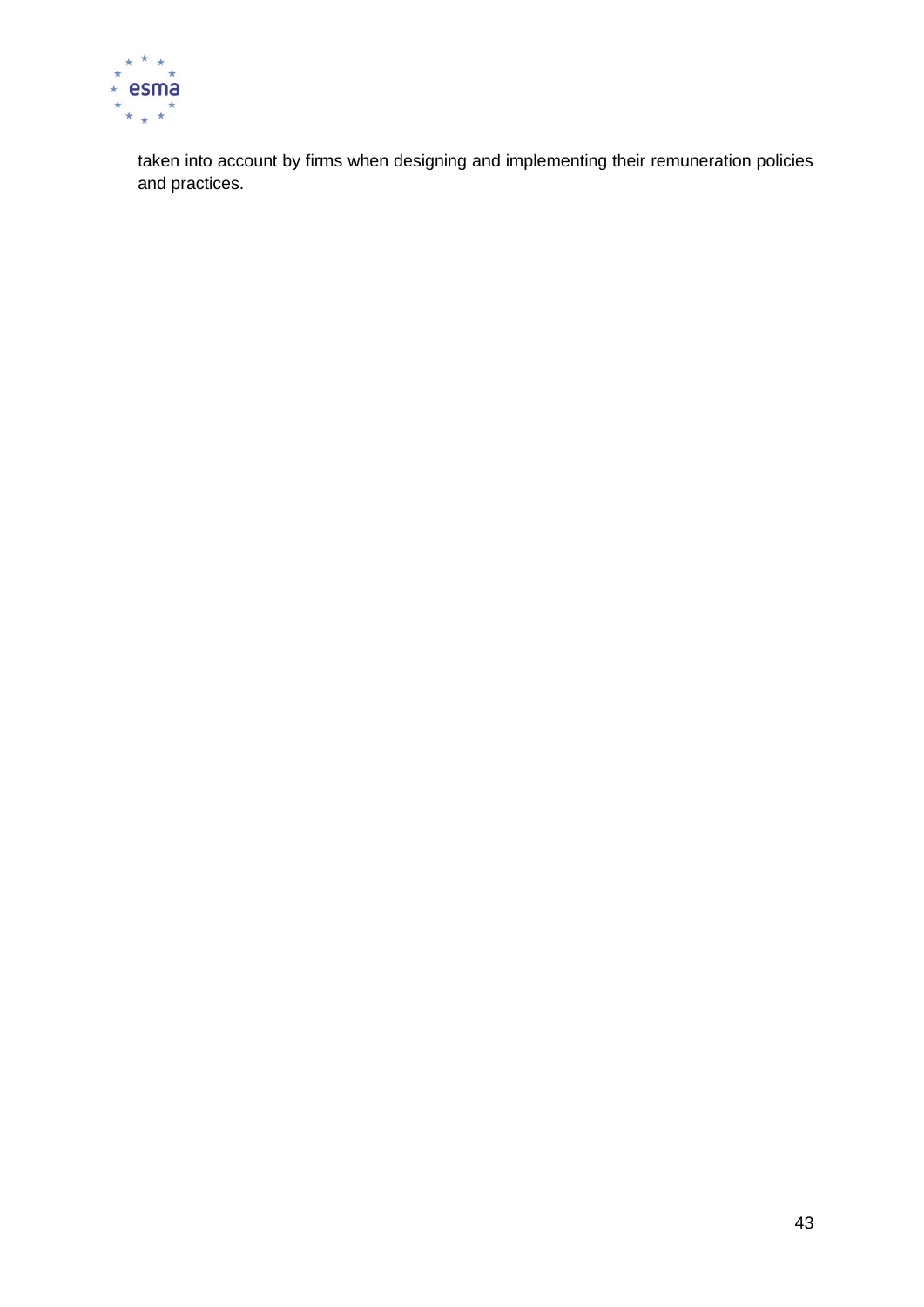

#### **VI. Annex**

#### **Illustrative examples of remuneration policies and practices that create conflicts that may be difficult to manage**

- 1. Certain remuneration features (for example, the basis of pay, running performance-based competitions for relevant persons) involve higher risk of potential damage to clients than others (specifically those that include features which may have been designed to affect the behaviour of relevant persons, especially the sales force). Examples of high-risk remuneration policies and practices that will generally be difficult to manage, and where it would be difficult for a firm to demonstrate compliance with MiFID II, include:
- 2. Incentives that might influence relevant persons to sell, or 'push', one product or category of product rather than another or to make unnecessary/unsuitable acquisitions or sales for the investor: especially situations where a firm launches a new product or pushes a specific product (e.g. the product of the month or "in-house products") and incentivises relevant persons to sell that specific product. Where the incentive is different for different types of products, there is a high risk that relevant persons will favour selling the product that results in higher remuneration instead of another product without appropriate regard to what is in the client's best interests.
	- a. Example: A firm has remuneration policies and practices linked to individual product sales where the relevant person receives different levels of incentives depending on the specific product or category of products they sell.
	- b. Example: A firm has remuneration policies and practices linked to individual product sales, where the relevant person receives the same level of incentive across a range of products. However, at certain limited times, to coincide with promotional or marketing activity, the firm increases the incentive paid on the sales of certain products.
	- c. Example: Incentives that might influence relevant persons (who may be remunerated solely by commission, for example) to sell unit trusts rather than investment trusts – where both products may be equally suitable for clients - because sales of unit trusts pay substantially higher commissions.
- 3. Inappropriate requirements that affect whether incentives are paid: remuneration policies and practices which include, say, a requirement to achieve a quota of minimum sales levels across a range of products in order to earn any bonus at all is likely to be incompatible with the duty to act in the best interests of the client. Conditions which must be met before an incentive will be paid may influence relevant persons to sell inappropriately. For example, where no bonus can be earned on sales unless a minimum target is met for each of several different product types, this may impact on whether suitable products are recommended. Another example is where a reduction is made to a bonus or incentive payments earned because a secondary target or threshold has not been met.
	- a. Example: A firm has relevant persons who sell a range of products that meet different client needs, and the product range is split into three 'buckets' based on the type of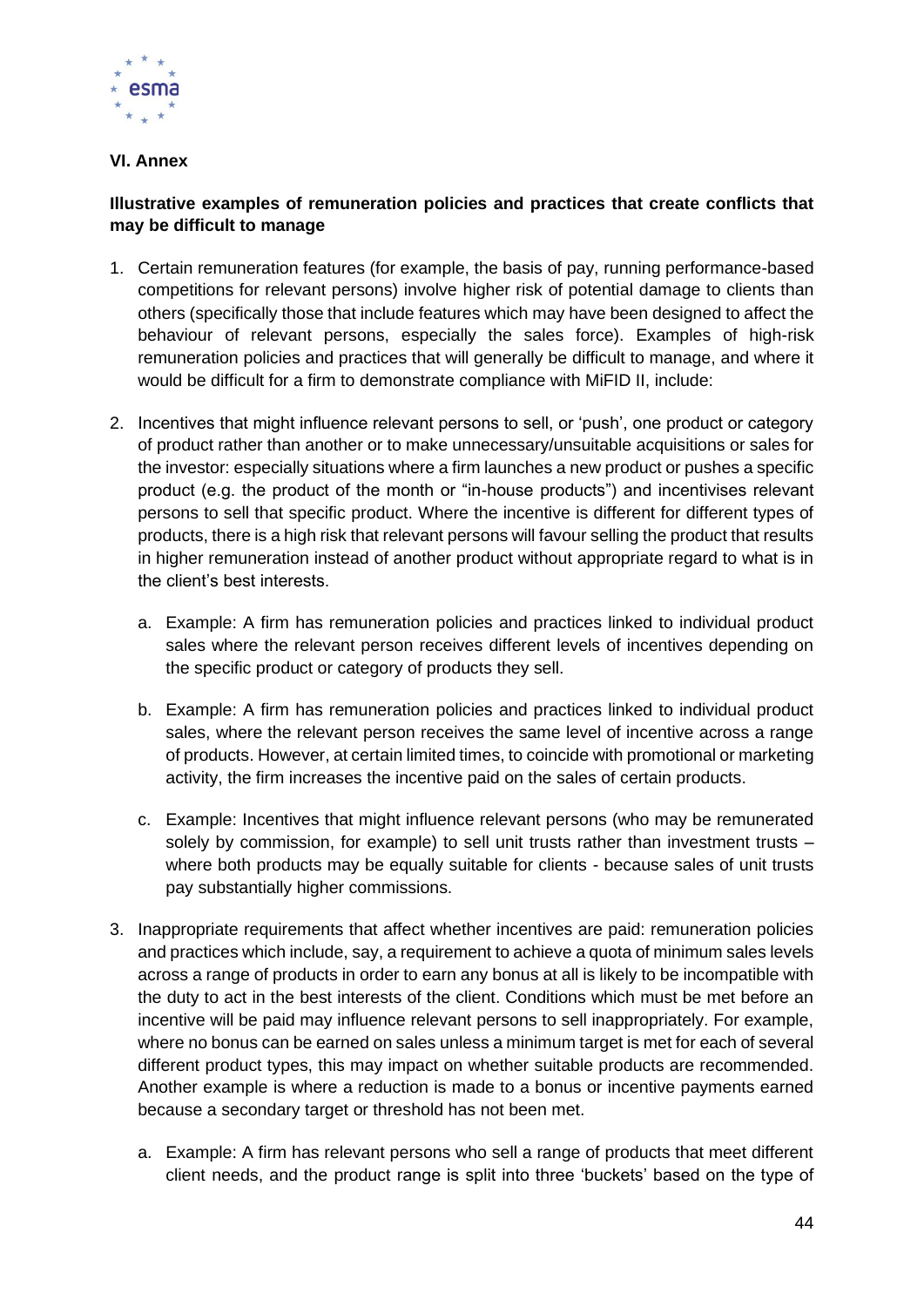

client need. Relevant persons can accrue incentive payments for each product sold, however at the end of each monthly period no incentive payment is made if they have not reached at least 50% of the sales target set for each 'bucket'.

- b. Example: A firm sells products with a range of optional 'add-on' features. The relevant person receives incentive payments for all sales, with an additional payment if the client purchases an add-on feature. However, at the end of each monthly period no incentive payment is made if they have not achieved a penetration rate of at least 50% of products sold with an add-on feature.
- 4. Variable salaries where the arrangements vary base pay (up or down) for relevant persons based on performance against sales targets: in such cases, the relevant person's entire salary can become – in effect – variable remuneration.
	- a. Example: A firm will reduce a relevant person's basic salary substantially if he or she does not meet specific sales targets. There is therefore a risk that he or she will make inappropriate sales to avoid this outcome. Equally, relevant persons may be strongly motivated to sell by the prospect of increasing basic salary and associated benefits.
- 5. Remuneration policies and practices which create a disproportionate return for marginal sales: where relevant persons need to achieve a minimum level of sales before incentive payments can be earned, or incentives are increased, the risk is increased. Another example would be schemes that include 'accelerators' where crossing a threshold increases the proportion of bonus earned. In some cases, incentives are payable retrospectively based on all sales rather than just those above a threshold, potentially creating significant incentives for relevant persons to sell particular products in particular circumstances.
	- a. Example: A firm makes accelerated incentive payments to relevant persons for each product sold during a quarterly period as follows:
	- 0-80% of target in payments
	- 80-90% of target 50€ per sale
	- 91-100% of target 75€ per sale
	- 101-120% of target 100€ per sale
	- >120% of target 125€ per sale

This example can also apply where the relevant person receives an increasing share of commission or income generated.

b. Example: A firm has the same accelerated scale as the firm in the foregoing example, but the increase in payments per sale is applied retrospectively to all sales in the quarter, e.g. on passing 91% of target the incentive payments accrued to date at the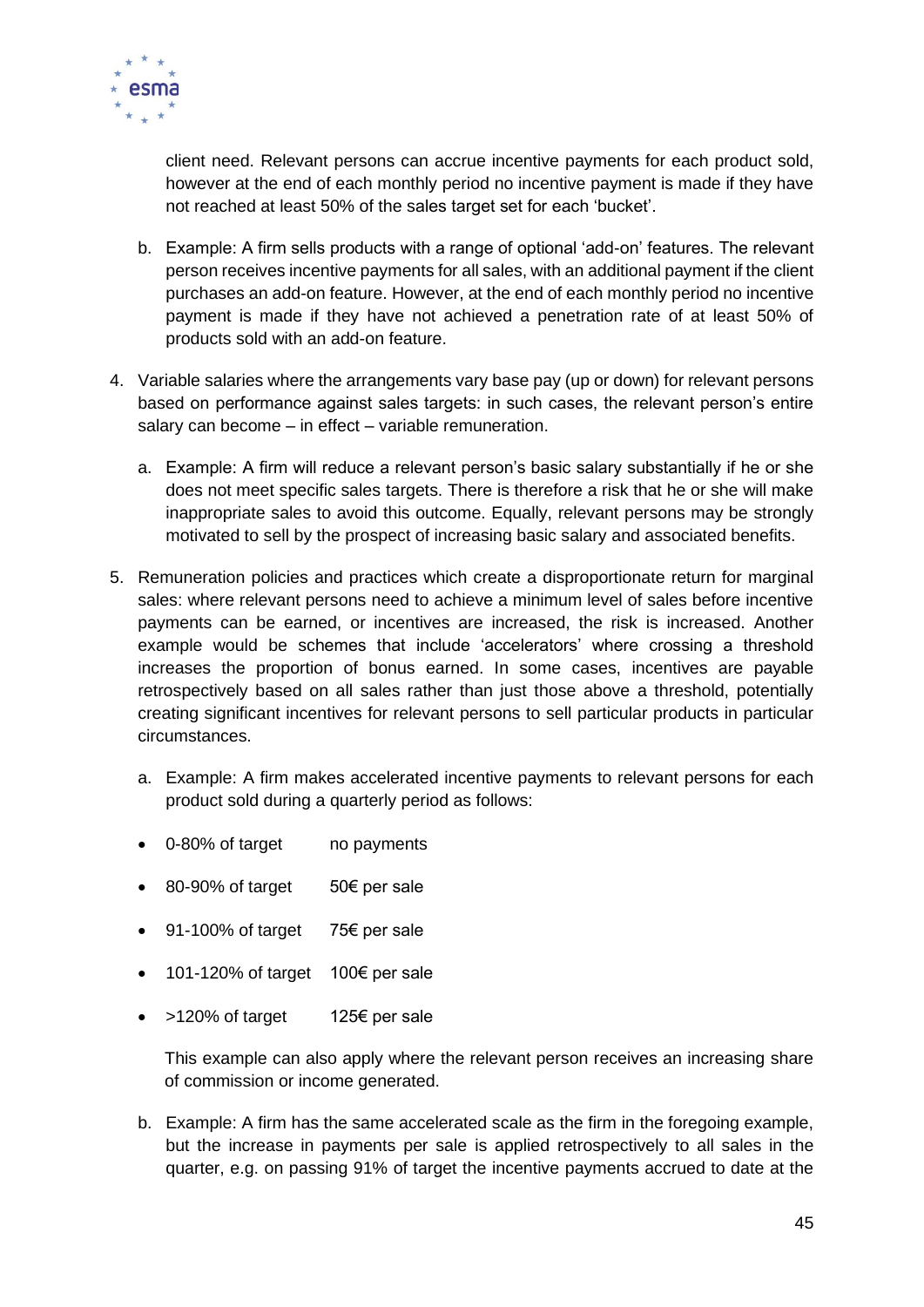

rate of €50 per sale are increased to €75 per sale. This creates a series of 'cliff edge' points, where one additional sale required to reach a higher target band causes a disproportionate increase in the incentive payment.